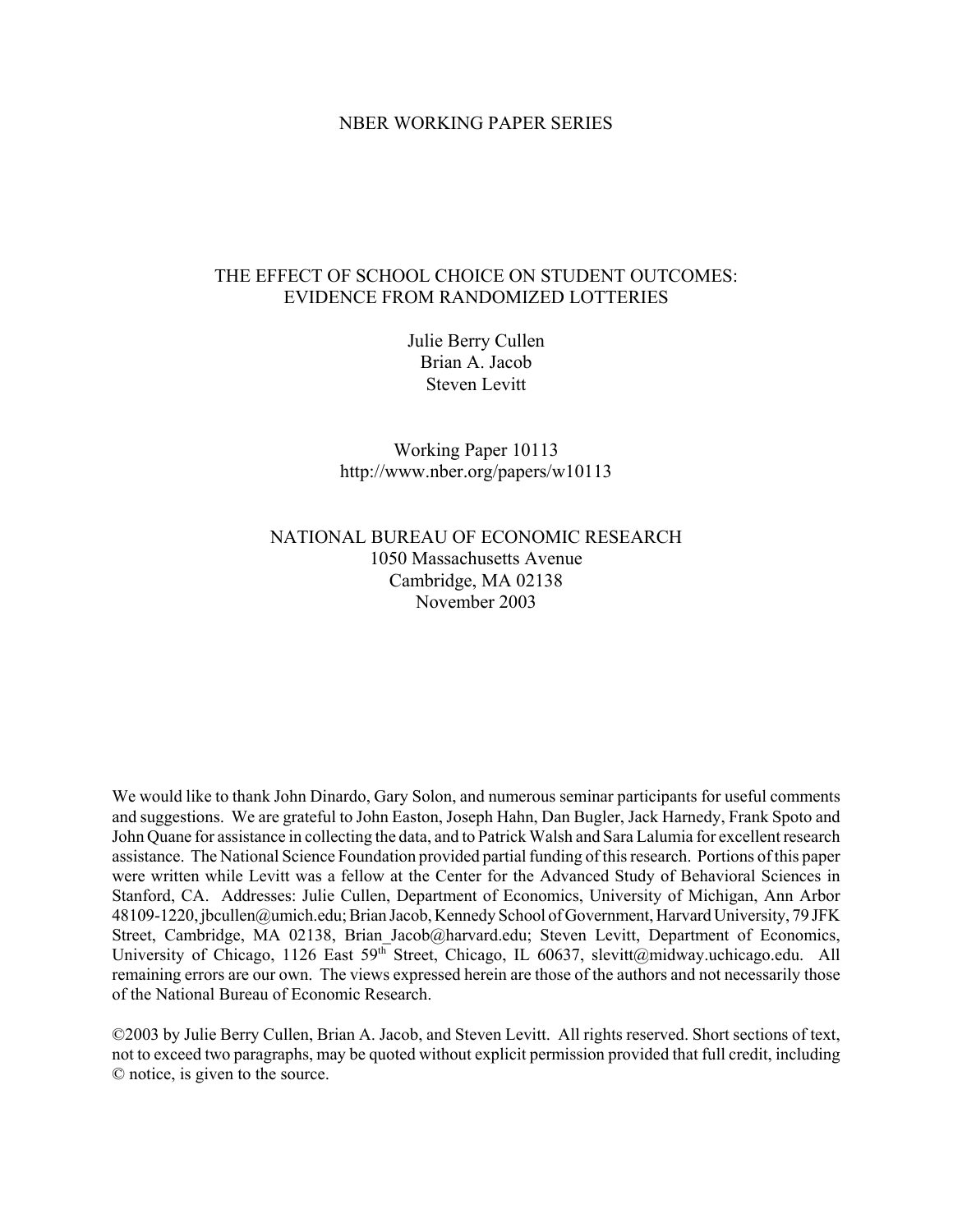The Effect of School Choice on Student Outcomes: Evidence from Randomized Lotteries Julie Berry Cullen, Brian A. Jacob, and Steven Levitt NBER Working Paper No. 10113 November 2003 JEL No. I28, H72

#### **ABSTRACT**

School choice has become an increasingly prominent strategy for urban school districts seeking to enhance academic achievement. Evaluating the impact of such programs is complicated by the fact that a highly select sample of students takes advantage of these programs. To overcome this difficulty, we exploit randomized lotteries that determine high school admission in the Chicago Public Schools. Surprisingly, we find little evidence that attending sought after programs provides any benefit on a wide variety of traditional academic measures, including standardized test scores, attendance rates, course-taking, and credit accumulation. This is true despite the fact that those students who win the lotteries attend better high schools along a number of dimensions, including higher peer achievement levels, higher peer graduation rates, and lower levels of poverty. We do, however, uncover evidence that attendance at such schools may improve a subset of non-traditional outcome measures, such as self-reported disciplinary incidences and arrest rates.

Julie Berry Cullen Department of Economics University of Michigan Ann Arbor, MI 48109-1220 and NBER jbcullen@umich.edu

Brian A. Jacob Kennedy School of Government Harvard University 79 JFK Street Cambridge, MA 02138 and NBER brian jacob@harvard.edu

Steven Levitt Department of Economics University of Chicago 1126 East 59<sup>th</sup> Street Chicago, IL 60637 and NBER slevitt@midway.uchicago.edu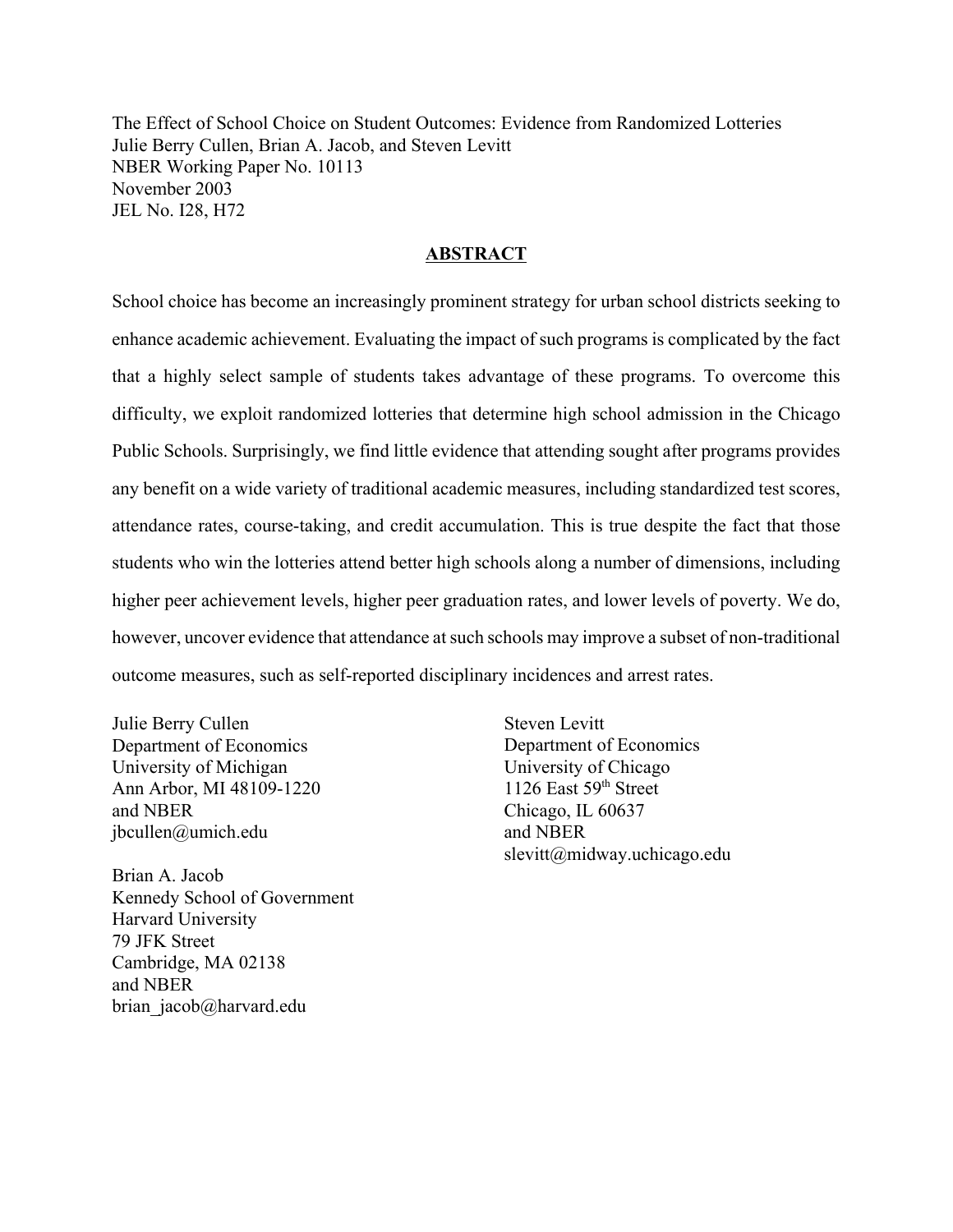#### **I. Introduction**

Although the current school choice debate centers on private school vouchers and charter schools, the most common form of choice available to students in urban areas is open enrollment (NCES 1996). Under open enrollment, public school students can apply to gain access to magnet public schools and programs outside of their neighborhood school. This form of choice is likely to become even more prevalent under the recent federal education legislation *No Child*  Left Behind (NCLB). School districts that accept Title I funds must allow students at lagging schools to attend other schools in the district, giving preference to low achieving and low income students. A necessary condition for this form of choice to improve student achievement is that those students who gain access to desirable schools experience better academic outcomes than they otherwise would.

Much of the evidence on the link between access to school choice and student outcomes comes from contexts other than open enrollment, and estimating a causal relationship has proven difficult. Observational studies of private schools (Coleman et. al. 1982, Bryk et. al. 1993) and magnet schools (Blank 1983; Metz 1986; Gamoran 1996) find that students who attend these schools experience better educational outcomes, but these studies potentially suffer from important selection bias since the students who take advantage of school choice are unlikely to be representative of students more generally. Studies that use instrumental variables approaches to account for endogenous school choice find mixed effects, with some showing benefits of attending Catholic schools (Evans and Schwab 1995) and others showing little or no effect (Sanders 1996, Neal 1997).<sup>1</sup> More recently, there have been a series of studies that exploit randomized voucher lotteries to estimate the effect of attending a private school. The Milwaukee voucher program, offering vouchers to a limited number of low-income students to attend one of

1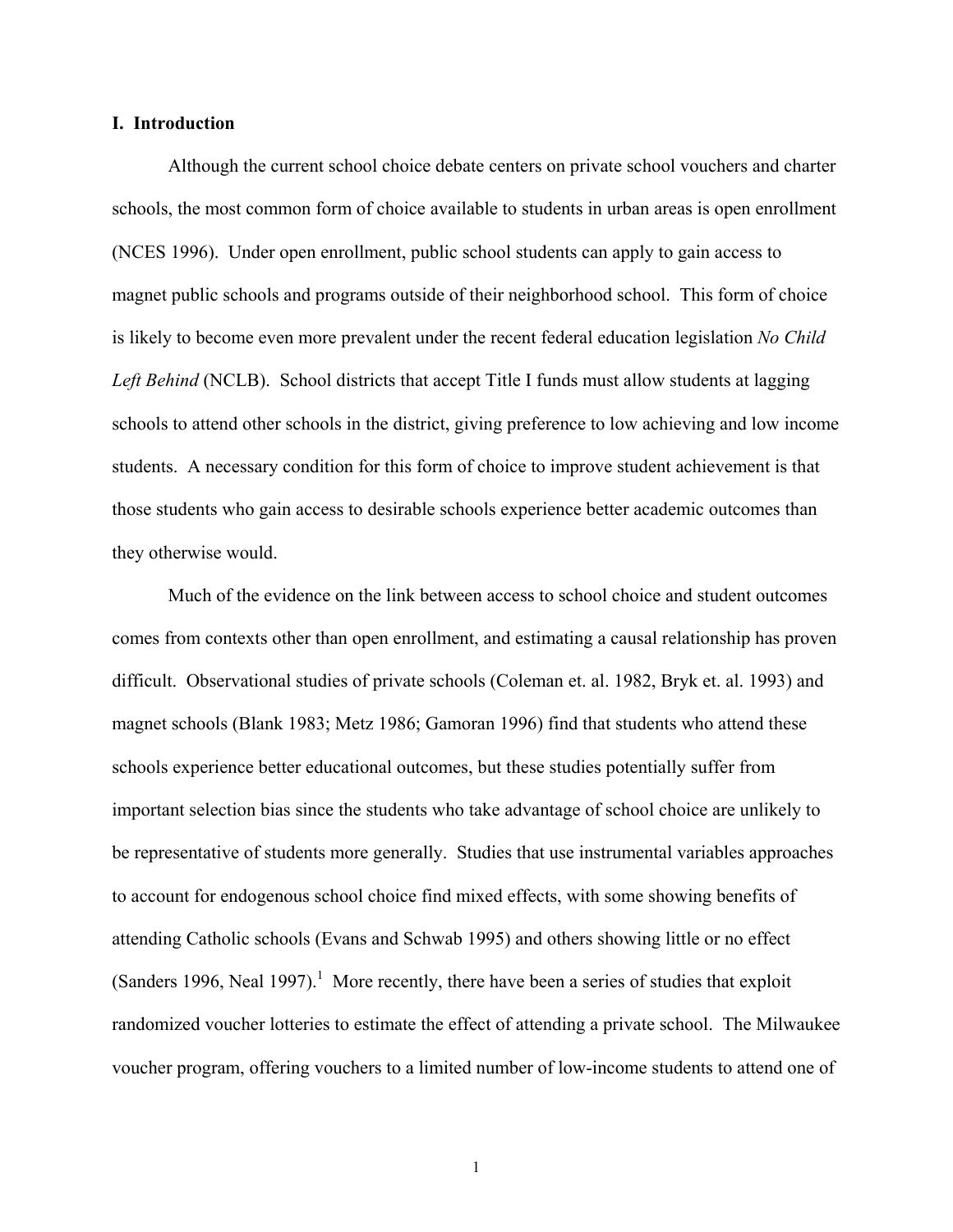three private nonsectarian schools in the district, is the most prominent of these. Analyses of this program obtain sharply conflicting estimates of the impact on achievement depending upon the assumptions made to deal with selective attrition of lottery losers from the sample (Witte, Sterr et al. 1995; Green, Peterson et al. 1997; Witte 1997; Rouse 1998). Although in theory randomization provides an ideal context for the evaluation of school choice, in the Milwaukee case less than half of the unsuccessful applicants returned to the public schools and those who did return were from less educated, lower income families (Witte 1997).<sup>2</sup>

In this paper, we are able to overcome many of the empirical difficulties confronting earlier studies by using detailed administrative data from the Chicago Public Schools (CPS). Like the Milwaukee voucher experiment, we avoid the issue of non-random selection into school choice by using lottery data. Many CPS schools use lotteries to allocate spots when oversubscribed. In this paper, we use lottery data from 194 separate lotteries at 19 high schools. The CPS data we use offer a number of important advantages over the Milwaukee experiment. First, selective attrition is less of a concern in our sample since more than 90 percent of lottery participants remain in CPS, and losing a lottery has only a minor impact on a student's propensity to stay. Moreover, there is little evidence that those who remain in the sample differ on observable dimensions from those who leave. Second, we have access to a far broader range of student outcomes than is typically available. In addition to standard achievement and attainment measures, we also have student survey responses covering their degree of satisfaction

 <sup>1</sup> <sup>1</sup> Altonji et al. (2002) suggests that the IV strategies used in prior studies may not be valid.

<sup>&</sup>lt;sup>2</sup> An additional limitation to studies of the Milwaukee program is that direct information on the schools that students applied to is not available, forcing researchers to impute likely application schools (see Rouse 1998 for details). Evidence from other voucher experiments is similarly mixed. Peterson et al. (1998) and Howell and Peterson (2002) find that the opportunity to attend a private school modestly increases student achievement for low-achieving African-American students in New York City, Dayton, OH and Washington, DC. A reanalysis of the New York City experiment by Krueger and Zhu (2003), however, suggests that even claims of modest benefits may be overstated. Studies of private school choice in other countries find improved educational and social outcomes (Angrist et. al. 2002). Prior studies that exploit lotteries to examine the benefit of attending magnet schools with a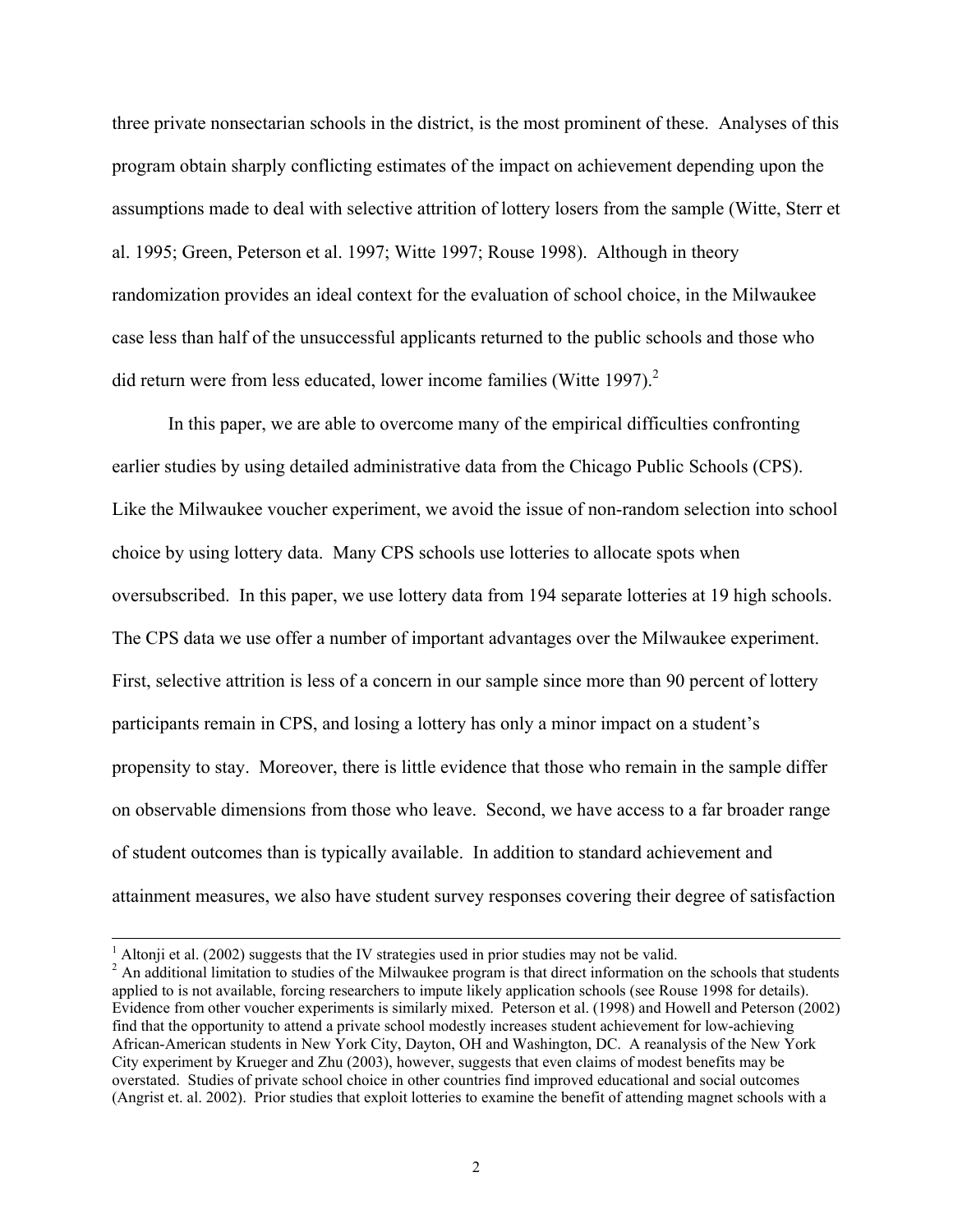with the school attended, how they are treated by teachers and peers, expectations about college attendance, and self-reported arrest data. $3$  Understanding how reforms affect these nontraditional measures of student outcomes is an area about which little is known and of great importance, particularly in light of the frequent inability of school-based interventions to induce large changes in standard educational measures like test scores (Hanushek 1997). Third, CPS has been one of the most aggressive school districts in the country in implementing intra-district school choice. Over half of high school students in CPS take advantage of the program by attending a school other than the one they are assigned, allowing us to examine the benefits of a systemic program rather than one where a small percentage of children participate. Finally, the type of school choice we analyze in this paper is particularly relevant to the current federal accountability mandate insofar as our analysis focuses on public schools in a large, disadvantaged urban district.

 Our use of lotteries as the source of identifying variation permits straightforward analysis based on comparisons of means. In principle and in practice, controlling for other characteristics will have little impact on any conclusions drawn, although we do so to increase the precision of our estimates. Sample selection in terms of which students choose to apply to a particular school will not bias our estimates, since among the applicants to a given school, those who win or lose the lottery will on average have the same characteristics.<sup>4</sup>

Comparing lottery winners and losers, we find little evidence that attending sought after

l

vocational focus find mixed evidence of any long-term benefit (Crain et. al. 1992, 1999; Kemple and Snipes 2000). <sup>3</sup> Few studies have examined the effects of specialized schools on non-traditional outcome measures for students.

Two recent studies examine the impact of Catholic schools on non-market behaviors such as drug use, sexual behavior and criminal activity, finding opposite results (Figlio and Ludwig 2000, Mocan et. al. 2002). Randomized housing mobility experiments show that households offered vouchers to low-poverty neighborhoods experience increased safety, fewer behavior problems, and improved health outcomes (Katz et. al. 2001).

<sup>&</sup>lt;sup>4</sup> Although one does still need to use care in properly interpreting the resulting parameter, which is an unbiased estimate of the impact of winning a lottery for the students applying to the lottery, but may not generalize to other students in the system.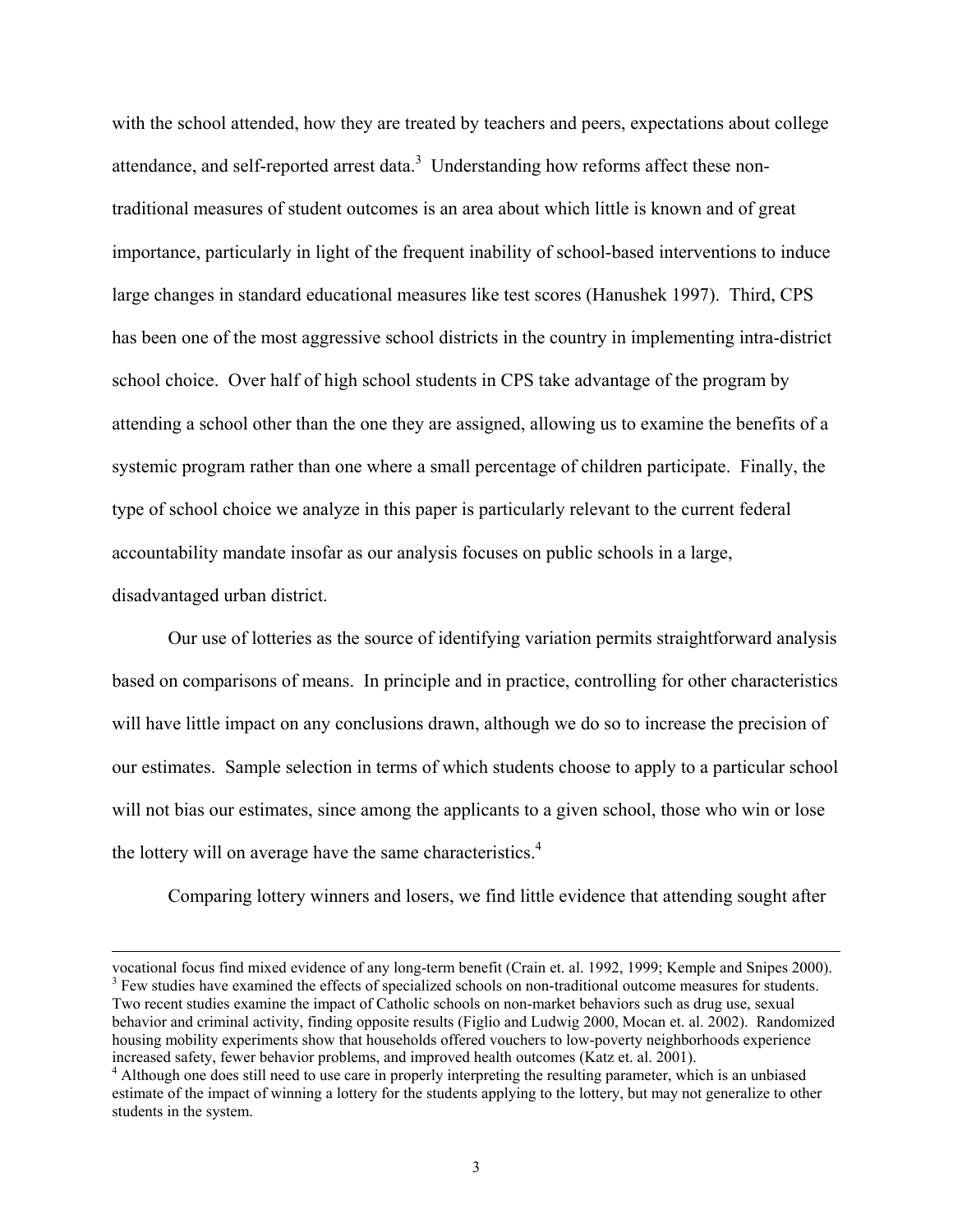programs provides any benefit on a wide variety of traditional achievement measures, including standardized test scores, attendance rates, course-taking patterns, and credit accumulation. These results are robust to a variety of sensitivity analyses, and do not vary substantively across student subgroups. This finding is surprising since students who win contested lotteries would be expected to fare better academically for a number of reasons. They might gain access to better resources, better peers, or be able to attend a program that better suits their learning needs for idiosyncratic reasons.

We explore a variety of possible explanations for the lack of academic benefits that would still be consistent with schooling choices being driven by the anticipation of such benefits. These include: students winning lotteries end up attending similar schools to those who lose (i.e., the "treatment" is limited); students who are selected have to travel much greater distances to school; attendance at a choice school is a substitute for parental involvement. None of these hypotheses has much explanatory power. Those students who win lotteries to the most select programs do end up attending what appear to be substantially better high schools – e.g., schools with higher achievement levels and graduation rates and lower levels of poverty. And, we find little evidence that excess travel or parental compensation mitigate potential achievement gains.

The coexistence of intense competition for entry and little academic benefit to students attending lottery schools could indicate that parents are not well-informed about the education production function, and mistake higher outputs for higher value added. Alternatively, parents and children might apply to magnet schools for predominantly non-academic reasons, in which case systematic academic gains would not be expected. Using a unique set of survey data on student attitudes and behaviors, we examine the impact of winning a lottery on measures such as enjoyment of school, behavior of peers, student-teacher trust, expectations for the future, and

4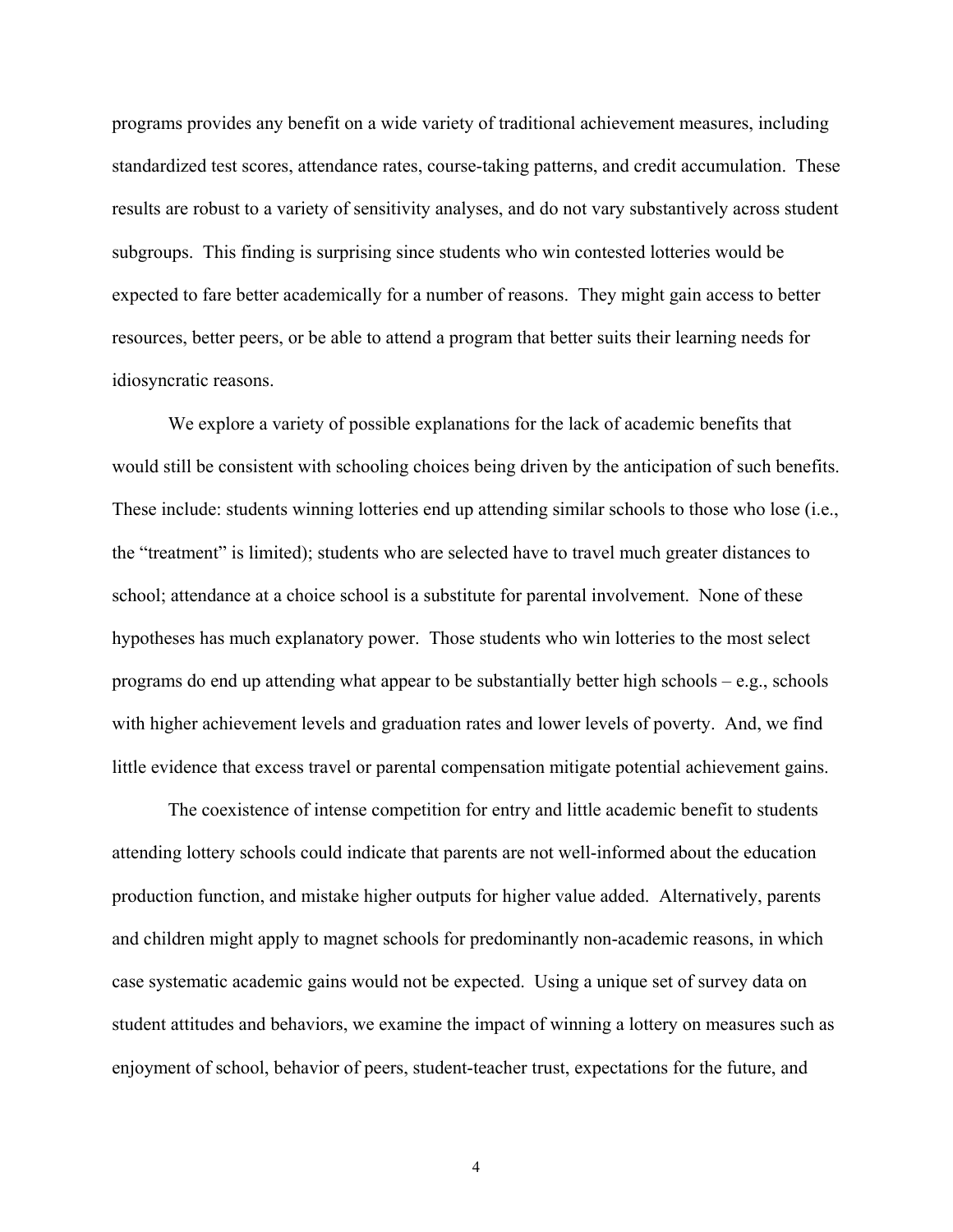self-reported disciplinary incidents. If parents and children choose schools for non-academic reasons, one would expect positive effects on these non-traditional outcomes. We find some, though limited, support for this hypothesis: winners report lower incidences of disciplinary action and fewer arrests, but are no more likely to report positive outcomes on other measures such as liking school, trusting their teachers, and having high expectations for the future.

Overall, our findings suggest that parents and children are not choosing schools that provide significant academic benefit to them, and may be choosing schools for other reasons. More importantly, this analysis suggests that open enrollment is unlikely to be an effective mechanism to improve academic achievement in urban school districts (as envisioned by NCLB). However, it may confer other benefits not captured by test scores or traditional outcome measures, such as matching idiosyncratic tastes of parents and students and improving social circumstances.

An important caveat to interpreting our results is that we are only able to evaluate the partial equilibrium effects of school choice. In other words, the lotteries allow us to estimate how winning access to a particular school affects educational outcomes for a student, holding constant the existence of a school choice program. We are unable to determine how the introduction of a school choice system affects outcomes, since the introduction may have altered the composition of students in the public sector, the overall level of public school quality (e.g., Hoxby 2000), and residential location patterns.

The remainder of the paper is structured as follows. Section II provides background on magnet schools in CPS, the lotteries, and the administrative data. Section III describes our estimation strategy, focusing on how we utilize the lottery randomizations. Section IV analyzes

5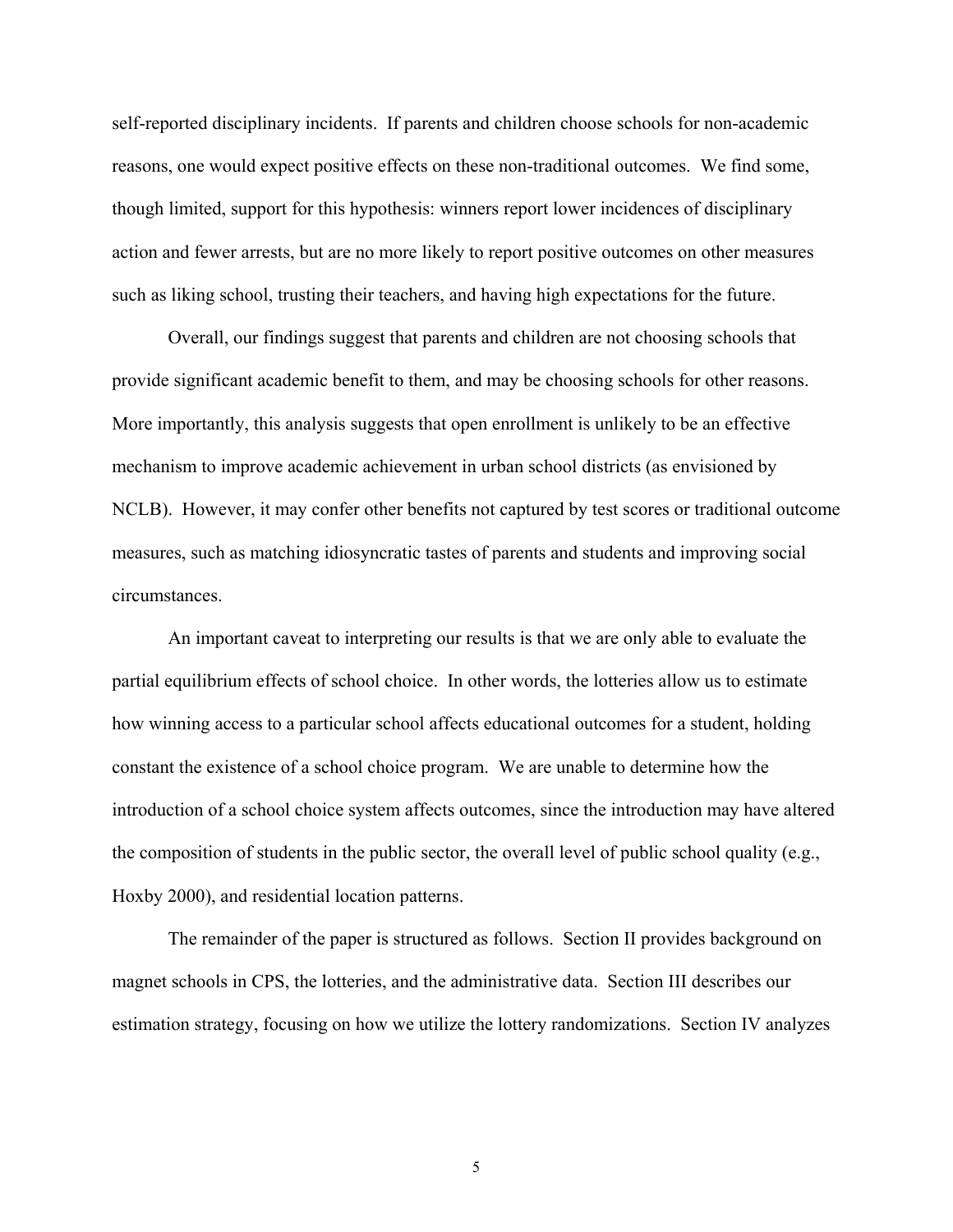the impact of lottery outcomes on a variety of traditional and non-traditional outcome measures. Section V concludes.

#### **II. Institutional detail and data description**

 $\overline{a}$ 

The Chicago Public Schools have one of the most extensive school choice programs available.<sup>5</sup> Each student is guaranteed admission to an assigned neighborhood school, but can also apply to any other CPS school. Indeed, more than half of all high-school students in CPS in 2000 and 2001 exercised their choice and elected not to attend their assigned school.

In order to attend a school other than the assigned school, a student must submit an application in the spring of the preceding year. A student must reside within the school district, but does not need to be currently enrolled in CPS in order to submit an application, and there is no restriction placed on the number of applications an individual student can submit. In most cases, if the number of applicants exceeds the number of available positions, randomized lotteries are used to determine the allocation of spots. For a limited number of programs, typically the most selective, admission is based on criteria such as test scores, and lotteries are not used.

For programs using lotteries, there are explicit rules governing the way in which the lotteries are conducted. Because of desegregation goals and variation in the number of available slots at different grade levels, separate lotteries are conducted for each gender-race-grade combination. A particular school may also house multiple separate magnet programs, each of

<sup>&</sup>lt;sup>5</sup> School choice was first instituted in Chicago in response to a 1980 desegregation consent decree with the federal government. The goal of the consent decree was to create schools whose racial composition roughly matched the racial composition of the school system. Since that time, the size and scope of school choice has expanded dramatically.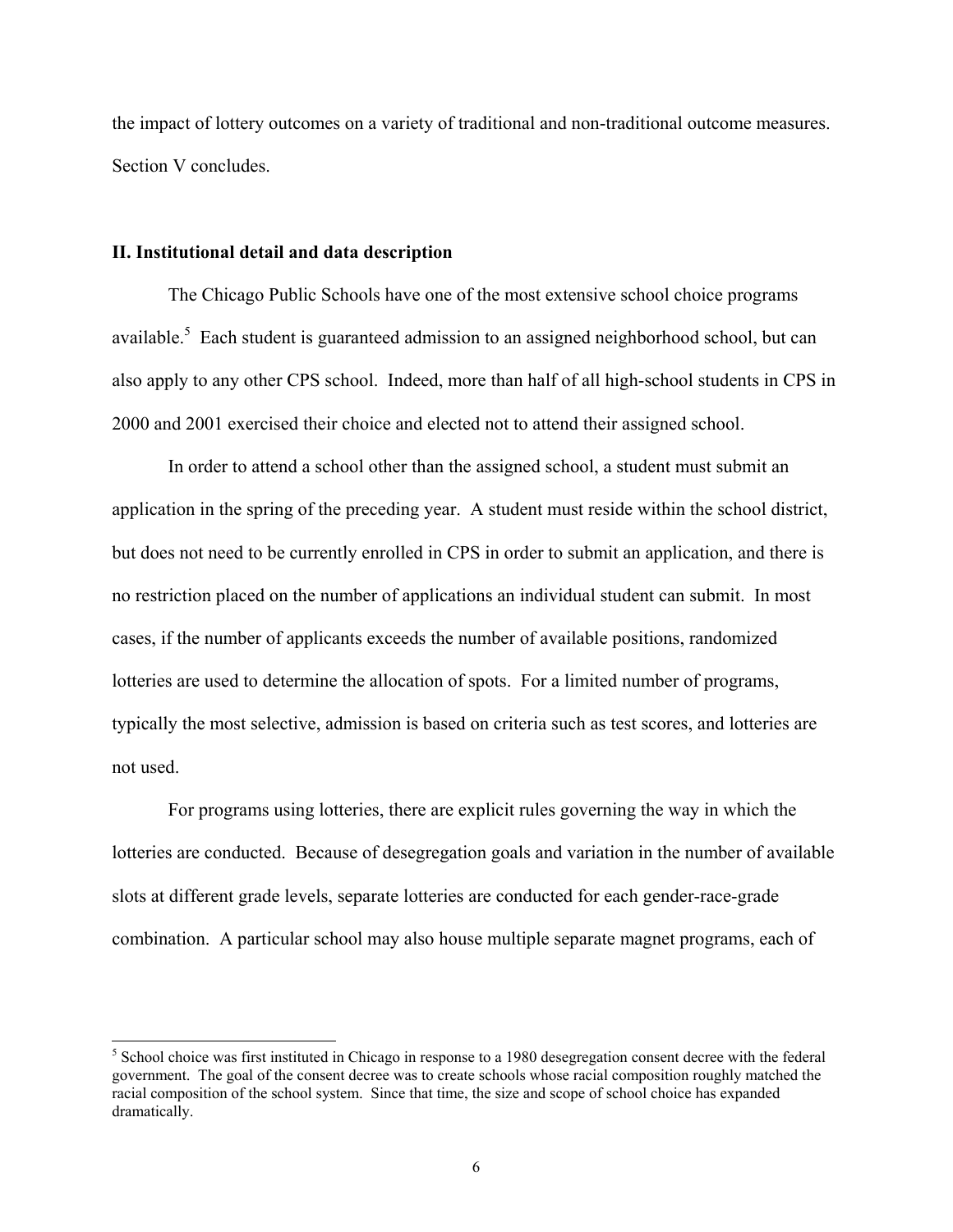which would conduct separate lotteries. As a consequence, one school can potentially have a large number of lotteries each year.<sup>6</sup>

Working with the CPS, we have obtained detailed administrative data on applications submitted in spring 2000 and spring 2001. The application data include the name, race, gender, date of birth, home address, current school, and grade of each applicant, as well as the program a student is applying to, whether that application was part of a lottery, and if so, the lottery outcome. We focus on eighth grade students applying for ninth grade admission. This is the transition period from grade school to high school in CPS and thus is the juncture at which school choice is most frequently exercised.<sup>7</sup>

We exclude the small fraction (7 percent) of eighth grade students applying from outside CPS. Note that excluding these students does not affect the validity of the randomization since enrollment status at the time of application is a predetermined variable. These students are no more or less likely to be represented among winners than among losers of any given lottery. However, excluding these students greatly reduces problems of selective attrition. They are much less likely to enroll in CPS the following year, particularly when losing the lottery.<sup>8</sup>

For our sample of eighth-grade applicants attending public schools in the district, the application data also provide their CPS identification number. Using this number, we link each application to a student's school records. This provides us with not only information on demographics and prior school performance of the student, but also information on whether the

<sup>&</sup>lt;sup>6</sup> There is a further layer of complexity with regard to lotteries, namely that schools also reserve a share of available seats and conduct special lotteries for siblings of current students ("sibling lotteries") and for students who live nearby ("proximity lotteries"). Because such lotteries are rarely oversubscribed, they do not provide useful variation for our empirical work.

 $<sup>7</sup>$  The only other grade within CPS for which there is substantial numbers of school assignments allocated by lottery</sup> is kindergarten. The 2000 and 2001 cohort of kindergarten applicants will complete third grade in 2004 and 2005 respectively, at which point test score data will become available.

<sup>&</sup>lt;sup>8</sup> Applicants for 9<sup>th</sup> grade slots from eighth-graders not enrolled in CPS during 8<sup>th</sup> grade are 35% more likely to enroll in the CPS if they win a contested high school lottery than if they lose. This provides evidence that the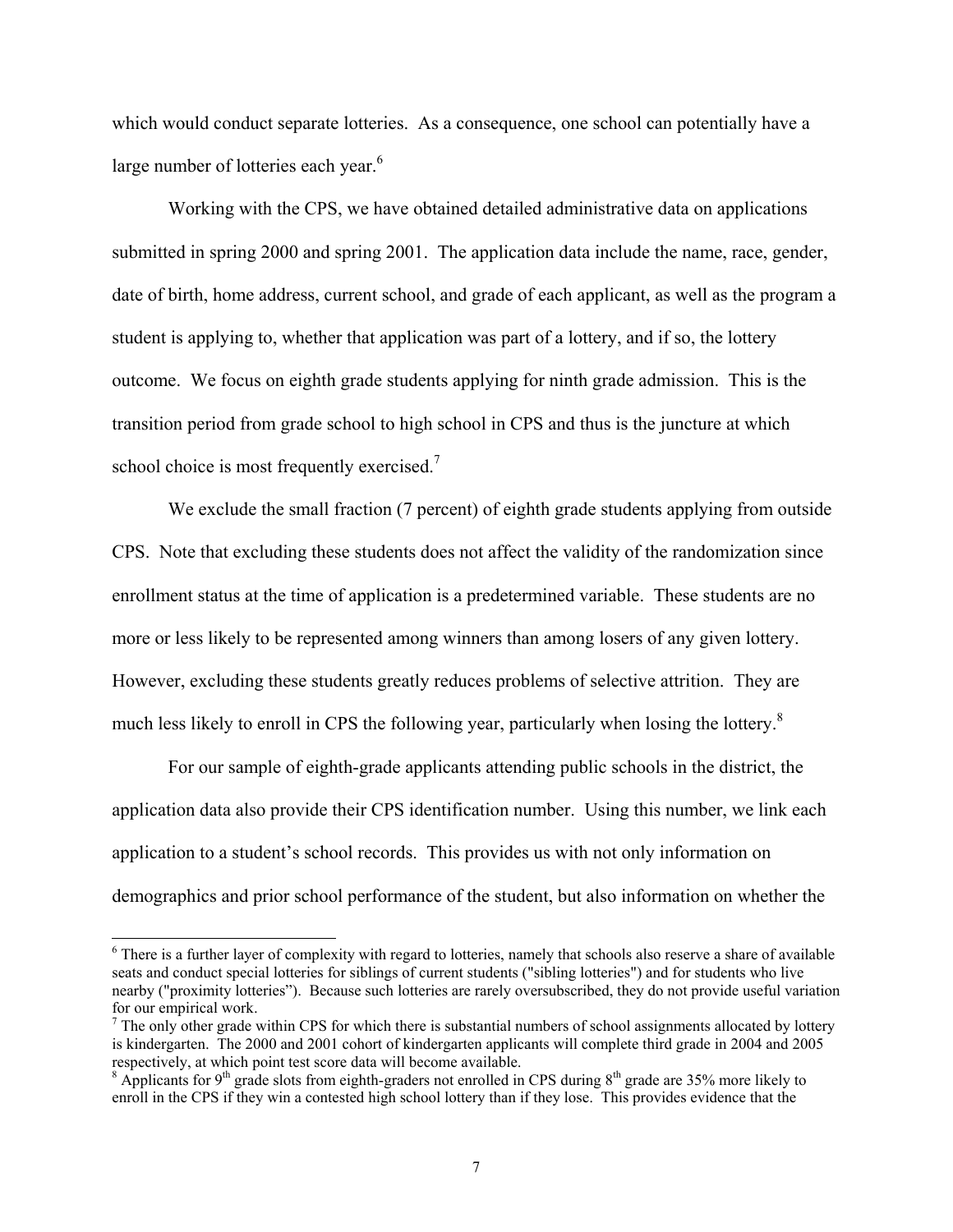student enrolled in the CPS the following year and, if so, all of the student's outcomes (See Appendix A for a detailed description of the variables and data sources used in this study). Our data has the shortcoming that we do not observe outcomes for students who do not attend CPS in subsequent years.

After eliminating applications to schools that do not use lotteries to assign slots (a handful of very selective test-based schools), special education schools, and schools with incomplete lottery outcome data, we are left with a baseline sample of 19 schools and 194 lotteries.<sup>9</sup> Our baseline sample contains 19,520 applications submitted by 14,438 students. The students in our sample represent approximately one-fourth of all eighth graders in CPS during this two-year period.

 Table 1 presents information about the 19 schools represented in the data set. Schools are listed according to the eighth grade test score performance of students enrolling in ninth grade, with the highest achieving schools listed first. These schools range from the top ten percent among the 70 regular high schools in CPS along the test score dimension (Chicago Agricultural) all the way down to the very bottom (Orr is the second lowest scoring high school in CPS). For purposes of analysis, we divide these schools into two groups: "high achieving" and "other." Somewhat arbitrarily, we assign the first five schools to the high achieving category and the remaining schools to the other category. Later in the paper, we explore the sensitivity of our results to alternative classifications of schools. The schools in our sample exhibit substantial racial heterogeneity (ranging from more than half White to all minority), differences in selectivity of the lotteries (only 2.9 percent of lottery applicants are admitted in Von Steuben compared to 53 percent at George Washington), and widely varying take-up rates

availability of school choice serves to attract students to the public sector. 9 Appendix A describes the construction of our sample in greater detail.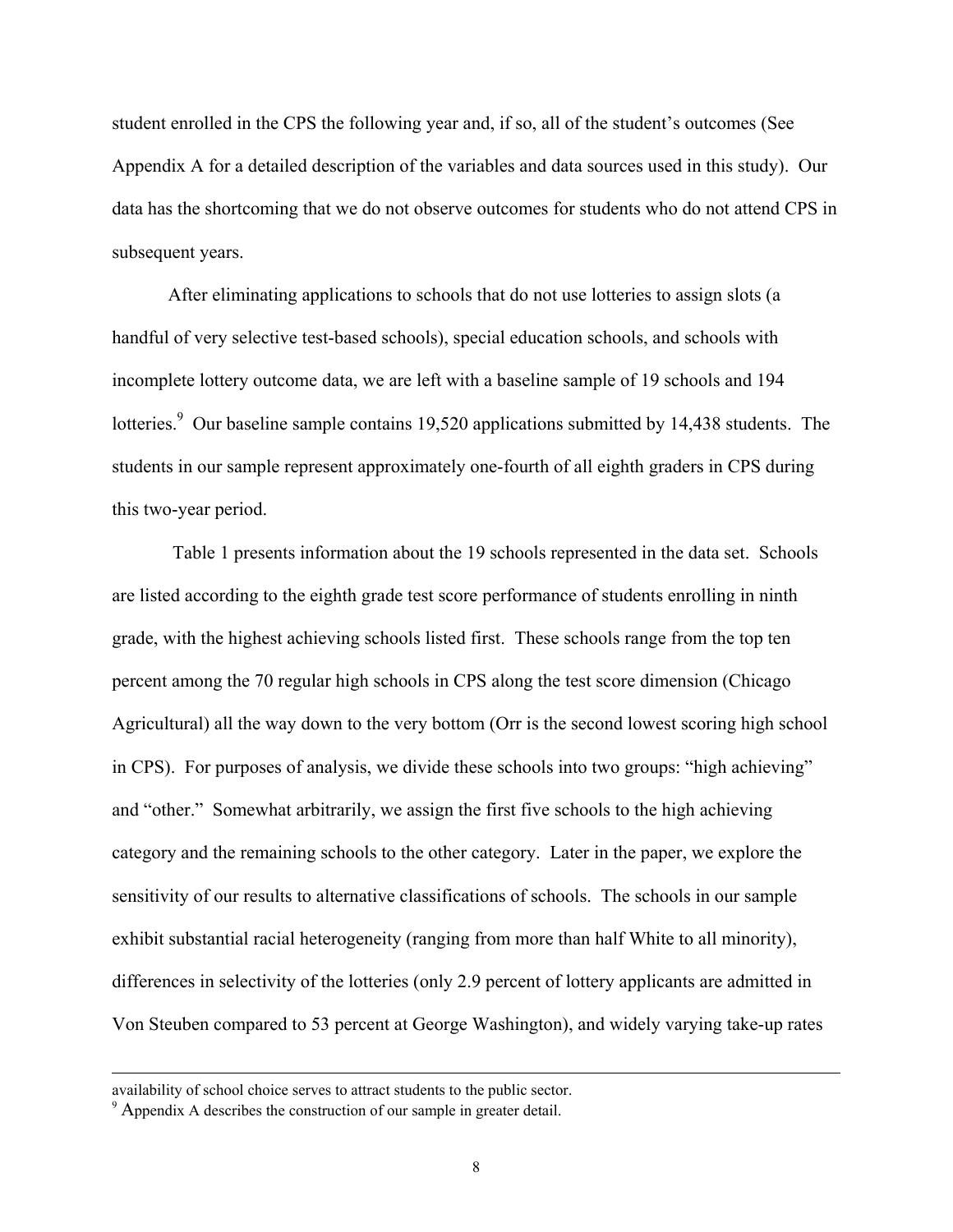among lottery winners (as high as 64.7 percent at Curie and as low as 6 percent at Lake View). Overall, these lotteries are quite competitive. On average, only 15 percent of applicants actually win in a particular lottery. Because a student can apply to multiple lotteries, roughly 20 percent of the students in the sample win at least one lottery.

Analysis of the raw data at the student level in Table 2 clearly demonstrates the important differences between the pool of applicants entering our lotteries (column 1) and other eighth grade students in CPS (column 2) along a variety of dimensions. Students entering lotteries are less likely to be Black or male, have substantially lower test scores, and are less likely to be poor (as proxied by free lunch eligibility and census tract poverty rates). Given the substantial differences in observable characteristics, one might also be concerned that lottery applicants may also be systematically different on unobservable dimensions (for example, motivation level, parental involvement, etc.). It is precisely for this reason that lottery-induced randomization is likely to be important for drawing conclusions about the causal impact of school choice on student outcomes.

#### **III. Empirical strategy**

 $\overline{a}$ 

In theory, lottery-induced randomization provides a simple solution to the problem of endogenous sorting of students. Because lottery outcomes are randomly assigned, winners and losers of a particular lottery have the same set of background characteristics on average, both for observables and unobservables. Consequently, a simple difference of observed student outcomes between students who win and lose the lottery provides a consistent estimate of the impact of winning the lottery. $10$ 

<sup>&</sup>lt;sup>10</sup> One can also condition on observable student characteristics in constructing the estimate. In large samples, the estimates will be the same with and without conditioning on observables, as long as there is no selective attrition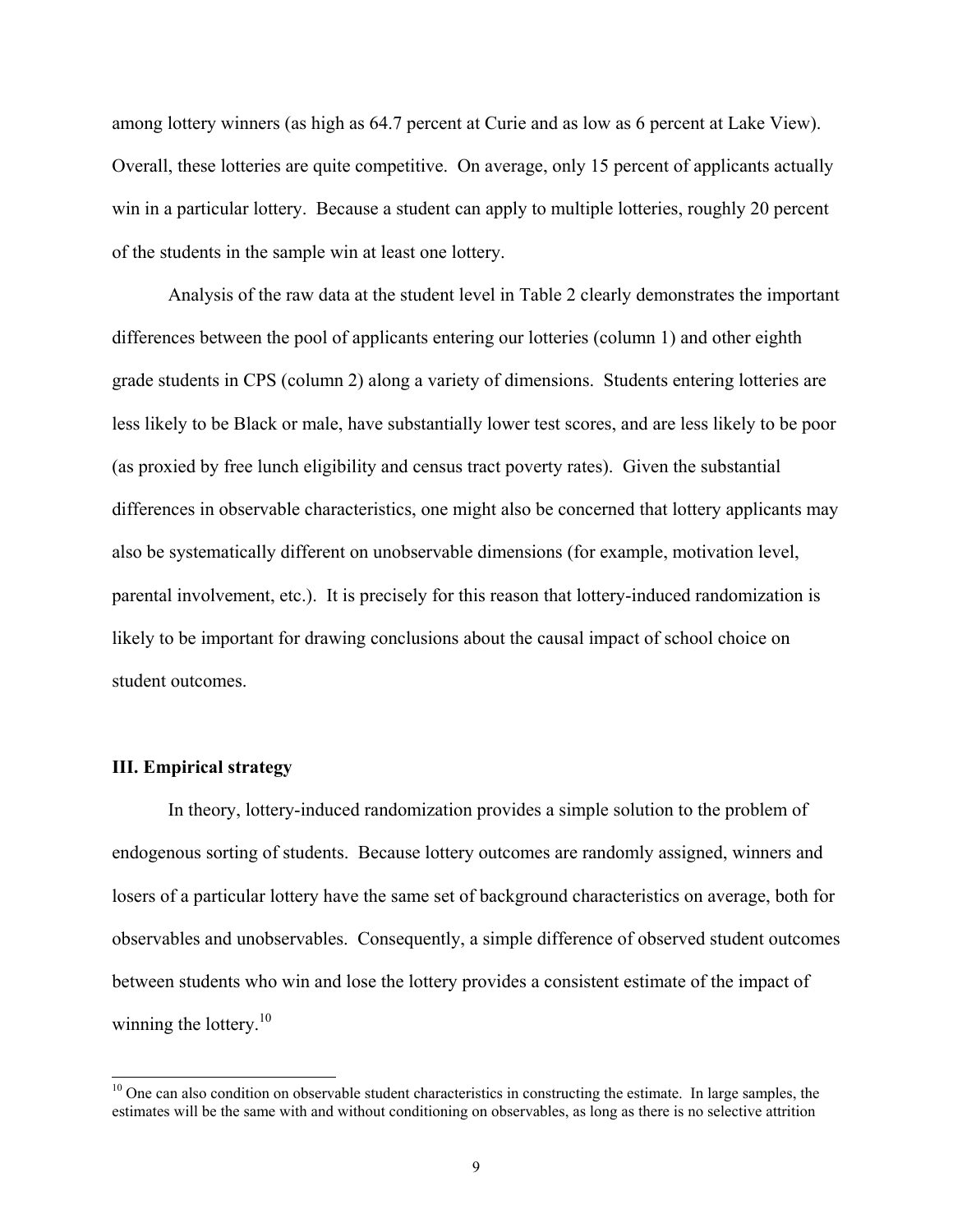In the presence of *J* independently conducted lotteries, we could in principle generate *J* different estimates  $\delta_j$  that capture the marginal impact of being admitted to the school represented by lottery *j*:

$$
\delta_j = E[Y_i | Win_{ij} = 1] - E[Y_i | Win_{ij} = 0]
$$
\n(1)

where *Y* is some outcome measure for student *i* and  $Win_{ij}$  is a binary variable indicating whether the student won lottery *j*. Then,  $\delta_j$  indicates whether winners are systematically higher or lower on the characteristic *Y* than losers in the same lottery.

While  $\delta_i$  is clearly an unbiased estimate of the impact of winning this lottery, it is important to consider its interpretation. The parameter measures the impact of winning *conditional* on the characteristics of the applicants. Particularly relevant is the case where applicants apply to more than one lottery. Because students may win other lotteries (10 percent of losers in our sample win another lottery) and not all winners choose to attend the lottery school,  $\delta_j$  measures the impact of having the option to attend the lottery school. Importantly, as long as the lottery is truly randomized and there is no selective attrition, the parameter estimate is an unbiased estimate of this intention-to-treat (ITT) effect even if we are missing background information about other schools to which a student may have applied or been accepted.

It is also legitimate to estimate separate treatment effects for subgroups of students, as long as the sample is split according to characteristics that are predetermined at the time of application. For example, the impact of winning for students in lottery *j* with a specific value for a characteristic *z* would be:

l

from the original sample. In small samples such as ours, controlling for observable characteristics will correct for any imbalances that arise on these dimensions in a particular draw. The addition of covariates will also improve the precision of the estimates.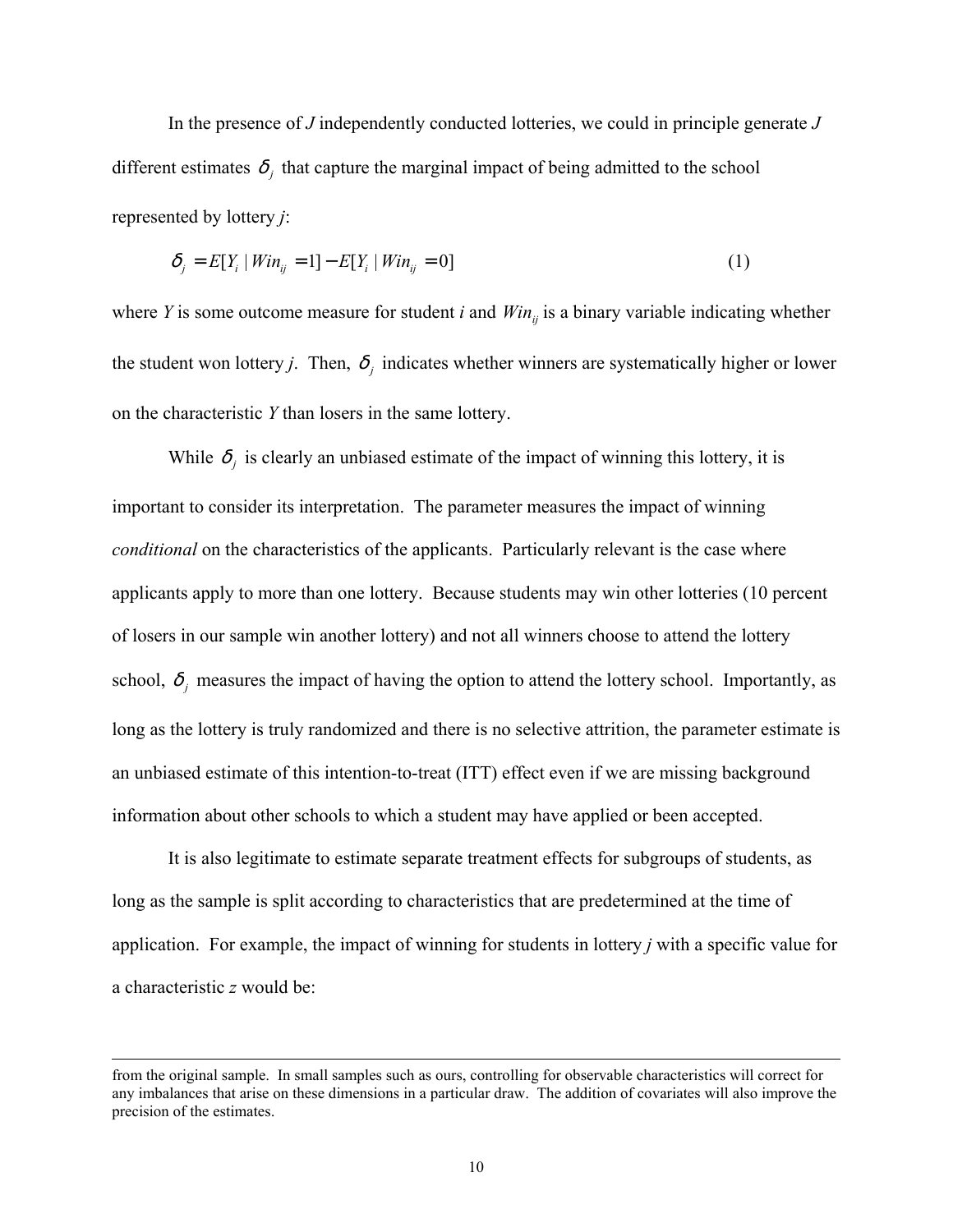$$
\delta_{jk} = E[Y_i \mid Win_{ij} = 1; z_i = k] - E[Y_i \mid Win_{ij} = 0; z_i = k]
$$
\n(2)

That is why excluding students who are not enrolled at the time of application does not introduce any bias, but rather, merely alters the interpretation of the estimates.

In practice, the standard errors for particular lotteries and subgroups within lotteries are too large to make such estimates informative. Therefore, we instead report results from ordinary least-squares regressions of the form:

$$
Y_i = \delta_1(Win\_High_{ia}) + \delta_2(Win\_Other_{ia}) + \Gamma(Lottery_a) + e_{ia},
$$
\n(3)

where the subscripts *i* and *a* index students and applications, respectively. *Win* \_ High<sub>ia</sub> is a binary variable that indicates whether application *a* for student *i* was a winner at a lottery to a high-achieving school (92 of our lotteries). *Win Other<sub>ia</sub>* reflects whether this application won a lottery to a non-high-achieving school (102 of our lotteries). *Lottery<sub>a</sub>* is a vector of fixed effects indicating the lottery to which the observation refers, and *e* is a stochastic error term. In this specification, the  $\delta$  coefficients are simply applications-weighted averages of the  $\delta_i$  's for the lotteries belonging to each of the two school categories. In some specifications, we include covariates such as student demographics, prior achievement and neighborhood characteristics.<sup>11</sup> Since the same student is included in the regression more than once if he or she submits multiple applications (we have roughly 1.3 applications per student), we report robust standard errors that account for clustering at the student level. When we examine high school outcomes, we report robust standard errors that account for clustering at the school level.<sup>12</sup>

l

 $11$  Note that this specification restricts the coefficients of other covariates to be the same for applications to highachieving and other schools. Relaxing this assumption does not change any of our estimates.<br><sup>12</sup> Technically, the standard errors should reflect the correlation structure at the student as well as the school level.

The precision of the estimates from the equation that treats the student rather than the application as the unit of observation (presented as a sensitivity test) suggests that standard errors adjusted for clustering at both levels would be quite similar to the ones we report.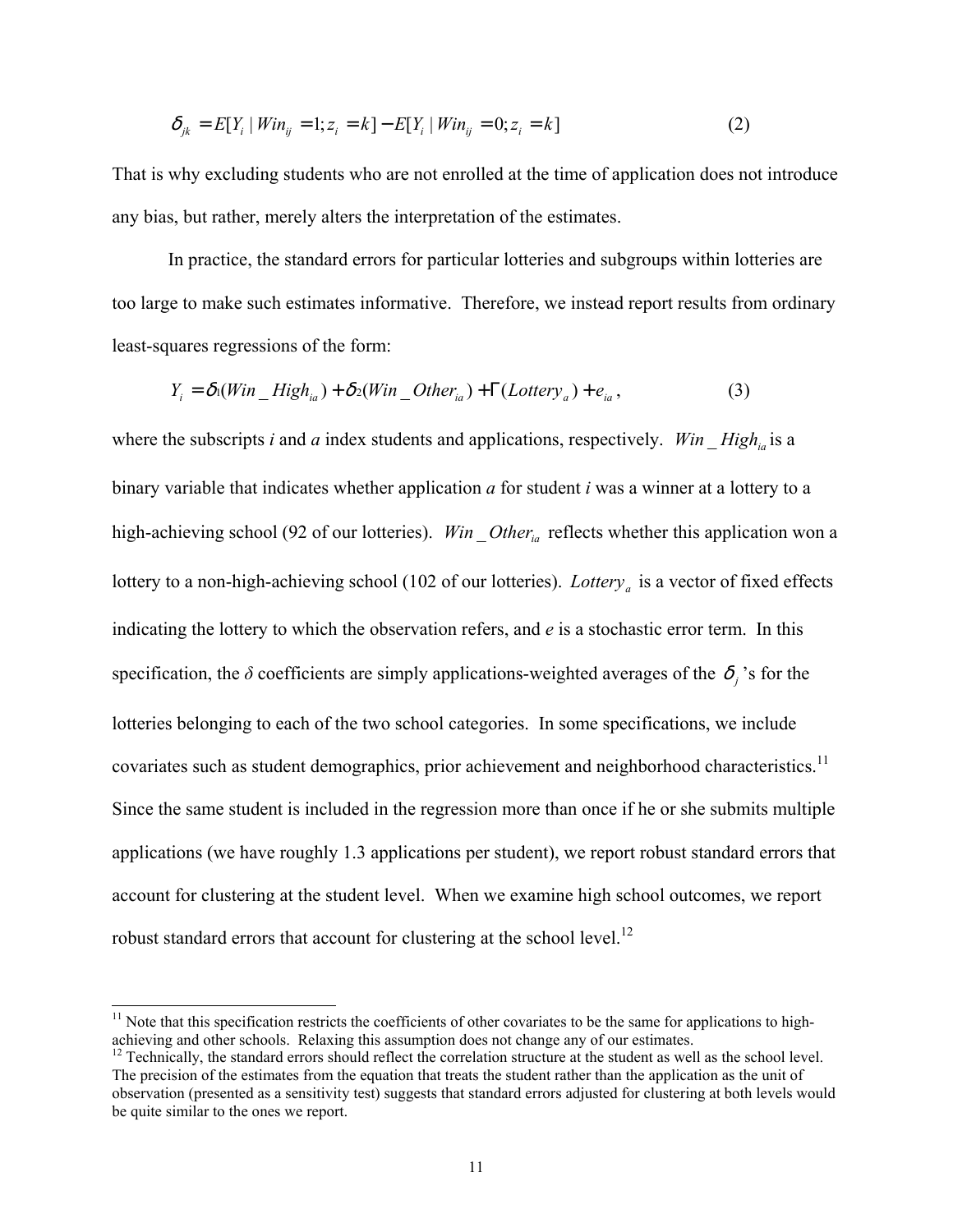We prefer the above specification that treats the application as the unit of analysis since this is the point at which randomization occurs. However, it is also possible to specify alternative models with the student as the unit of observation. Consider the following equation:

$$
Y_i = \delta_1^{'}(WinOne\_High_i) + \delta_2^{'}(WinOne\_Other_i) + \Pi(Apps_i) + u_i,
$$
\n(4)

where *WinOne* High<sub>i</sub> is a binary indicator of winning at least one lottery to a high-achieving school, *WinOne* Other, is a binary indicator of winning at least one lottery to a non-highachieving school, and *Apps<sub>i</sub>* is a vector of indicators capturing the set of lotteries to which the student applied.<sup>13</sup> In the case where all students only apply to only one lottery, this equation is identical to equation (3). While this strategy may be somewhat easier to interpret than the previous specification, one shortcoming of this strategy is that it uses less information. For example, if only one student applied to a particular combination of schools, the observation for this student would not be used in estimating the impact of winning a lottery. As a sensitivity check, we re-estimate our main results using this specification and find very similar results. Note, however, that the treatment effects in (3) and (4) measure different things and are not directly comparable. The strategies will produce somewhat different results if many students apply to and win lotteries at multiple schools, and the impact of winning more than one lottery strongly affects the likelihood of attending that type of school.

#### *Establishing the validity of the randomization*

 $\overline{a}$ 

If the lotteries were conducted properly, then one would predict that the winners and losers of a given lottery will be, on average, perfectly balanced on all predetermined

 $13$  This is analogous to the specification used by Dale and Krueger (2002) in estimating the payoff to attending a more selective college and by Rouse (1998) in examining the Milwaukee choice program. Note that it is not sufficient to include a single dummy for each lottery. Instead, one must include a separate fixed effect for every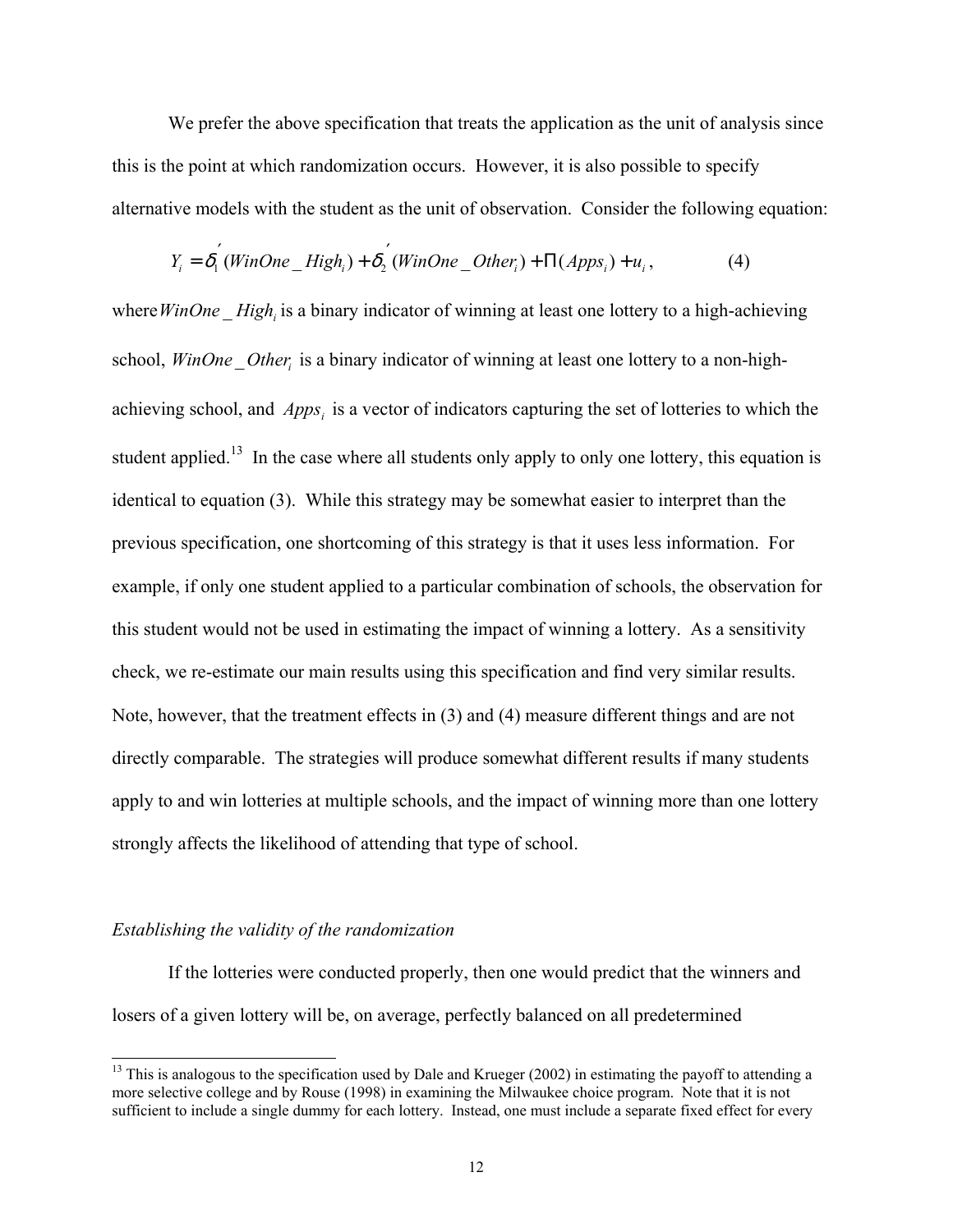characteristics. We test this proposition by estimating equation (3) for a series of demographic and prior achievement variables. The results are compiled in Table 3. Columns 1 and 2 present coefficient estimates on *Win* \_ *High<sub>ia</sub>* and *Win* \_ *Other<sub>ia</sub>*, respectively, along with robust standard errors that account for correlation across applications by the same student in parentheses. We show the control group means (i.e., values for those who lost the lottery) in brackets. Each row represents a separate regression corresponding to a different dependent variable. Studentspecific characteristics are shown in the top panel; school and neighborhood characteristics are shown in the bottom panel. The results of Table 3 confirm that lottery winners and losers appear similar on a wide range of observable characteristics at the time when the lottery applications are submitted. There are actually fewer significant differences between lottery winners and losers across the twenty characteristics considered than might be expected by chance.<sup>14</sup>

#### *Selective attrition*

 $\overline{a}$ 

 Even if the lotteries were properly carried out, selective attrition may bias our findings since we only observe subsequent student outcomes if the student enrolls in CPS. Table 4

possible combination of lotteries to which students can apply.

 $<sup>14</sup>$  This test indicates whether winners are systematically better or worse than losers across the lotteries. Even if</sup> there are no differences on average, however, it is theoretically possible for winners to be better in some lotteries and worse in other lotteries, calling into question the validity of the randomization. One approach to testing this hypothesis is to estimate a model similar to equation (3) that includes separate indicators for winning each particular lottery and then conduct an F-test on the joint significance of the set of variables that indicate winning a lottery. The problem with that strategy is that because we have many very small lotteries we must rely on the assumption that the dependent variables are distributed normally in the population, which is clearly not true for the binary outcomes. For this reason, we take a different approach. For our binary background characteristics, we calculate Fisher's exact p-value for the difference in proportions across winners and losers for each lottery. For the continuous background characteristics, we calculate the p-value from unpaired t-tests for the difference in means across winners and losers (which in small samples requires the maintained assumption of normality of the underlying distribution in the population). Because the Fisher exact p-values are not continuous, these statistics may not be less than 0.05 in fivepercent of the cases. Hence, we use a permutation test (whereby participants in a given lottery are repeatedly randomly assigned to winning or losing at the same rates as in the actual lottery) to determine the expected distribution of p-values across the background characteristics and lotteries. Comparing expected and actual distributions of p-values using chi-squared tests, we cannot reject random assignment. This is not surprising given that the lottery outcomes were computer-generated and the output was write-protected to prevent tampering.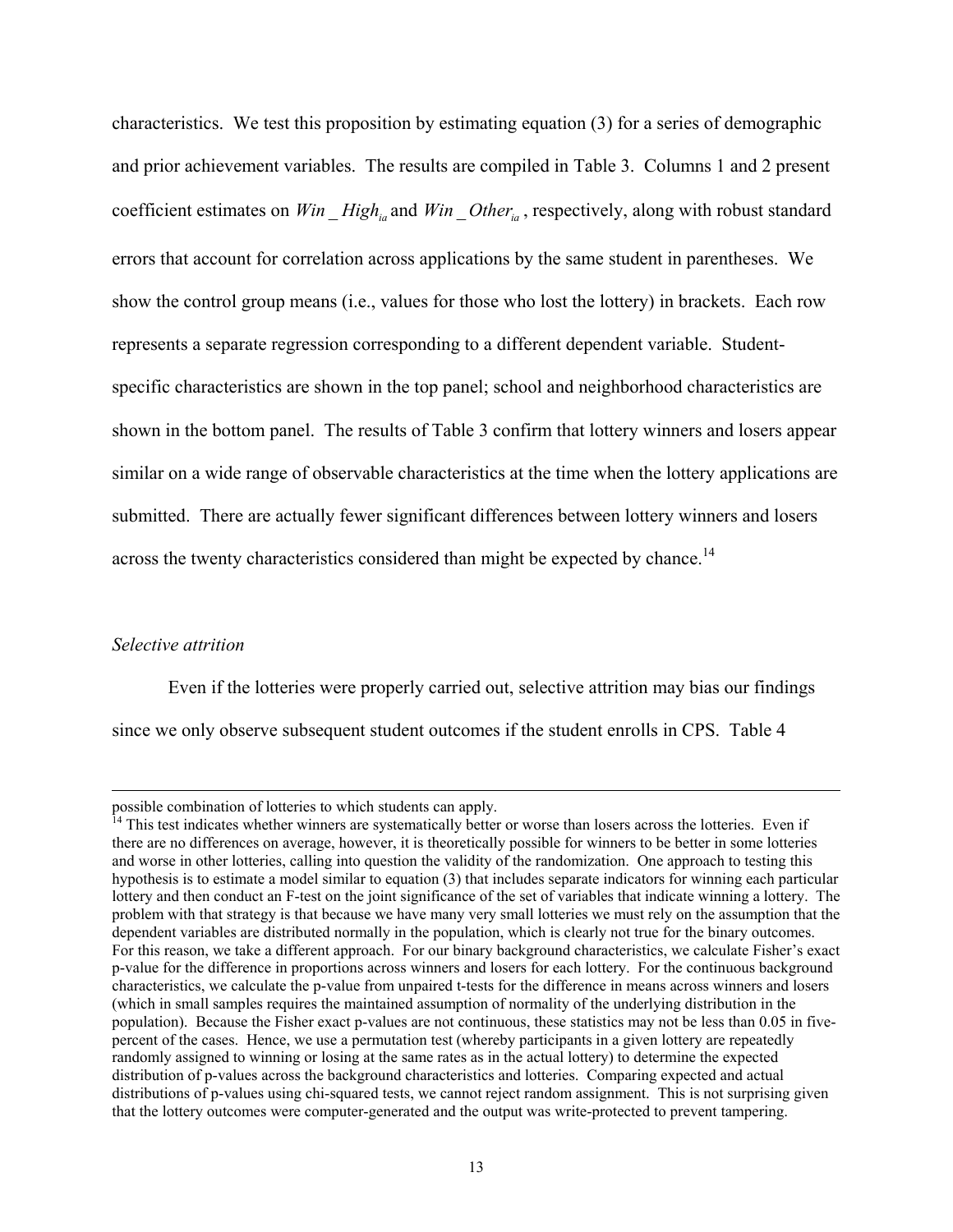demonstrates that the issue of selective attrition in the Chicago data is much less severe than in previous studies, both in terms of overall attrition rates and whether attrition is correlated with characteristics that may influence subsequent achievement. The first column of the table reports ninth grade enrollment rates for lottery losers in square brackets, along with the regression estimates of the impact that winning a lottery has on enrollment. The regression estimates are based on equation (3), using an indicator variable for whether the student enrolls in CPS in ninth grade as the dependent variable.

Winning a lottery to a high-achieving school increases the probability of enrollment by four percentage points (4.6 percent) and winning other lotteries raises enrollment rates by one percentage point, although the latter estimate is not statistically different from zero. While these results demonstrate that there is some differential attrition between winners and losers of lotteries to high-achieving schools, the remaining columns suggest that the differential attrition is not selective – that is, the attrition does not appear to be correlated with observable characteristics that may influence subsequent outcomes. Columns 2-5 show the effects of winning a lottery on prior student achievement and demographics among the sample of students who enrolled in the CPS in  $9<sup>th</sup>$  grade. If the losers who left the CPS were systematically different than the winners who left, then we would expect the coefficients on winning a lottery to be different than zero. However, the estimates shown in columns 2-5 are statistically insignificant and very small in magnitude.15 Given the low levels of attrition, it is not particularly surprising that the randomization continues to perform well on the subset of students who enter ninth grade.

<sup>&</sup>lt;sup>15</sup> Because of space constraints, we present results for a representative subset of the characteristics included in Table 3. For two of the 20 dependent variables (mean achievement in the  $8<sup>th</sup>$  grade school and fraction homeowners in  $8<sup>th</sup>$ grade census tract) , the coefficient on the indicator for winning a lottery to a high-achieving school are significant at the five percent level; none of the 20 coefficients on winning a lottery to other schools are significant at either the five or ten percent levels.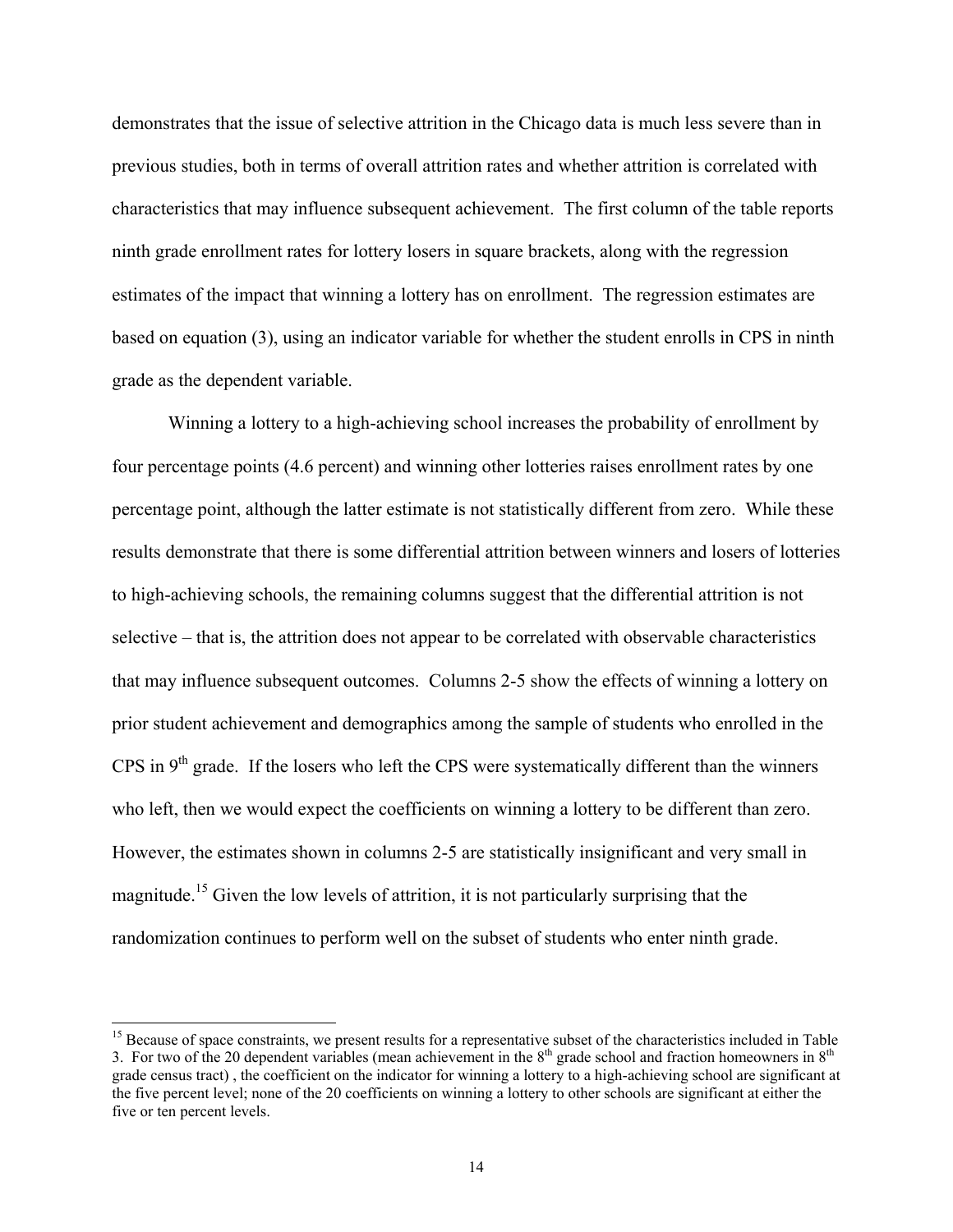Even if the differential enrollment attrition is minor and not correlated with any observable student characteristics, it is still possible that, conditional on enrollment, winners and losers may have different propensities to have valid outcome data. This might be the case if, for example, lottery losers become discouraged and while still attending school, do not show up to take the standardized achievement exams at a greater rate than lottery winners. To examine this issue of outcome attrition, we estimated models similar to those shown in Table 4 and find no evidence of systematic selection in the presence of missing data. As a final check, we conduct a series of sensitivity analyses and selection corrections, which further confirm that our results are unlikely to be heavily influenced by attrition (see Appendix B for more detail and the relevant regression results).

#### **Section IV: The impact of winning a lottery on student outcomes**

To estimate the effect of winning a lottery on student outcomes, we estimate equation (3) using outcome variables on the left-hand-side of the regression. Because the unit of analysis is an application, the coefficient reflects the impact of winning a particular lottery. It is likely that there is substantial heterogeneity in the impact that winning a lottery will have on student outcomes, depending for instance on the student's next best schooling option. We begin by focusing on the average impact of winning across all participants in the lotteries at the two types of schools, and then attempt to identify heterogeneous treatment effects as a function of a variety of observable student characteristics

Table 5 presents results where the outcome measures are characteristics of the high school the student attends. Knowing how the schooling environment differs between winners and losers helps to establish how the intention-to-treat translates into an average treatment for

15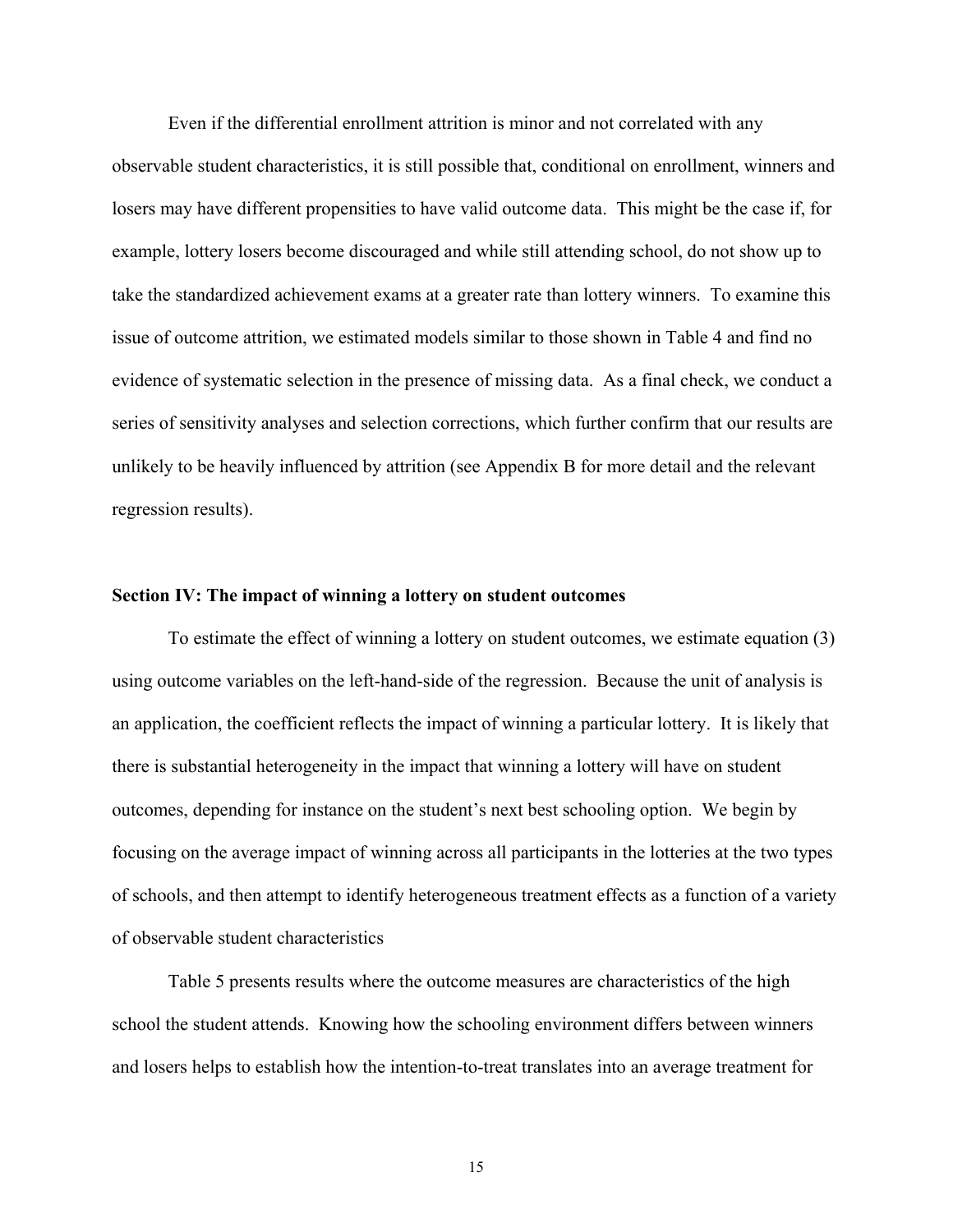winners. Each row of the table presents a separate regression corresponding to the dependent variable named in the first column. The values reported in the second and third columns are the δ coefficients, the standard errors, and the control group means. Note that the specifications reported here include a series of student demographic and prior achievement variables (detailed in the notes) as covariates.

The results demonstrate that lottery outcomes have a substantial impact on the high schools students attend within CPS. In the top panel of Table 5, the dependent variables are a series of indicator variables for the type of school attended. The top row, for instance, shows that winning a lottery to a high-achieving school increases the probability a student attends the school for which the lottery is held by 36.3 percentage points. For lotteries to other schools, winning the lottery increases the likelihood that the student enrolls at that school by 23.5 percent. Note that some students who lose the lottery nonetheless are sometimes able to enroll in the school, although the rates are low (8.2 percent for high-achieving schools, 5.5 percent for other schools). That is because there are sometimes multiple programs offered within a given school, some of which may not be oversubscribed.<sup>16</sup>

Winning a lottery has a smaller effect on whether a student attends any lottery school or any school other than the assigned school. Some of the students who win this particular lottery will also win other lotteries or will apply to schools that do not use lotteries. Winning a lottery to a high-achieving school is positively related to attending high-achieving schools. Winning other lotteries is weakly negatively related to attending high-achieving schools, presumably because the student sometimes accepts the lottery-generated spot at the low-achieving school even though there was the option of attending a different, high-achieving school. Winning either type of

<sup>&</sup>lt;sup>16</sup> Unfortunately, we only know the school in which a student is enrolled, and not the particular program within the school. Another channel through which lottery losers could gain access to the school is through the discretion that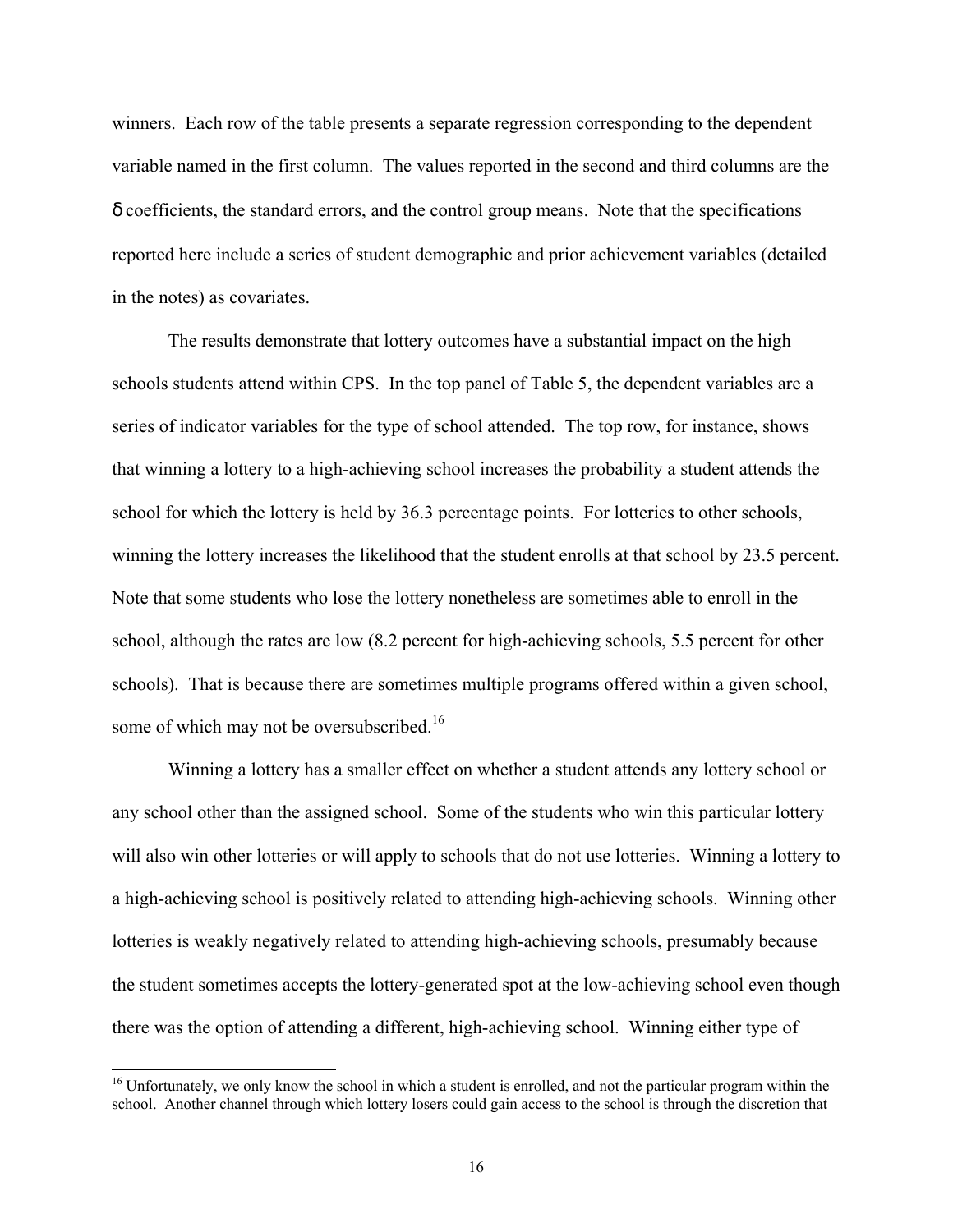lottery reduces the likelihood a student will attend either of the sought after types of schools that do not use lotteries: selective admissions schools and career academies.

The bottom panel of Table 5 explores the impact that winning a lottery has on the characteristics of the school that a student attends (regardless of whether the student actually chooses to go to the school at which he or she wins the lottery). On average, students winning lotteries to high-achieving schools attend schools with peers who test substantially higher on standardized tests, have lower rates of poverty as measured by free lunch eligibility, and have higher graduation rates.<sup>17</sup> The schools attended are in higher income and lower crime neighborhoods. Thus, on a wide range of dimensions that might be expected to reflect school quality, lottery winners go to better schools than students entering but losing the same lottery to high-achieving schools. Winning a lottery to other schools also increases the average characteristic of the school attended, but generally by a much smaller margin.

One would expect that lottery winners would experience improved academic outcomes, both because they are attending higher quality schools on average and because their choice set is increased. To the extent that there are idiosyncratic features of a student-school match that the student observes, but we do not, winning a lottery may improve student outcomes even without a change in our proxies for school quality.

Table 6 presents surprising results to the contrary. Each row of Table 6 corresponds to a different regression with a traditional measure of school performance on the left-hand side and standard errors clustered to account for the correlation among students within the same  $9<sup>th</sup>$  or  $10<sup>th</sup>$ grade high school. The specifications estimated are otherwise identical to those in Table 5. Overall, we find no evidence that students winning lotteries to select schools perform better on

principals have to admit a small number of students outside of the lottery process.

<sup>17</sup> Table 7 also reveals that winners in high-achieving school lotteries are much more likely to have ready access to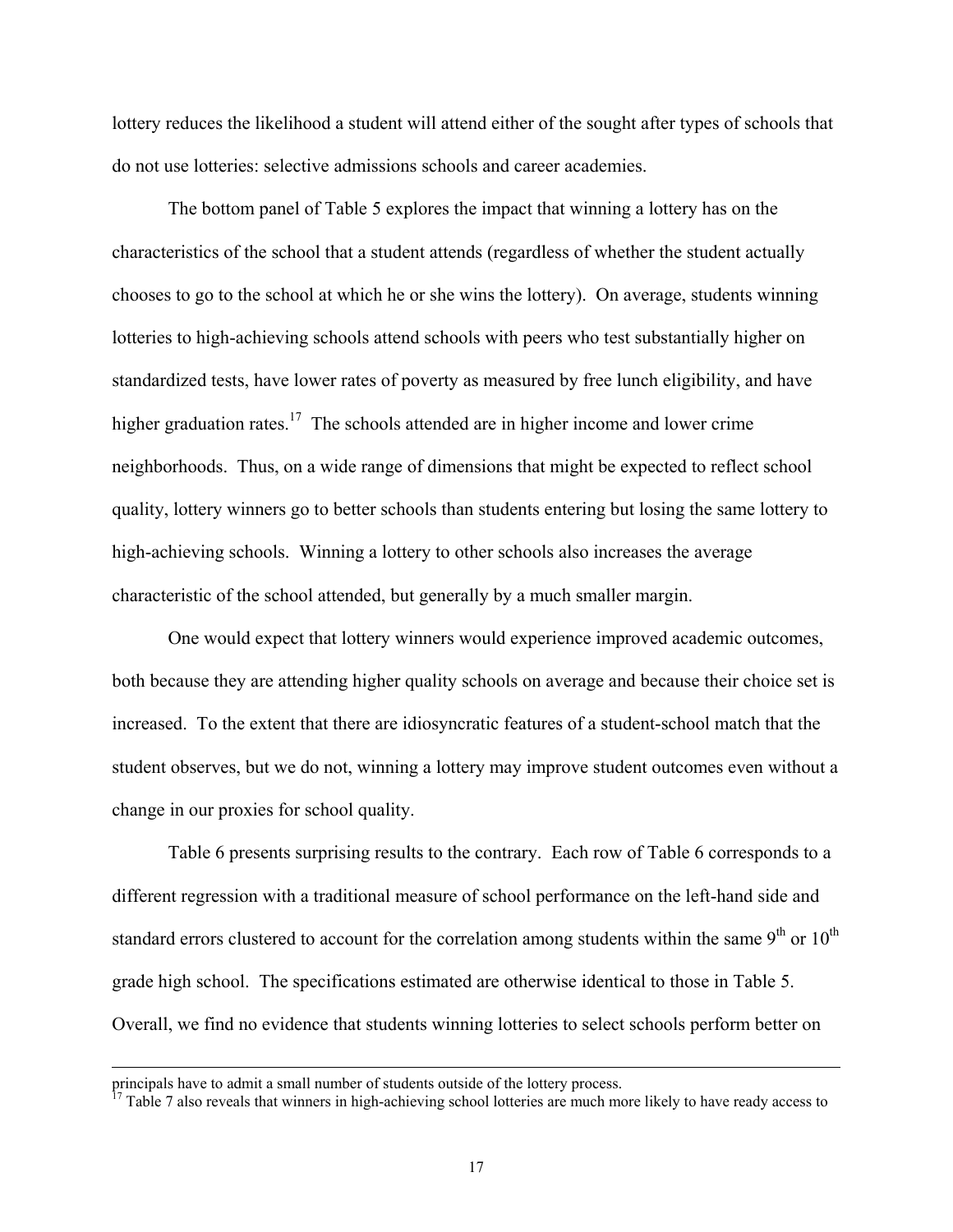any of several academic achievement measures. Indeed, students winning lotteries to highachieving schools perform slightly worse on four of the six standardized tests administered in ninth and tenth grade, although the difference is only statistically significant for  $10<sup>th</sup>$  grade reading scores.<sup>18</sup> There are also no significant differences between lottery winners and losers at high-achieving schools on dropout rates through tenth grade, absences, or course credits. Students winning lotteries to other schools also appear to perform no differently than lottery losers, with only one statistically significant exception  $(9<sup>th</sup>$  grade reading) in which the lottery winners perform worse.

Despite the limited size of many of the lotteries, the estimates are reasonably precise. The test of  $9<sup>th</sup>$  grade reading scores, for example, is able to detect effects of 1.4 percentage points in comparison with a control group mean of 46.8. Given that the point estimates for many of the test score outcomes are negative, the 95% confidence intervals around the estimate suggest it is highly unlikely that winning a lottery to a magnet school has a positive effect of any substantive magnitude. The minimum detectable effects for  $9<sup>th</sup>$  grade absences and credits are 0.82 and 0.32 respectively. Given the standard deviation of these outcomes among the control group is 11.5 and 2.5 respectively, the power of the estimates for the transcript outcomes is also high.

Table 7 analyzes the sensitivity of our findings to alternative specifications, choices of sample, and school classifications. Our baseline results are reprinted in the first column. The second column re-estimates the results using a student as the unit of observation instead of an application. In this column, instead of including lottery fixed-effects as controls, we include

computers. This suggests that winners are exposed to higher levels of school resources.<br><sup>18</sup> We have also explored possible non-linearities in the impact of winning a lottery by looking at whether winning a lottery affects the likelihood that a student will perform in the top or bottom quartile of the standardized test distribution. We find no systematic impact of winning a lottery on whether a student tests in the bottom quartile. We do, however, find that high-achieving school lottery winners are systematically *less* likely to test in the top quartile on standardized tests, with the results statistically significant at the .05 level on two tests and at the .10 level on a third test.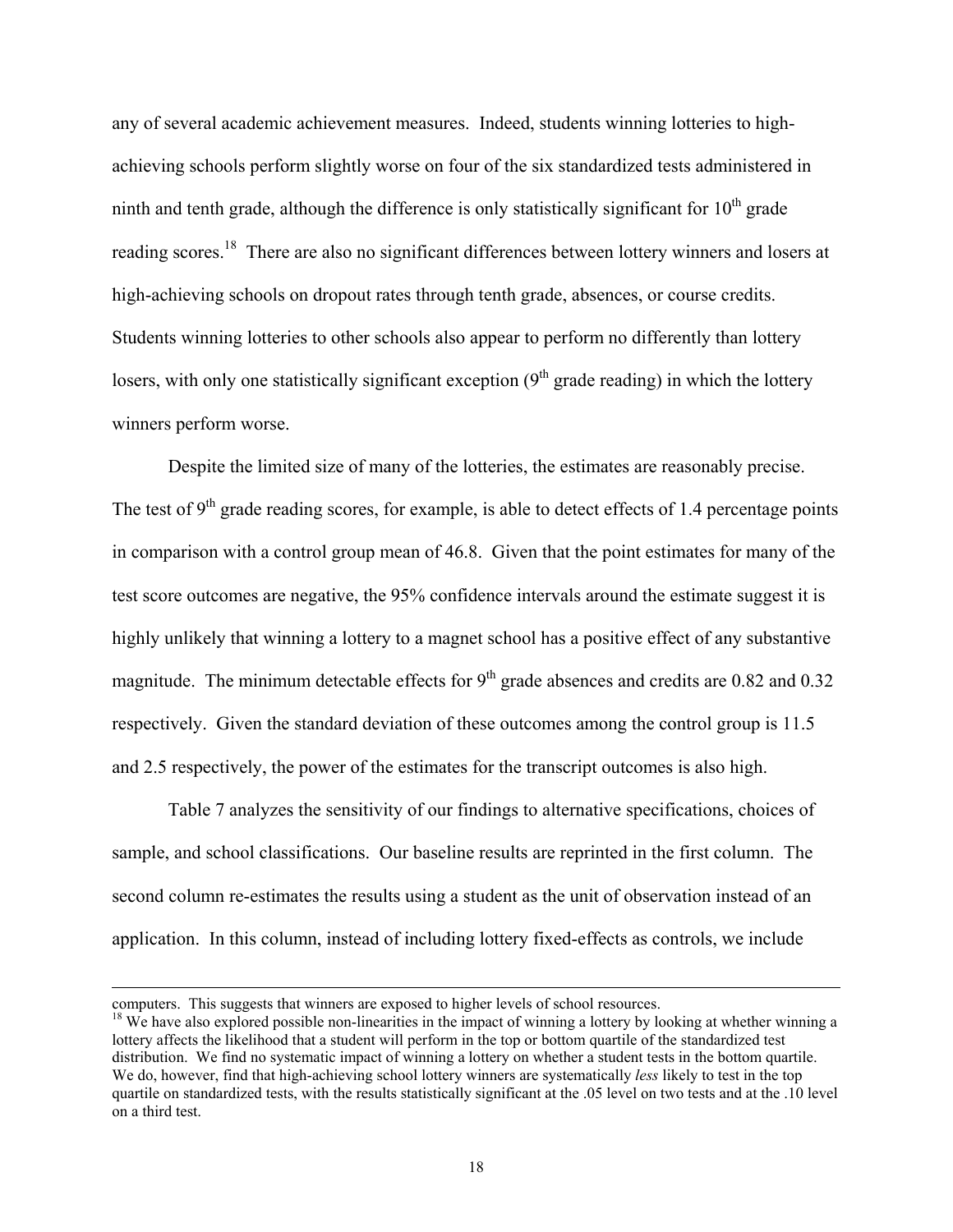dummies for each possible combination of lotteries to which a student could apply. None of the results are materially affected, which is not surprising given that the modal student in our data applies to only one lottery in our sample. Excluding small lotteries has no impact on the estimates. When we make our definition of high achieving schools stricter, the impact on a student's peers is greater, and reductions in arrest rates are particularly large, but other outcomes measures are unaffected. Correspondingly, when we relax the requirements for being classified as high achieving, the opposite pattern emerges.

The final three columns are particularly noteworthy. Given that students may be applying to specific magnet programs within high schools, it is possible that students are selecting programs that match their academic goals in ways that would not be expected to show up in higher academic achievement. To test this hypothesis, we divide the lottery high schools according to the types of programs that are offered. Consistent with our earlier findings, students winning lotteries at schools with a math focus do not obtain higher math scores (and obtain lower reading scores). And, those winning lotteries at schools with a reading focus actually score lower than losers on reading exams, while performing no worse on math exams.

Even if the aggregate effects are zero, it is possible that winning a lottery has a positive effect for some students. For example, in a series of voucher experiments, Peterson et. al. (1998) find that the opportunity to attend a private school increases student achievement for lowachieving African-American students, but not others (see also Howell and Peterson 2002). To explore this possibility here, Table 8 examines how the reduced-form results differ across subgroups, with each column representing a different subset of the student population.<sup>19</sup> The first column presents results for the full sample as a baseline. The other columns show results for Blacks, Hispanics, Males, those with below average eighth grade test scores, relatively long trips

19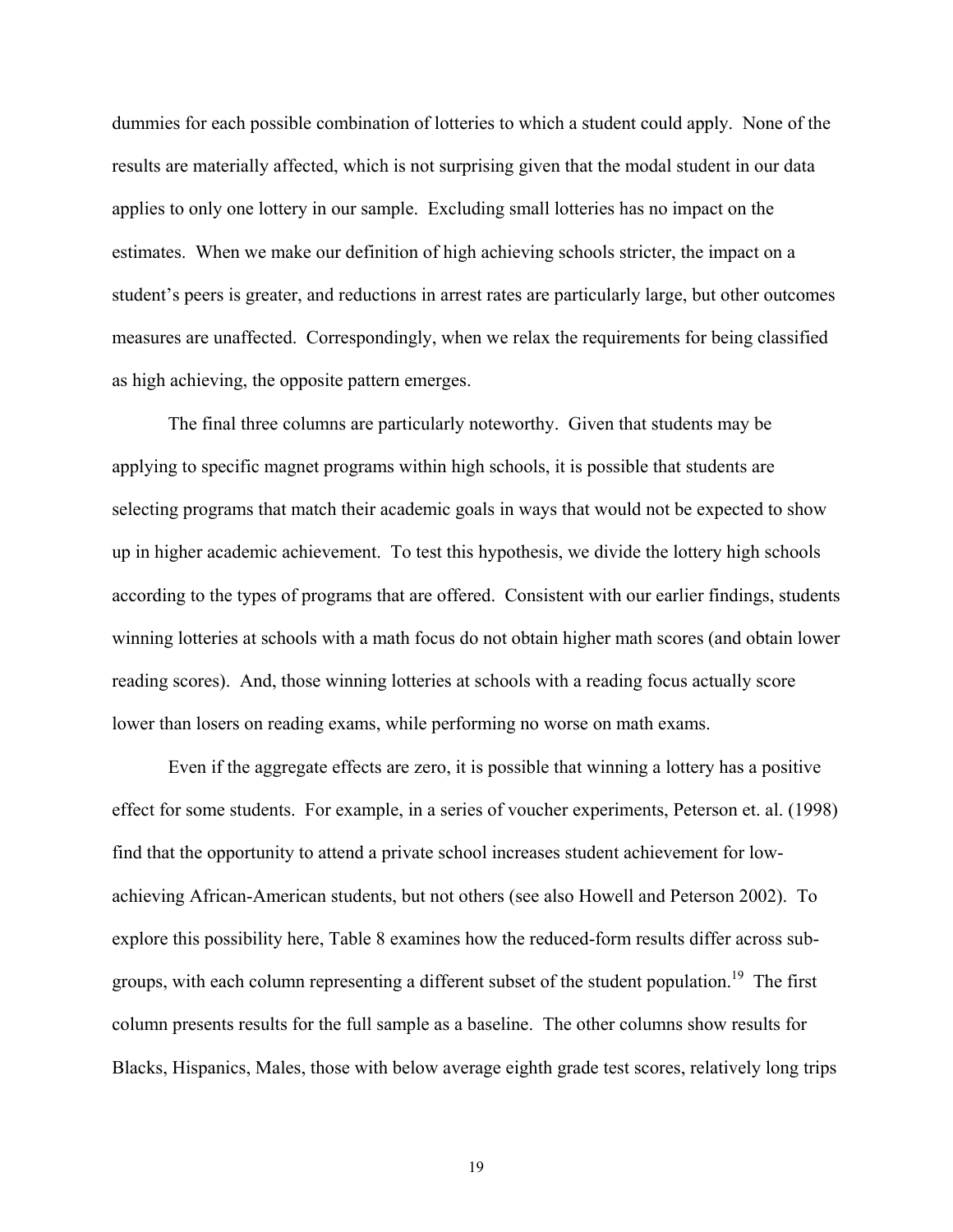to school, and students with low quality schools as their next best academic option within CPS. Not surprisingly, those students with low eighth grade test scores and bad outside options show the greatest responsiveness in terms of attendance decisions to winning a lottery and also experience the greatest increases in average peer test scores. Yet, there is no systematic pattern of positive achievement effects for any of the groups. None of the subsets exhibit any test score benefits in 9<sup>th</sup> grade. Hispanic lottery winners have fewer absences than their peers in 9<sup>th</sup> grade, but actually score lower on the reading exam.<sup>20</sup> Hispanics and males do score significantly higher than other students on geometry in  $10<sup>th</sup>$  grade, but show no difference on the reading and English exams.

Given the absence of systematic academic benefits to students attending lottery schools, why is it that competition for entry is so intense? One simple explanation is that, absent good information about the education production function, families base their enrollment choices on school outputs. The most sought after schools in our sample do have higher outputs, but apparently due to better inputs, rather than extra value added. School quality is likely to be more of a blunt instrument for improving a given student's outcome than parents perceive. For example, if we assume that the benefits of winning a lottery operate entirely through increasing the quality of one's peers, and assume a peer effect of 0.1-0.2, this suggests that that the 4.2 percentage point increase in peer  $8<sup>th</sup>$  grade test scores associated with winning a lottery to a highachieving school would translate into a roughly  $0.4 - 0.8$  percentage point effect on a 9<sup>th</sup> grade achievement score.<sup>21</sup> This is a small effect that we might not be able to detect. Note, however,

<sup>&</sup>lt;sup>19</sup> Full results for all outcome measures in all sub-groups are available on request from the authors.

<sup>&</sup>lt;sup>20</sup> None of the results presented in Table 8 are the result of selective attrition of lottery losers for a particular subgroup. Attrition estimates by subgroup are available from the authors upon request.<br><sup>21</sup> The range of peer effects reported in prior research, even among the set of reasonably well-constructed studies, is

quite large (Lefgren 2002). A broad reading of the literature suggests that  $0.1$ -0.2 is a mid-range estimate. A recent study by Hanushek, Kain, Markman and Rivikin (2001) that examines public school students in Texas that utilizes student fixed effects and detailed administrative data finds estimates on the order of 0.1.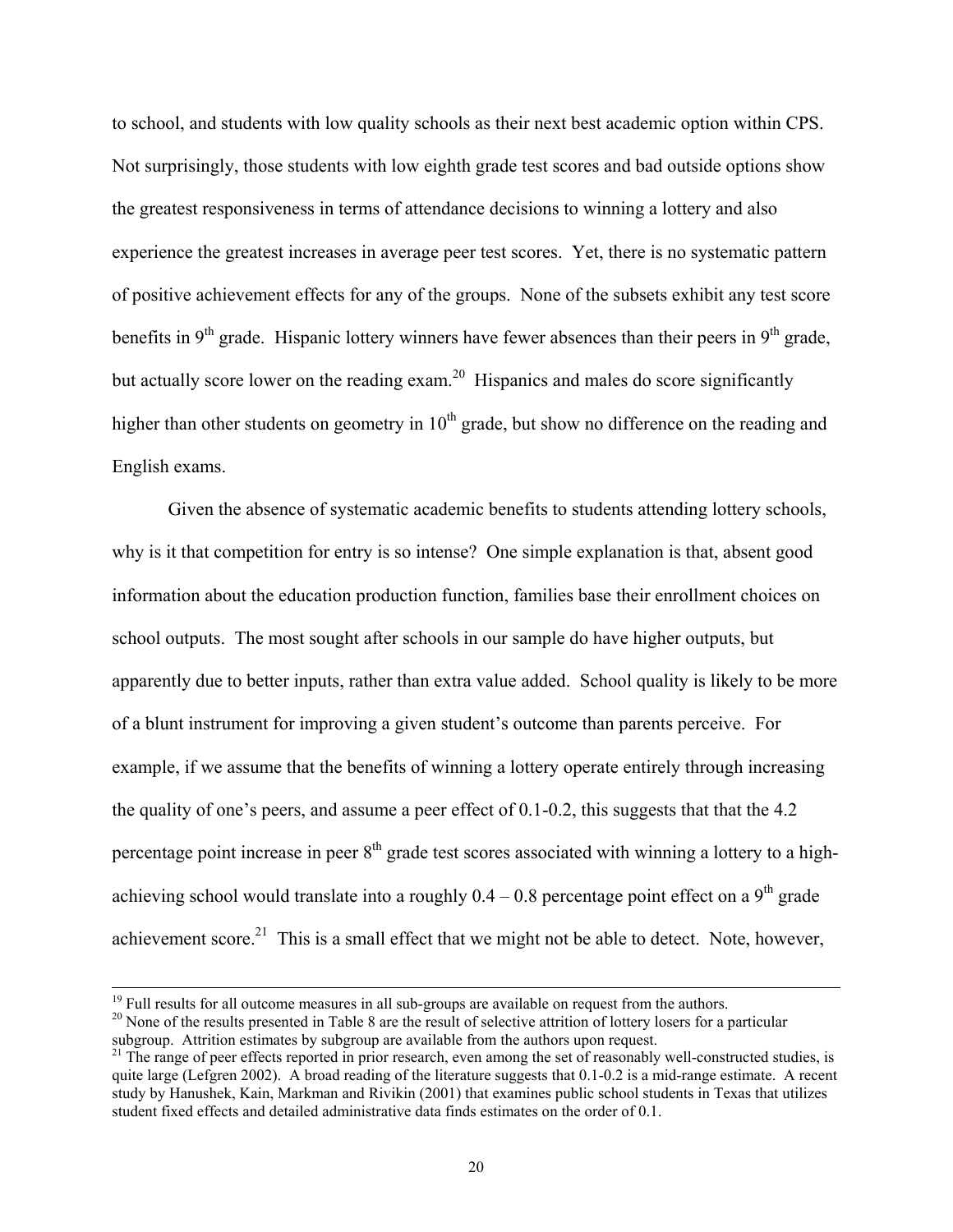that for some subgroups (i.e. those with poor schooling alternatives) the change is much larger and that, for all students, lottery success changes a variety of dimensions of the student's high school experience at the same time, not just peer quality.

Even if the lottery winners are, on average, attending higher quality schools, other factors may mitigate any achievement benefits they receive. One possibility is that winners might have to travel greater distance to attend school than losers, and this reduces the time they can spend studying.<sup>22</sup> Using the student home addresses provided in school records, we can measure the distance each student travels to school. The estimates on the bottom row of Table 5 indicate that students winning lotteries only travel an extra half-mile school on average compared with their peers who lose the lotteries. Given the number of choice options throughout the district, this is not necessarily surprising, but does suggest that extra travel time cannot explain the lack of apparent achievement effects.

Another possibility is that school quality and parental involvement are substitutes in the education production function. For example, parents whose children win lotteries to select magnet schools may feel less need to carefully monitor their children's academic progress or assist their children with their schoolwork. While such behaviors are generally difficult to measure, a survey administered to one cohort in our sample when these students were in the  $9<sup>th</sup>$ grade affords some insight. Students were asked a series of questions that capture both parental support of student learning and the level of parental supervision of their school and non-school activities.

The top panel of Table 9 provides evidence that some parental behaviors are indeed substitutes for school quality. The structure of the table is identical to the preceding tables,

 $22$  Of course, parents and students should factor this additional time cost into their decision to apply for and attend a choice school. It is possible, however, that ex-ante, parents and children underestimate the extent of this cost.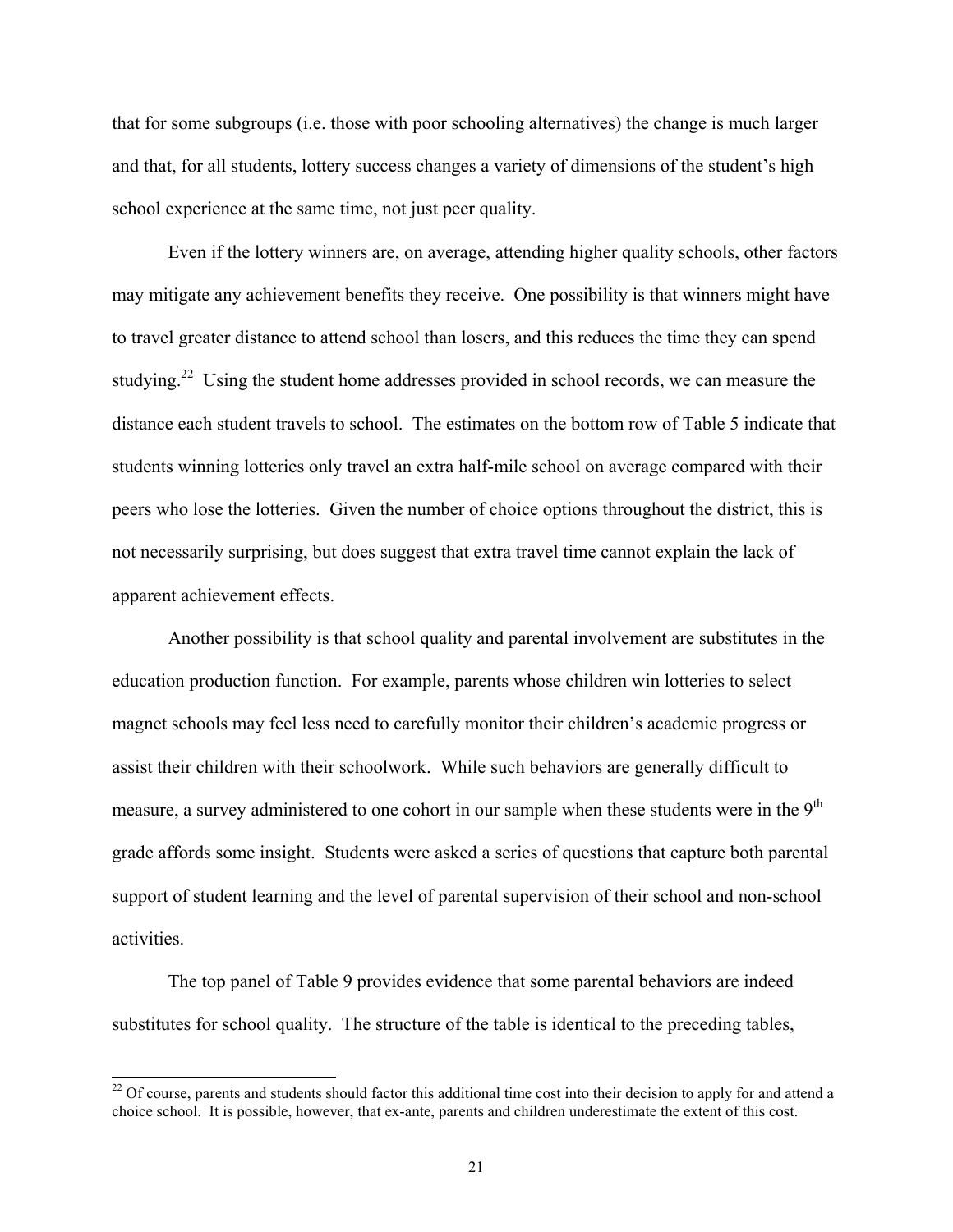except that the dependent variables are taken from student survey responses to a wide range of questions. The sample is restricted to students in our 2000 cohort that applied to schools that administered the survey.<sup>23</sup> The top rows in the table reveal that parents of lottery winners to high-achieving schools are less likely to help with homework or check whether the student has completed homework. However, these same parents are actually more likely to discuss schoolrelated activities with the student, including homework. Finally, the parents of lottery winners do not appear to exert a greater or lesser degree of supervision over their children. While a benefit of school choice may be that parents of lottery winners trade less enjoyable for more enjoyable interactions with their children, it is not clear that home inputs are lowered in an absolute sense, so that it is unlikely home efforts are completely undoing school efforts.

Policymakers generally view open enrollment or other forms of school choice as a lever to raise academic performance. However, it is possible that parents and children seek alternative schooling environments for other reasons. Parents might be interested in ensuring a safer or more nurturing environment for their children; students may be interested in attending particular schools for extracurricular activities or for a different peer group. While many of these reasons may lead to improved life outcomes in the long-run, they are less likely to influence traditional academic achievement measures in the short-run. In this case, however, we would expect school choice to affect measures of school satisfaction, safety or expectations for the future.

The remaining rows of Table 9 examine the effect of winning a lottery on a variety of non-traditional student outcome measures. The results present a somewhat more optimistic picture for open enrollment.<sup>24</sup> Students winning lotteries to high-achieving schools are

 $^{23}$  Three schools (Von Steuben, Lake View, and Roosevelt) did not administer the survey.

 $24$  As a sensitivity test, we re-estimated the results shown in Tables 5 and 6 for this restricted "survey sample" and obtained comparable results (which are available from authors upon request), indicating that the more positive estimates for non-traditional outcomes are not simply a function of the different sample used in these estimations.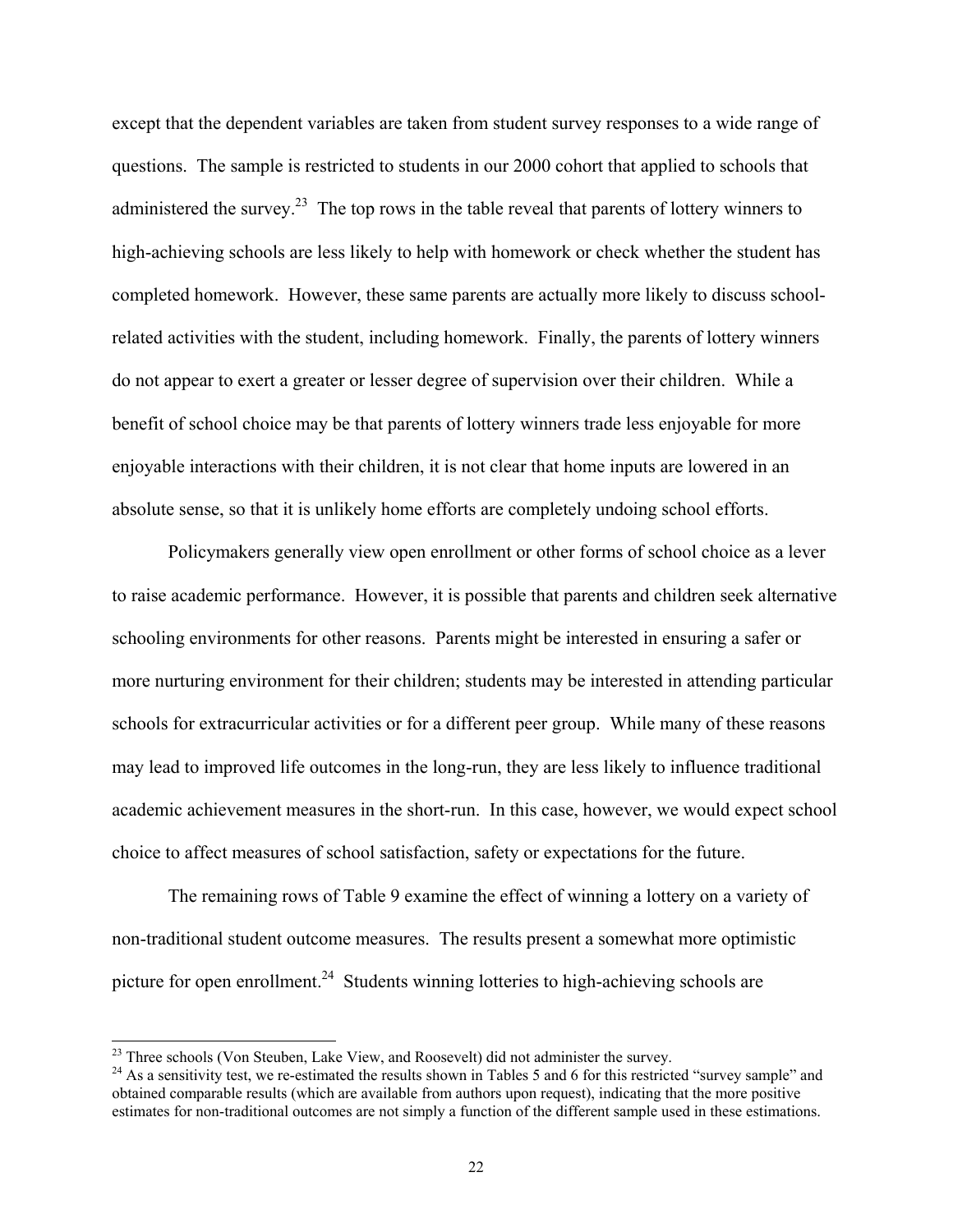significantly less likely to report that they were subject to disciplinary action at school, and much less likely to say they have been arrested. Self-reported arrest rates for students winning lotteries to high-achieving schools are less than half as high (3.9 percent) as for students losing such lotteries (8.9 percent). However, these students are not significantly more likely to expect to graduate college, enjoy school, have positive interactions with peers or teachers, or feel safe at school. And, winning a lottery to a non-high achieving school does not appear to provide any measurable benefits, even on these non-traditional outcome measures. Overall, these data present only a limited case for public school choice conferring non-academic benefits to the typical participant.25

#### **VI. Conclusions**

 $\overline{a}$ 

This paper uses lottery outcomes to estimate the causal impact on student outcomes of access to public school magnet schools and programs. Although students often take advantage of winning a lottery by attending that school, and on average the schools lottery winners attend are better on observable dimensions than the schools attended by lottery losers, we observe no difference between winners and losers on traditional outcome measures such as test scores or school attendance. This is true for a variety of subgroups of students and does not depend on the program offered in the school. This does not appear to be due to winners traveling greater distances to school or because of compensating behavior on the part of parents. We do, however, find some evidence that winning a lottery is associated with positive outcomes on certain non-academic measures, namely self-reported disciplinary problems and arrests.

 $^{25}$  Appendix C presents estimates of several representative non-traditional outcome measures separately by student sub-group. These outcomes follow a pattern similar to those of the traditional achievement outcomes shown in Table 8. Estimates for all of the non-traditional outcomes separately by sub-group are available from the authors upon request.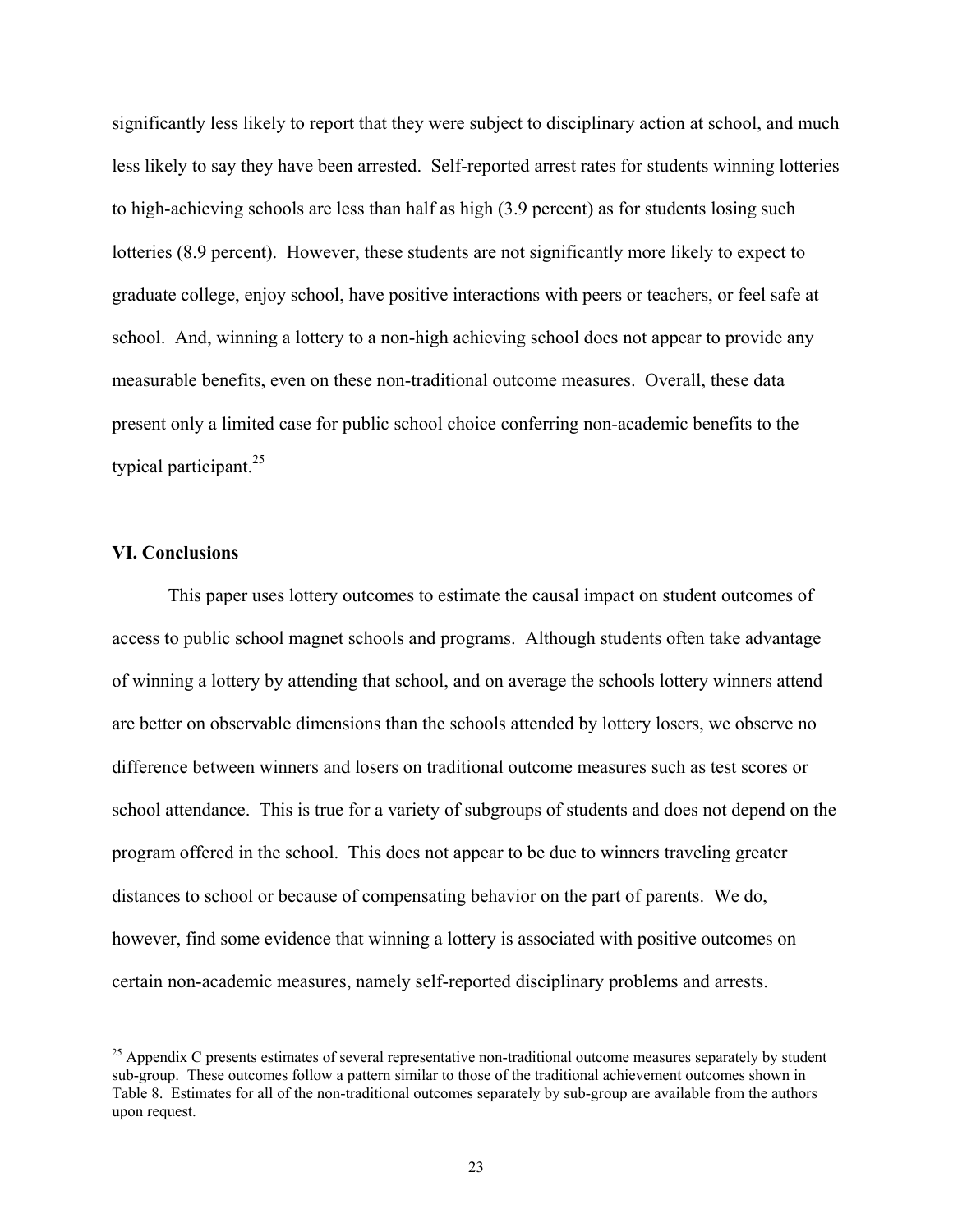Our finding concerning the absence of a positive impact of school choice and highquality peers on traditional student outcomes stands in contrast with most, but not all, studies on the topic. In particular, two previous studies using CPS data obtain similar results. Cullen, Jacob, and Levitt (forthcoming), using distance from a student's residence to schools other than the assigned school as an instrument for attending a choice school, find no evidence that choice is associated with increased educational attainment, with the exception of career academies. Lefgren (2002), exploiting differences in classroom peer quality that arise based on the extent of tracking, finds little or no benefit from attending a school with high-achieving peers.

Our findings present a mixed picture for the potential gains from school choice in urban districts. If the primary goal is to improve measures of academic achievement and attainment, then it does not appear that this mechanism is effective. The findings are consistent with an even stronger conclusion that attending "better" schools as measured by a variety of level measures of student performance does not systematically improve short-term academic outcomes. However, open enrollment in the CPS may confer other benefits that are equally worthy, including matching idiosyncratic tastes of parents and students and improving social circumstances.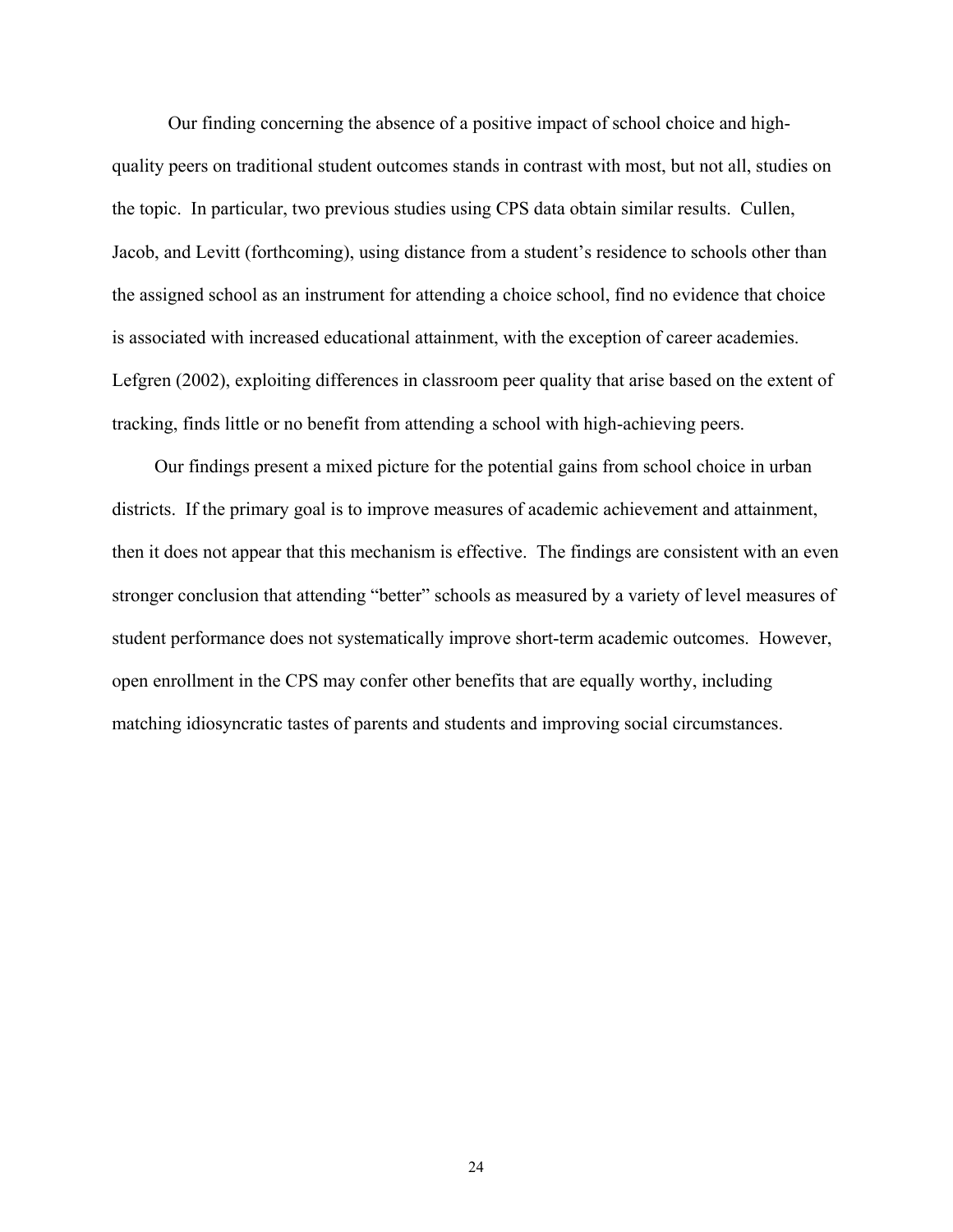#### **References**

- Altonji J.G., T. E. Elder, C. Taber (2002). "An Evaluation of Instrumental Variable Strategies for Estimating the Effect of Catholic Schools." NBER #9358.
- Angrist, J., E. Bettinger, et.al (2002). "Vouchers for Private Schooling in Columbia: Evidence from a Randomized Natural Experiment". American Economic Review. 92 (5):1535- 1558.
- Blank, R. K. (1983). Survey of Magnet Schools: Analyzing a Model of Quality Integrated Education. Washington, DC, ABT Associates for the Department of Education.
- Bryk, A., V. Lee and P. Holland (1993). Catholic Schools and the Common Good. Cambridge, MA. Harvard University Press.
- Coleman J.S. , T. Hoffer and S. Kilgore (1982). High School Achievement: Public, Catholic and Private Schools Compared. New York: Basic Books.
- Crain, R.L, A.L. Heebner and Y. Si (1992). The Effectiveness of New York City's Career Magnet Schools: An Evaluation of Ninth-Grade Performance Using an Experimental Design. Berkeley, CA, National Center for Research in Vocational Education.
- Crain, R.L. and R. Thaler (1999). "Career Magnet Graduation Rates" in The Effects of Academic Career Magnet Education on High Schools and Their Graduates. Edited by Crain, et. al. National Center for Research in Vocational Education, University of California, Berkeley.
- Cullen, J.B., B., Jacob and S. Levitt (forthcoming). "The Impact of School Choice on Student Outcomes: An Analysis of the Chicago Public Schools". Journal of Public Economics.
- Dale, S.B. and A.Krueger (2002). "Estimating the Payoff to Attending a More Selective College: An Application of Selection on Observables and Unobservables". Quarterly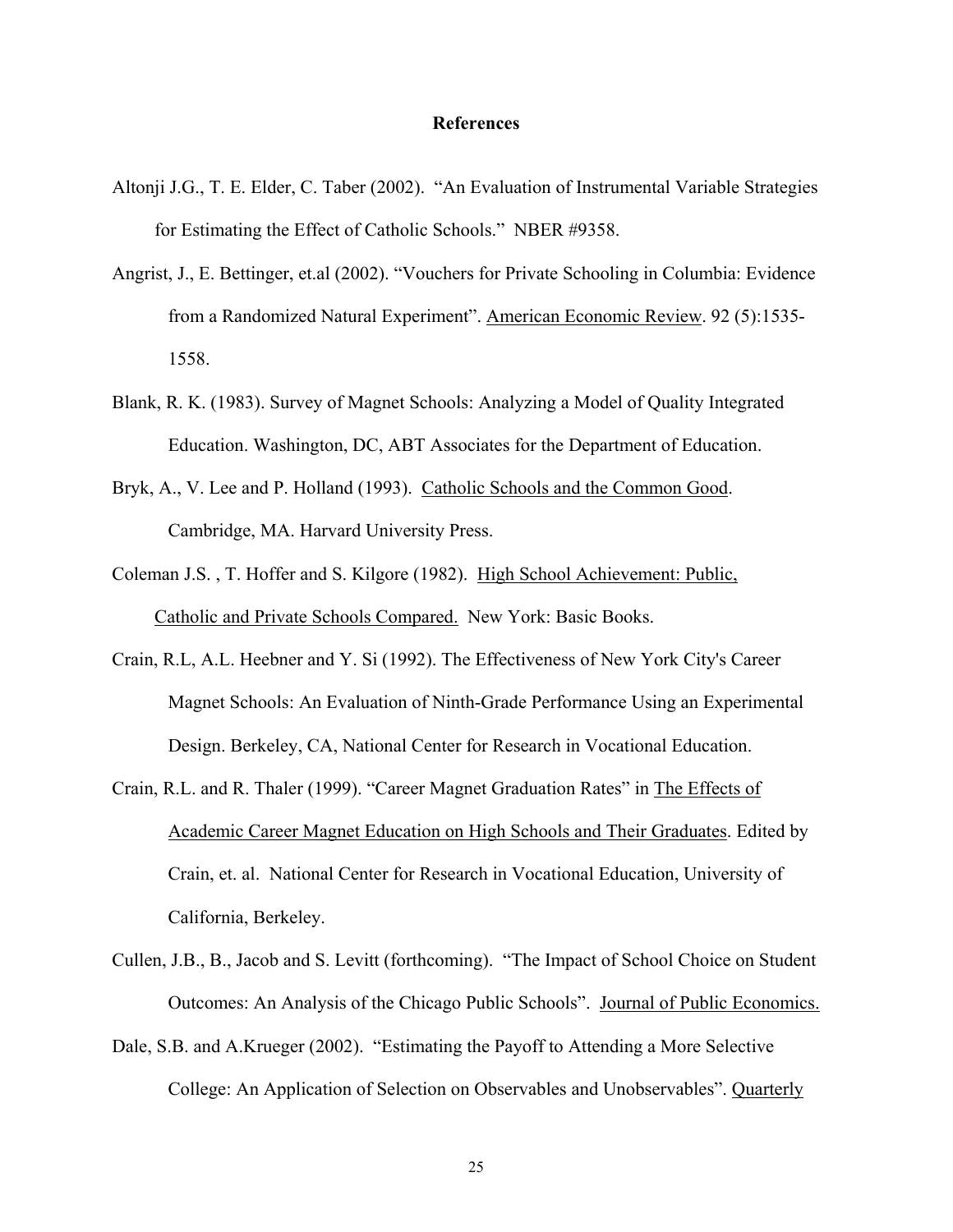Journal of Economics 117 (4): 1491-1527.

- Evans, William, and Robert Schwab (1995). "Finishing High School and Starting College: Do Catholic Schools Make a Difference?" Quarterly Journal of Economics 110 (4):941-974.
- Figlio, D. and J. Ludwig (2000). Sex, Drugs and Catholic Schools: Private Schooling and Non-Market Adolescent Behaviors. NBER #7990.
- Gamoran, A. (1996). "Student Achievement in Public Magnet, Public Comprehensive, and Private City High Schools." Educational Evaluation and Policy Analysis 18 (1):1-18.
- Hanushek, Eric A. (1997). "Assessing the Effects of School Resources on Student Performance: An Update." Educational Evaluation and Policy Analysis 19(2): 141-164.
- Hanushek, E. A., J. F. Kain, J. M. Markman, and S. G. Rivkin. (2001). "Does Peer Ability Affect Student Achievement?" NBER Working Paper #8502.
- Hoxby, Caroline (2000). "Does Competition Among Public Schools Benefit Students and Taxpayers?" American Economic Review 90(5): 1209-1238.
- Howell, William G. and Paul E. Peterson (2002). The Education Gap: Vouchers and Urban Schools. Washington, DC: Brookings Institution Press.
- Katz, L., J. Kling, and J. Liebman (2001). "Moving to Opportunity in Boston: Early Results of a Randomized mobility Experiment". Quarterly Journal of Economics. 116 (2):607-654.
- Kemple, J. J. and J. C. Snipes (2000). Career Academies' Impact on Students' Engagement and Performance in High School. Manpower Demonstration Research Corporation.
- Krueger, Alan B. and Zhu, Pei (2003). "Another Look at the New York City School Voucher Experiment." National Bureau of Economic Research, Working Paper 9418.
- Lee, David S. (2002). "Trimming for Bounds on Treatment Effects." National Bureau of Economic Research, Working Paper t0277.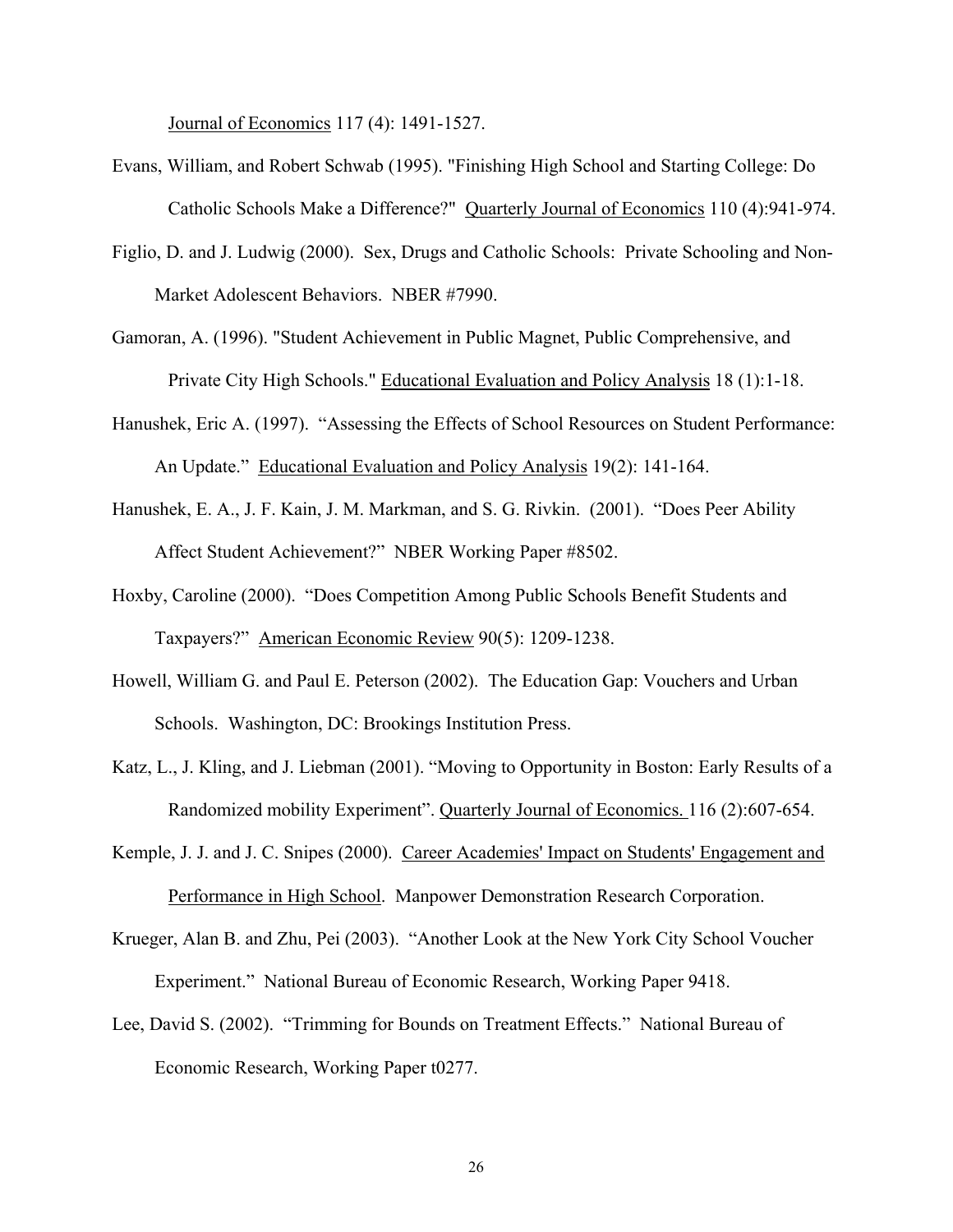- Lefgren, Lars (2002). "Educational Peer Effects and the Chicago Public Schools." Mimeo, Brigham Young University, Department of Economics.
- Metz, M. H. (1986). Different by Design: The Context and Character of Three Magnet Schools. New York, Routledge Press.
- Mocan, H.N., B. Scafidi, and E. Tekin (2002). "Catholic Schools and Bad Behavior." NBER #9172.
- Neal, D. (1997). "The Effects of Catholic Secondary Schooling on Educational Achievement." Journal of Labor Economics, XV, 98-123.
- Peterson, P.E., J. P Green., and J. Du (1997). The Effectiveness of School Choice: The Milwaukee Experiment. Cambridge, MA, Program on Education Policy and Governance, Harvard University.
- Peterson, P. E., D. Myers and W. G. Howell (1998). An Evaluation of the New York City School Choice Scholarship Program: The First Year. Cambridge, MA, Mathematica Policy Research and the Harvard Program on Education Policy and Governance.

Peterson, Paul E (2002). "Victory for Vouchers?" Commentary. 114 (2): 46-51.

- Rouse, C. E. (1998). "Private School Vouchers and Student Achievement: An Evaluation of the Milwaukee Parental Choice Program." Quarterly Journal of Economics **113**(2): 553-602.
- Sander, W. (1996). "Catholic Grade Schools and Academic Achievement." Journal of Human Resources. 31(3): 540-48.
- Witte, J.F., T.D. Sterr and C.A. Thorn (1995). Fifth-Year Report: Milwaukee Parental Choice Program. Madison, Wisconsin, University of Wisconsin.
- Witte, J.F. (1997). Achievement Effects of the Milwaukee Voucher Program. American Economics Association Annual Meeting, New Orleans.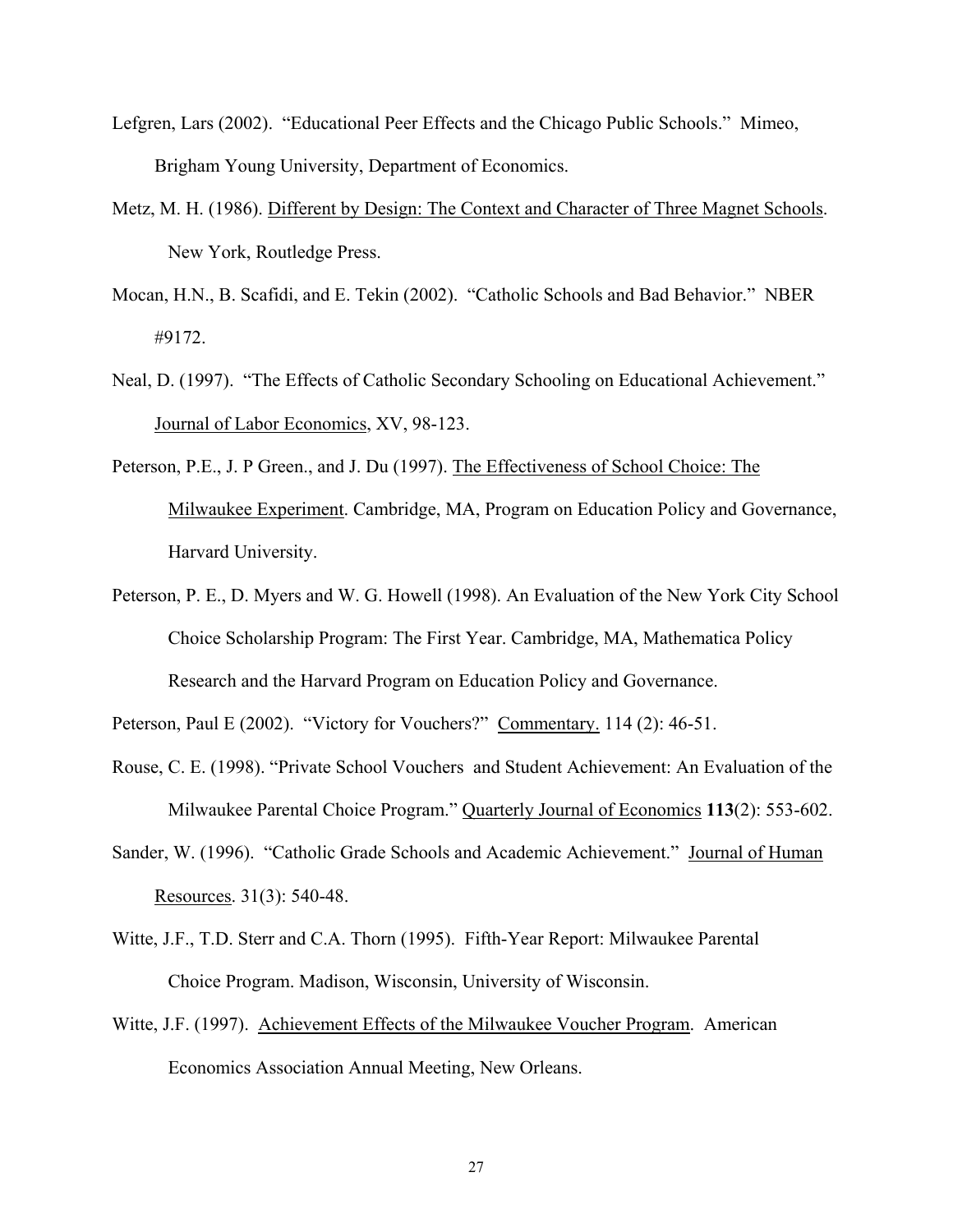#### **Appendix A: Sample and Data Sources**

CPS provided information on applications submitted in the spring 2000 and spring 2001. The sample of applications provided to us for eighth-grade applicants enrolled in CPS at the time of application includes 59,962 applications to 45 choice high schools. Approximately one-third as many applications are submitted to the selective enrollment high schools that do not use lotteries in admissions, none of which are included in our analysis. Although CPS has information on the applications submitted to 45 schools, it only tracks lottery outcomes for the 27 high schools for which the district manages the lottery process. There are a variety of idiosyncratic reasons why CPS manages the lottery for some high schools, and these schools are not systematically different from the schools that manage their own.

There are a total of 26,805 applications from 17,582 students for which we have lottery outcomes. Of the 375 lotteries represented by these lotteries, 10 lotteries have no winners and 171 have no losers. Lotteries that are not oversubscribed will not have any losers. A lottery will not have any winners if parents mistakenly submitted an application to a school-program-grade that was not accepting any students in a given year (because of space constraints) or if changing enrollment numbers led schools to not accept new students, even though application brochures had indicated that the school would have open slots. Since we cannot estimate any treatment effects from these degenerate lotteries, we exclude these from our analysis. Restricting our attention to lotteries that have winners and losers, our analysis sample includes 19,520 applications from 14,434 students participating in 194 lotteries at 19 different high schools.

Our school-level and student-level data come from a variety of sources described in Table A1 below.

28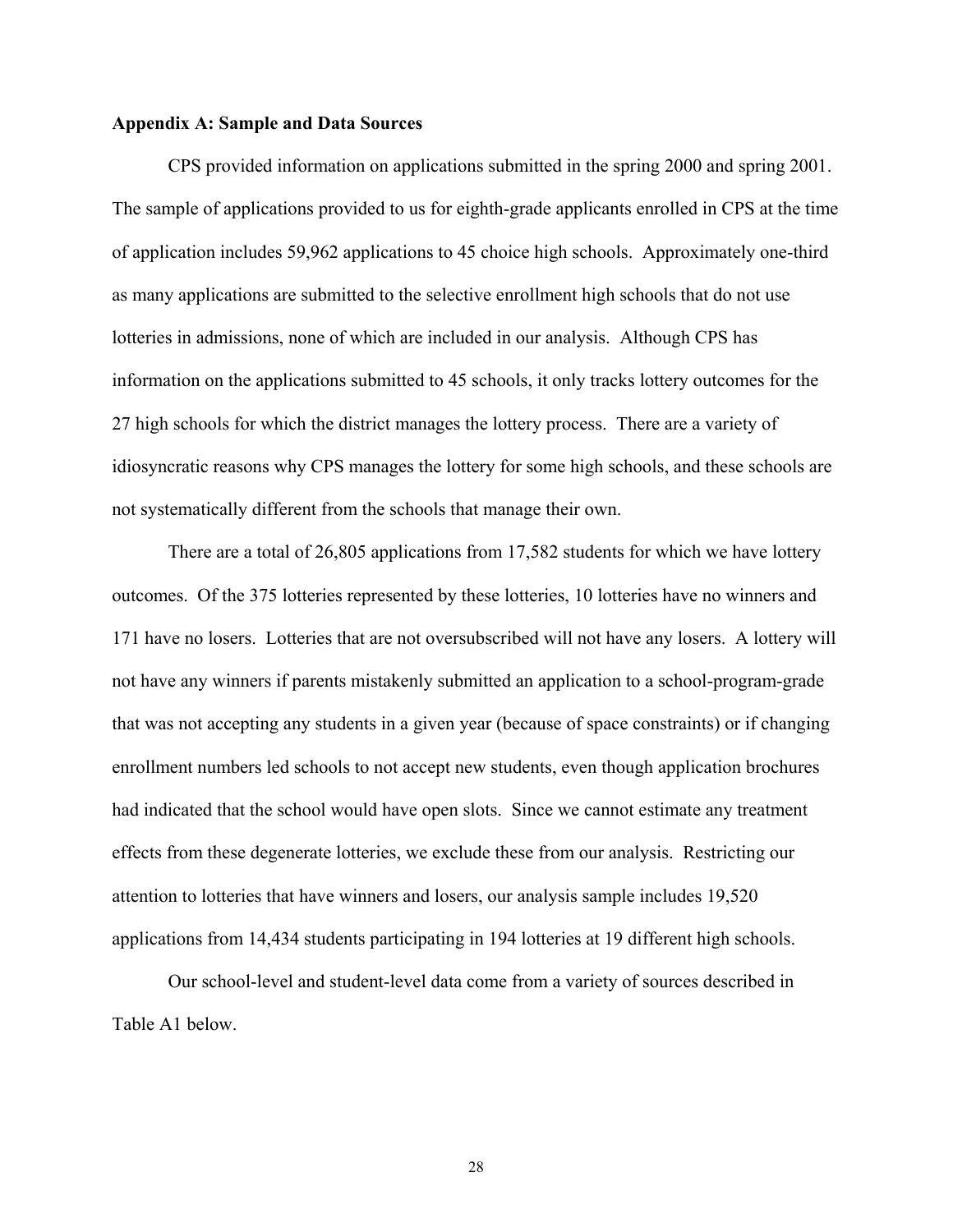| Data                            | Source           | Construction                                                                                                                  |
|---------------------------------|------------------|-------------------------------------------------------------------------------------------------------------------------------|
| Academic                        | CPS Board        | Standardized test scores, grades, absences, credits and course                                                                |
| Outcomes                        |                  | taking outcomes are taken directly from student test and                                                                      |
|                                 |                  | transcript files provided by the Board. Information on                                                                        |
|                                 |                  | enrollment and exit status/reason is from administrative                                                                      |
|                                 |                  | records provided by the Board. Various fields in these data                                                                   |
|                                 |                  | allow us to determine the reason why a student has exited (is                                                                 |
|                                 |                  | not enrolled in) the public school system, including moved                                                                    |
|                                 |                  | out of the district, transferred to private school, graduated,                                                                |
|                                 |                  | dropped out, etc. $9th$ and $10th$ grade reading scores come from                                                             |
|                                 |                  | the Test of Academic Proficiency (TAP), a nationally-normed<br>standardized achievement exam published by Riverside, and      |
|                                 |                  | are measured in terms of national percentile rank. The end-                                                                   |
|                                 |                  | of-course exams (algebra, geometry, English I, English II)                                                                    |
|                                 |                  | were developed specifically to coincide with the Chicago high                                                                 |
|                                 |                  | school curriculum, and consisted of multiple-choice as well as                                                                |
|                                 |                  | open-response items. We use only the multiple-choice items,                                                                   |
|                                 |                  | which were graded electronically by a scanning machine.                                                                       |
|                                 |                  | The test score is measured as a fraction of the items answered                                                                |
|                                 |                  | correctly. Absences are defined as the average number of                                                                      |
|                                 |                  | days absent across courses for the Spring semester of a given                                                                 |
|                                 |                  | year. Total credits are defined as the sum of all credits earned                                                              |
|                                 |                  | in the Spring semester of a given year (students receive                                                                      |
|                                 |                  | credits if they do not fail the course $-$ i.e., earn any grade                                                               |
|                                 |                  | above F).                                                                                                                     |
| Non-Traditional                 | <b>CCSR</b>      | The Consortium on Chicago School Research (CCSR)                                                                              |
| Outcomes                        |                  | administered a survey to CPS students in grades 6-10 in                                                                       |
|                                 |                  | Spring of 2001, which asked students a variety of questions<br>about their teachers, schools and peers as well as about their |
|                                 |                  | own attitudes and behaviors relating to school. Several of the                                                                |
|                                 |                  | survey outcomes we use are composite measures created by                                                                      |
|                                 |                  | CCSR from student responses to a collection of individual                                                                     |
|                                 |                  | items (see the notes associated with Table 7). Greater detail                                                                 |
|                                 |                  | on the construction of these items is available from CCSR.                                                                    |
| Student                         | <b>CPS</b> Board | Student demographic variables (race, gender, age) come                                                                        |
| Demographics                    |                  | directly from student records provided by the Board. All of                                                                   |
|                                 |                  | the demographics are based on status as of $8th$ grade. Special                                                               |
|                                 |                  | education status covers a variety of disabilities ranging from                                                                |
|                                 |                  | mild learning disabilities to severe physical handicaps. 7 <sup>th</sup>                                                      |
|                                 |                  | and 8 <sup>th</sup> grade achievement scores come from the Iowa Test of                                                       |
|                                 |                  | Basic Skills, a nationally-normed standardized achievement                                                                    |
|                                 |                  | exam published by Riverside, and are measured in terms of                                                                     |
|                                 | 2000             | the student's national percentile rank.                                                                                       |
| Neighborhood<br>Characteristics | Census &         | Basic information on the student's census tract, such as<br>median household income and percent below the poverty line,       |
|                                 |                  |                                                                                                                               |

**Table A1: Data sources and variable construction**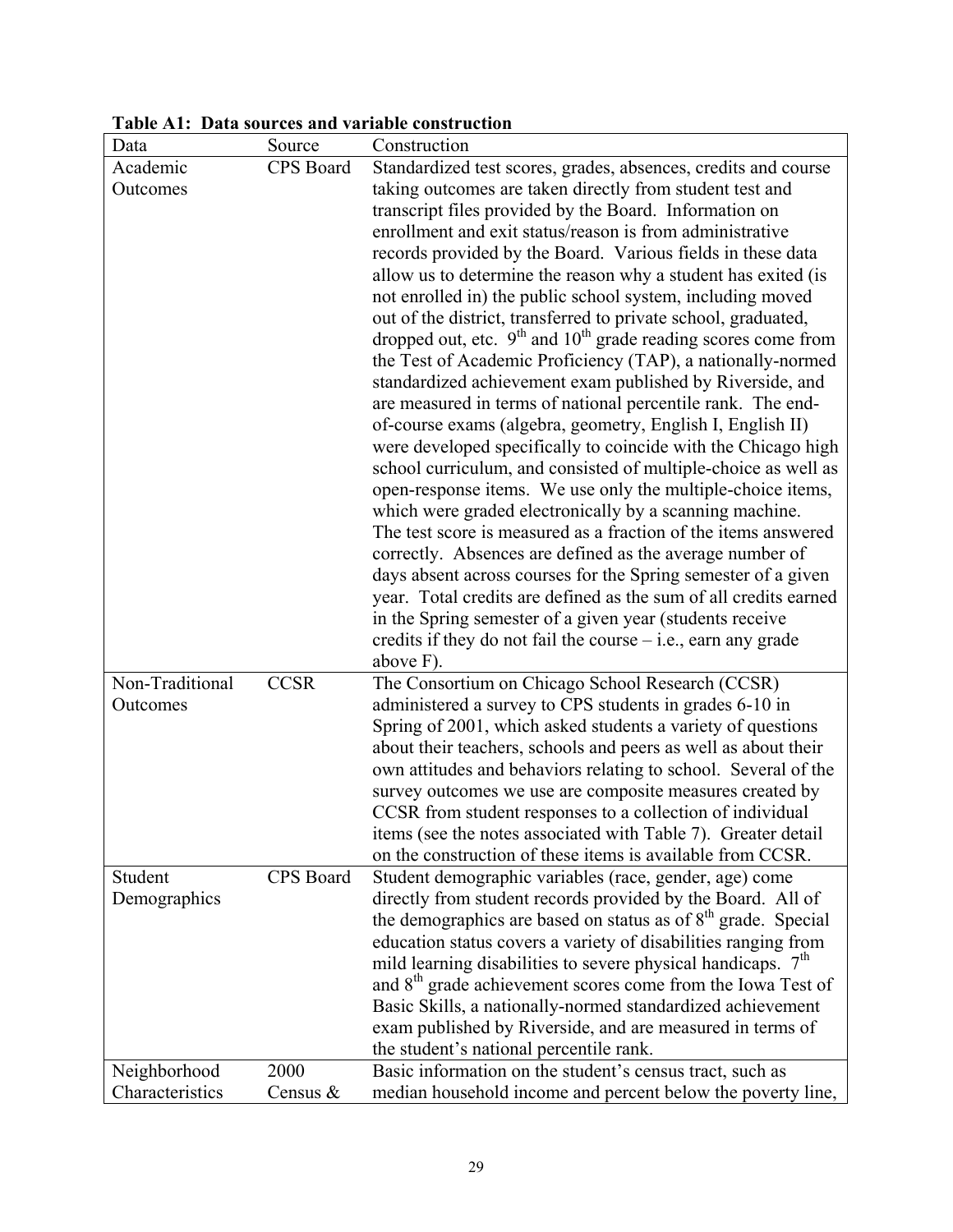|                | CPS Board | comes from the 2000 Census. Student census tract was            |
|----------------|-----------|-----------------------------------------------------------------|
|                | & CCSR    | determined on the basis of student address, which is contained  |
|                |           | in the CPS school records. The crime composite is an index      |
|                |           | created by factor analysis using official crime statistics for  |
|                |           | 1994 provided by the Consortium on Chicago School               |
|                |           | Research (CCSR). The index was created at the block group       |
|                |           | level. The variable used in this analysis is a tract-level      |
|                |           | average (for the student's tract in the Spring of $8th$ grade), |
|                |           | weighted by the total population in each block group.           |
| Distance from  | CPS Board | Student and school census tracts were determined based on       |
| home to school |           | address information provided in CPS records. Distance from      |
|                |           | home to school was calculated as the distance from the          |
|                |           | centroid of home tract to the centroid of school tract.         |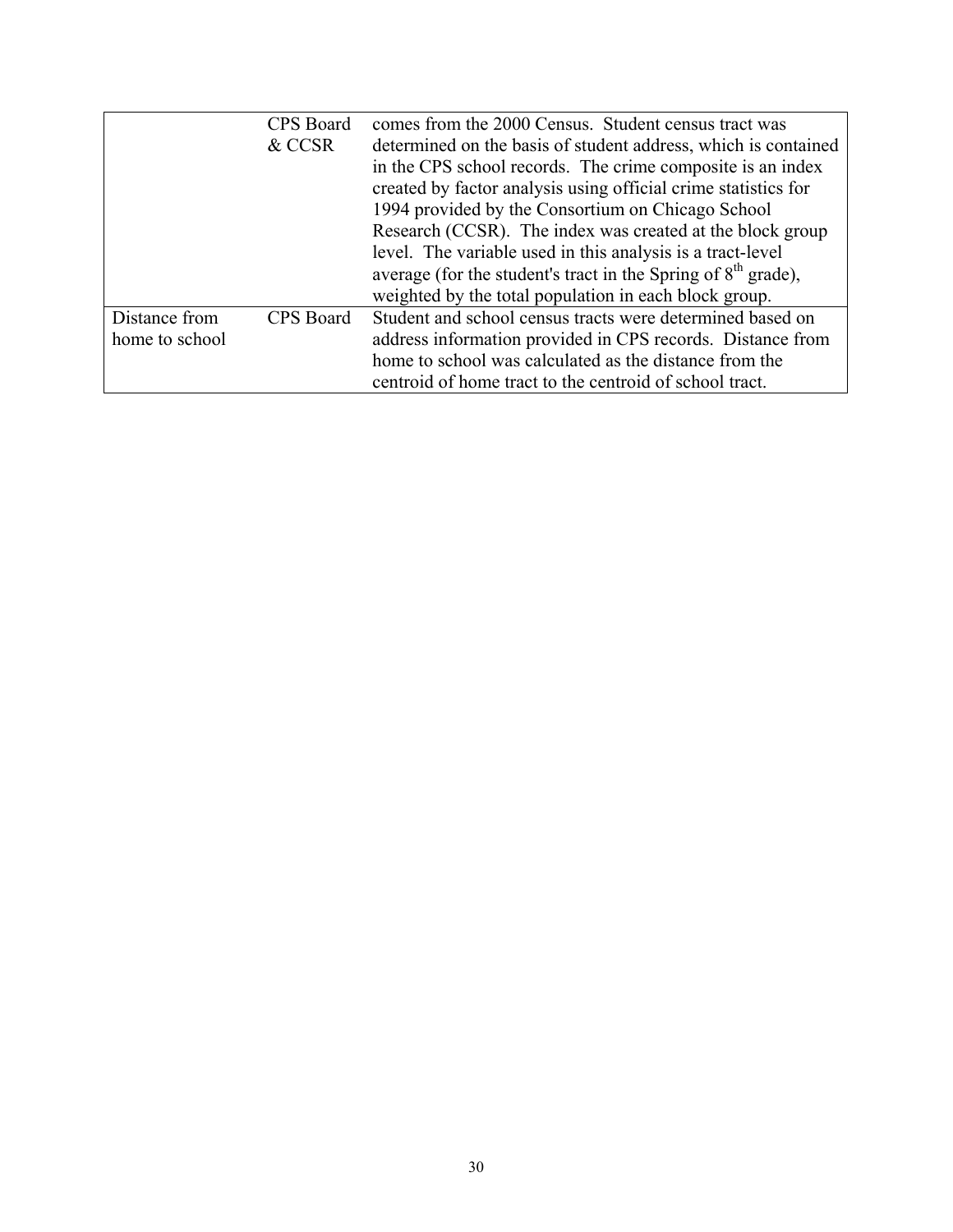#### **Appendix B: Testing for Attrition Bias**

 Although we have demonstrated that there is little evidence of selective attrition at the point of enrollment in  $9<sup>th</sup>$  grade (see the discussion in the text and Table 4), there are other points at which students can be absent from our sample. Outcome data in the springs of the first and second years may be missing if a student has dropped out or does not attend on the day of the exam. Thus, if winning a lottery has positive (negative) attainment and attendance effects, winners may be more (less) likely to continue in our sample. Table B1 provides information on the rates at which outcome data are missing in  $9<sup>th</sup>$  and  $10<sup>th</sup>$  grade, and whether winners and losers with outcome information are systematically different according to predetermined characteristics. Even when data are missing at statistically significantly different rates for winners and losers, the differences in these rates are not large in practical terms. Further, winners and losers with outcome information continue to appear comparable along important observable dimensions.

The fact that differential attrition over the first two years of high school is not great is further evidence that winning does not confer attainment gains. An interesting exception is the finding that winners of lotteries to high-achieving schools are significantly less likely to be missing English II scores in  $10<sup>th</sup>$  grade (but not TAP reading scores), which implies that they are more likely to take this course. We have found that this apparent course-taking effect is greatest for Hispanic students, implying that lottery losers with limited English proficiency might be taking less rigorous courses.

To further support the proposition that selective attrition is unlikely to introduce much bias to our estimates, Table B2 examines the sensitivity of our results to a variety of possible sample selection correction methodologies. We present results only for ninth grade reading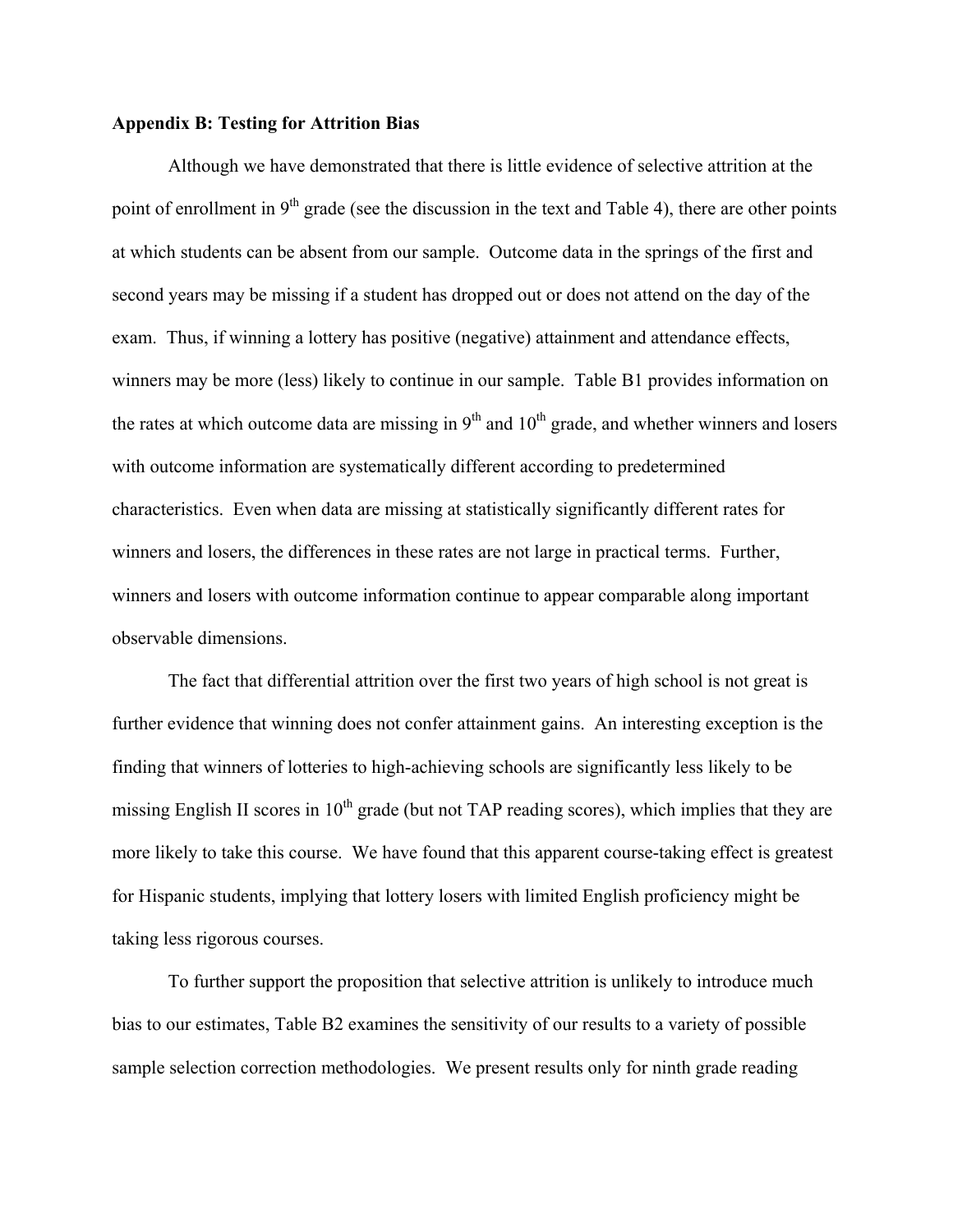scores; other outcome variables yield similar results. In all cases, other than when we construct worst-case bounds, we can rule out effects of winning the lottery that are of any meaningful magnitude.

|                                                                                      | Missing<br>Any<br>Outcome<br>Data | Missing<br>Trans.<br>Data | Missing<br>Read<br>Score | Missing<br>Algebra<br>Score | Missing<br>English I<br>Score |  |
|--------------------------------------------------------------------------------------|-----------------------------------|---------------------------|--------------------------|-----------------------------|-------------------------------|--|
| Win lottery to high-achieving                                                        | $-0.044$                          | $-0.005$                  | $-0.001$                 | $-0.025$                    | $-0.029$                      |  |
| school                                                                               | (0.019)                           | (0.010)                   | (0.013)                  | (0.018)                     | (0.017)                       |  |
|                                                                                      | [0.305]                           | [0.060]                   | [0.106]                  | [0.225]                     | [0.204]                       |  |
|                                                                                      | $-0.010$                          | $-0.014$                  | $-0.001$                 | $-0.008$                    | $-0.010$                      |  |
| Win lottery to other choice school                                                   | (0.015)                           | (0.008)                   | (0.011)                  | (0.014)                     | (0.014)                       |  |
|                                                                                      | [0.383]                           | [0.072]                   | [0.166]                  | [0.289]                     | $[0.272]$                     |  |
| Number of observations                                                               | 17,470                            | 17,470                    | 17,470                   | 17,470                      | 17,470                        |  |
| Sample limited to those who are<br>enrolled in $9th$ grade in the CPS in<br>the Fall | <b>Yes</b>                        | Yes                       | <b>Yes</b>               | Yes                         | Yes                           |  |

#### **Table B1: Additional evidence on sample attrition**  *Panel A – Outcome Attrition in 9th Grade*

*Panel B – Is Outcome Attrition in 9th Grade Selective?* 

|                                                                                                                                          | $8th$ Grade<br>Reading | $8th$ Grade<br>Math | Free or<br>reduced<br>priced<br>lunch | Special<br>Educ. | Tract Pov.<br>Rate |  |
|------------------------------------------------------------------------------------------------------------------------------------------|------------------------|---------------------|---------------------------------------|------------------|--------------------|--|
| Win lottery to high-achieving                                                                                                            | $-0.004$               | 0.007               | 0.012                                 | 0.011            | $-0.003$           |  |
| school                                                                                                                                   | (0.011)                | (0.011)             | (0.018)                               | (0.012)          | (0.006)            |  |
|                                                                                                                                          | [0.554]                | [0.602]             | [0.792]                               | [0.067]          | [0.206]            |  |
|                                                                                                                                          | $-0.004$               | $-0.008$            | 0.002                                 | 0.005            | 0.005              |  |
| Win lottery to other choice school                                                                                                       | (0.008)                | (0.009)             | (0.013)                               | (0.012)          | (0.004)            |  |
|                                                                                                                                          | [0.448]                | [0.496]             | [0.899]                               | [0.095]          | [0.237]            |  |
| Number of observations                                                                                                                   | 11,389                 | 11,396              | 11,462                                | 11,462           | 11,452             |  |
| Sample limited to those who have<br>outcome data (all samples<br>conditional on enrollment in the<br>$9th$ grade in the CPS in the Fall) | Yes                    | Yes                 | Yes                                   | Yes              | Yes                |  |

## *Panel C – Survey Attrition* <sup>a</sup>

|                                         | Took<br>Survey | 8 <sup>th</sup> Grade<br>Reading | $8th$ Grade<br>Math | Free or<br>reduced<br>price<br>lunch | Special<br>Educ. | Tract Pov.<br>Rate |
|-----------------------------------------|----------------|----------------------------------|---------------------|--------------------------------------|------------------|--------------------|
|                                         | $-0.010$       | $-0.015$                         | $-0.014$            | $-0.020$                             | 0.027            | $-0.012$           |
| Win lottery to high-achieving<br>school | (0.032)        | (0.018)                          | (0.019)             | (0.026)                              | (0.022)          | (0.009)            |
|                                         | [0.612]        | [0.560]                          | [0.629]             | [0.835]                              | [0.053]          | [0.228]            |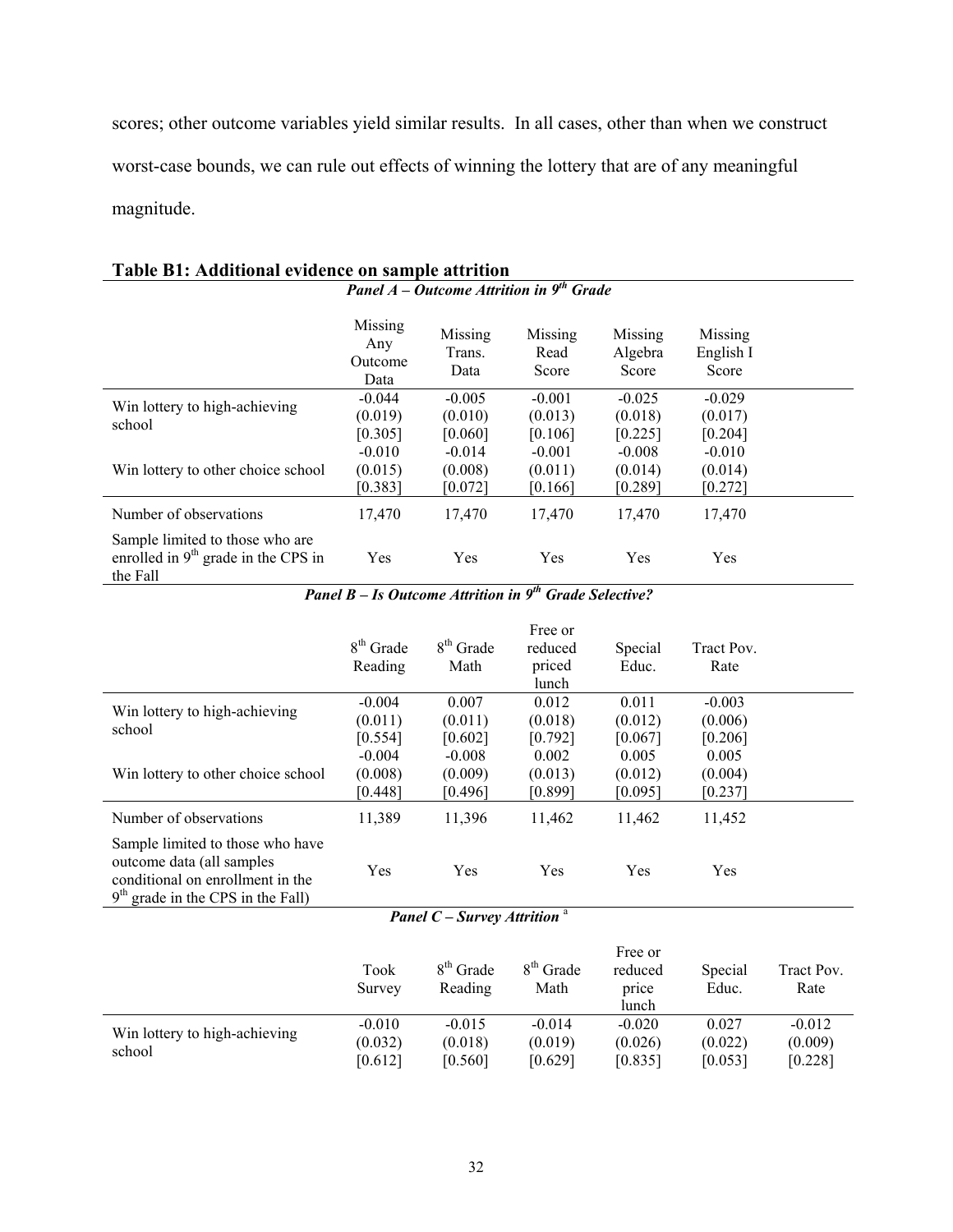| Win lottery to other choice school                                                                                                 | 0.091<br>(0.023)<br>[0.542] | $-0.004$<br>(0.013)<br>[0.438] | $-0.002$<br>(0.014)<br>[0.499] | 0.020<br>(0.019)<br>[0.899] | $-0.002$<br>(0.019)<br>[0.107] | 0.003<br>(0.006)<br>[0.232] |
|------------------------------------------------------------------------------------------------------------------------------------|-----------------------------|--------------------------------|--------------------------------|-----------------------------|--------------------------------|-----------------------------|
| Number of observations                                                                                                             | 5,234                       | 2,926                          | 2,926                          | 3,015                       | 3,015                          | 3,013                       |
| Sample limited to those who took<br>survey (all samples conditional on<br>enrollment in the $9th$ grade in the<br>CPS in the Fall) | No                          | Yes                            | Yes                            | Yes                         | Yes                            | Yes                         |

*Panel D – Outcome Attrition in 10<sup>th</sup> Grade (2000 Cohort Only)* 

|                                                                                            | Missing<br>Any<br>Outcome<br>Data | Missing<br>Trans.<br>Data | Missing<br>Read<br>Score | Missing<br>Geometry<br>Score | Missing<br>English II<br>Score |  |
|--------------------------------------------------------------------------------------------|-----------------------------------|---------------------------|--------------------------|------------------------------|--------------------------------|--|
| Win lottery to high-achieving                                                              | 0.009                             | $-0.008$                  | $-0.016$                 | 0.039                        | $-0.068$                       |  |
| school                                                                                     | (0.031)                           | (0.009)                   | (0.020)                  | (0.029)                      | (0.022)                        |  |
|                                                                                            | [0.389]                           | [0.028]                   | [0.135]                  | [0.218]                      | [0.174]                        |  |
|                                                                                            | $-0.026$                          | $-0.012$                  | $-0.002$                 | $-0.022$                     | 0.014                          |  |
| Win lottery to other choice school                                                         | (0.024)                           | (0.009)                   | (0.019)                  | (0.021)                      | (0.021)                        |  |
|                                                                                            | [0.334]                           | [0.035]                   | [0.206]                  | [0.251]                      | [0.218]                        |  |
| Number of observations                                                                     | 7,471                             | 7,471                     | 7,471                    | 7,471                        | 7.471                          |  |
| Sample limited to those who are<br>enrolled in the CPS in the Spring<br>of $10^{th}$ grade | Yes                               | Yes                       | Yes                      | Yes                          | Yes                            |  |

*Panel E – Is Outcome Attrition in 10th Grade Selective? (2000 Cohort only)* 

|                                                                                                                                          | $8th$ Grade<br>Reading | $8th$ Grade<br>Math | Free or<br>reduced<br>priced<br>lunch | Special<br>Educ. | Tract Pov.<br>Rate |  |
|------------------------------------------------------------------------------------------------------------------------------------------|------------------------|---------------------|---------------------------------------|------------------|--------------------|--|
| Win lottery to high-achieving                                                                                                            | 0.013                  | 0.014               | 0.002                                 | $-0.003$         | $-0.012$           |  |
| school                                                                                                                                   | (0.016)                | (0.015)             | (0.034)                               | (0.017)          | (0.009)            |  |
|                                                                                                                                          | [0.5563]               | [0.631]             | [0.682]                               | [0.058]          | [0.198]            |  |
|                                                                                                                                          | 0.003                  | $-0.003$            | $-0.011$                              | $-0.009$         | 0.004              |  |
| Win lottery to other choice school                                                                                                       | (0.013)                | (0.014)             | (0.026)                               | (0.017)          | (0.006)            |  |
|                                                                                                                                          | [0.449]                | [0.514]             | [0.811]                               | [0.095]          | [0.231]            |  |
| Number of observations                                                                                                                   | 4,747                  | 4,744               | 4,783                                 | 4,783            | 4,780              |  |
| Sample limited to those who have<br>outcome data (all samples)<br>conditional on enrollment in the<br>CPS in the Spring of $10th$ grade) | Yes                    | <b>Yes</b>          | Yes                                   | Yes              | Yes                |  |

Notes: All regression estimates include a set of lottery fixed effects, but no other covariates. Eiker-White robust standard errors adjusted to account for the correlation of errors across applications within a single student are shown in parentheses. Control group means (i.e., the means for students who lost these lotteries) are shown in square brackets. <sup>a</sup> The sample in Panel C includes only students in the 2000 cohort and excludes students who applied to three schools (Von Steuben, Roosevelt and Lake View) that did not administer the survey.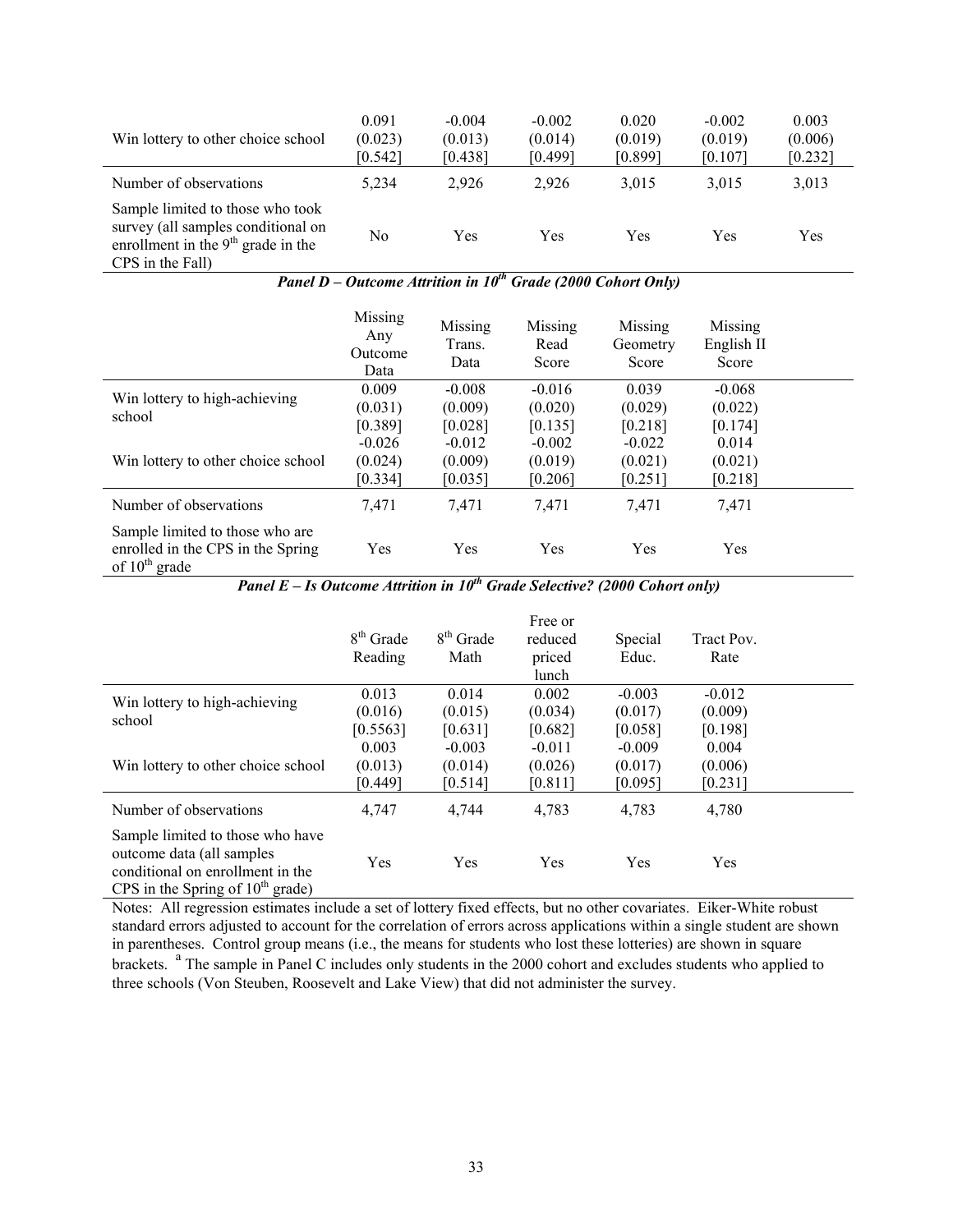|             | Table B2: Sensitivity of reduced form reading score estimates to alternative selection |
|-------------|----------------------------------------------------------------------------------------|
| corrections |                                                                                        |

|                                                                                                    |                          | The effect of winning a lottery to a |
|----------------------------------------------------------------------------------------------------|--------------------------|--------------------------------------|
|                                                                                                    | High-Achieving<br>School | Other Choice School                  |
| <b>Baseline Estimates</b>                                                                          | $-0.010$                 | $-0.013$                             |
|                                                                                                    | (0.007)                  | (0.005)                              |
| <b>Generic Bounding</b>                                                                            |                          |                                      |
| Assign students with missing outcome data a score equivalent to the                                | 0.002                    | $-0.006$                             |
| $10th$ percentile of the sample, regardless of whether the student won                             | (0.008)                  | (0.005)                              |
| or lost the lottery.                                                                               |                          |                                      |
| Assume a score comparable to the $25th$ percentile                                                 | $-0.003$                 | $-0.007$                             |
|                                                                                                    | (0.007)                  | (0.004)                              |
| Assume a score comparable to $75th$ percentile                                                     | $-0.016$                 | $-0.011$                             |
|                                                                                                    | (0.007)                  | (0.005)                              |
| Assume a score comparable to 90 <sup>th</sup> percentile                                           | $-0.022$                 | $-0.013$                             |
|                                                                                                    | (0.008)                  | (0.007)                              |
| Assign students with missing outcome data a score equivalent to                                    |                          |                                      |
| what they would have scored if they had made gains comparable to                                   | 0.000                    | $-0.009$                             |
| the $10th$ percentile of the sample, regardless of whether the student<br>won or lost the lottery. | (0.007)                  | (0.005)                              |
| Assume gains comparable to the $25th$ percentile                                                   | $-0.004$                 | $-0.010$                             |
|                                                                                                    | (0.006)                  | (0.004)                              |
| Assume gains comparable to the $75th$ percentile                                                   | $-0.013$                 | $-0.013$                             |
|                                                                                                    | (0.006)                  | (0.004)                              |
| Assume gains comparable to the 90 <sup>th</sup> percentile                                         | $-0.016$                 | $-0.014$                             |
|                                                                                                    | (0.007)                  | (0.005)                              |
| Lee's Trimming Method (Lee 2002)                                                                   |                          |                                      |
| Trim the worst $X\%$ of winners in lotteries where $X\%$ more losers                               |                          |                                      |
| are missing outcome data (if $X<0$ , do nothing). This assumes that,                               | $-0.005$                 | $-0.007$                             |
| among those who lose the lottery, the lowest-achieving students                                    | (0.007)                  | (0.005)                              |
| will leave the system.                                                                             |                          |                                      |
| Trim the best $X\%$ of winners. This assumes that, among those who                                 |                          |                                      |
| lose the lottery, the highest-achieving students will leave the                                    | $-0.022$                 | $-0.022$                             |
| system.                                                                                            | (0.007)                  | (0.005)                              |
| <b>Control Function Method</b>                                                                     |                          |                                      |
| Includes a cubic in the percentage point difference in the enrollment                              |                          |                                      |
| rate between winners and losers in a particular lottery along with                                 |                          |                                      |
| interactions between these measures and an indicator for whether                                   |                          |                                      |
| the student won the lottery. D=mean enrollment rate among losers                                   |                          |                                      |
| - mean enrollment rate among winners. S=indicates whether the                                      | $-0.011$                 | $-0.013$                             |
| student won the lottery. Control function variables include $D$ , $D^2$ ,                          | (0.008)                  | (0.005)                              |
| $D^3$ , S*D, S*D $^2$ , S*D $^3$ . Because D is the difference and we                              |                          |                                      |
| want to evaluate the function at zero, we can simply read the                                      |                          |                                      |
| coefficient on the main effect for S.                                                              |                          |                                      |
| Same as above except that we allow the D and S*D variables to                                      |                          |                                      |
| vary across good and other lotteries (basically the same as running                                | $-0.016$                 | $-0.011$                             |
| these applications differently).                                                                   | (0.009)                  | (0.006)                              |
| <b>Heckman Selection Model</b>                                                                     |                          |                                      |
| Instrument: Distance from home to application school ( $F$ -stat = 9.06                            | $-0.000$                 |                                      |
| for predicting $9th$ grade enrollment but only 3.61 for predicting                                 | (0.009)                  | $-0.009$<br>(0.006)                  |
| missing reading score in $9th$ grade)                                                              |                          |                                      |
| Instrument: % of $9th - 12th$ grade children in the student's census                               | $-0.001$                 | $-0.009$                             |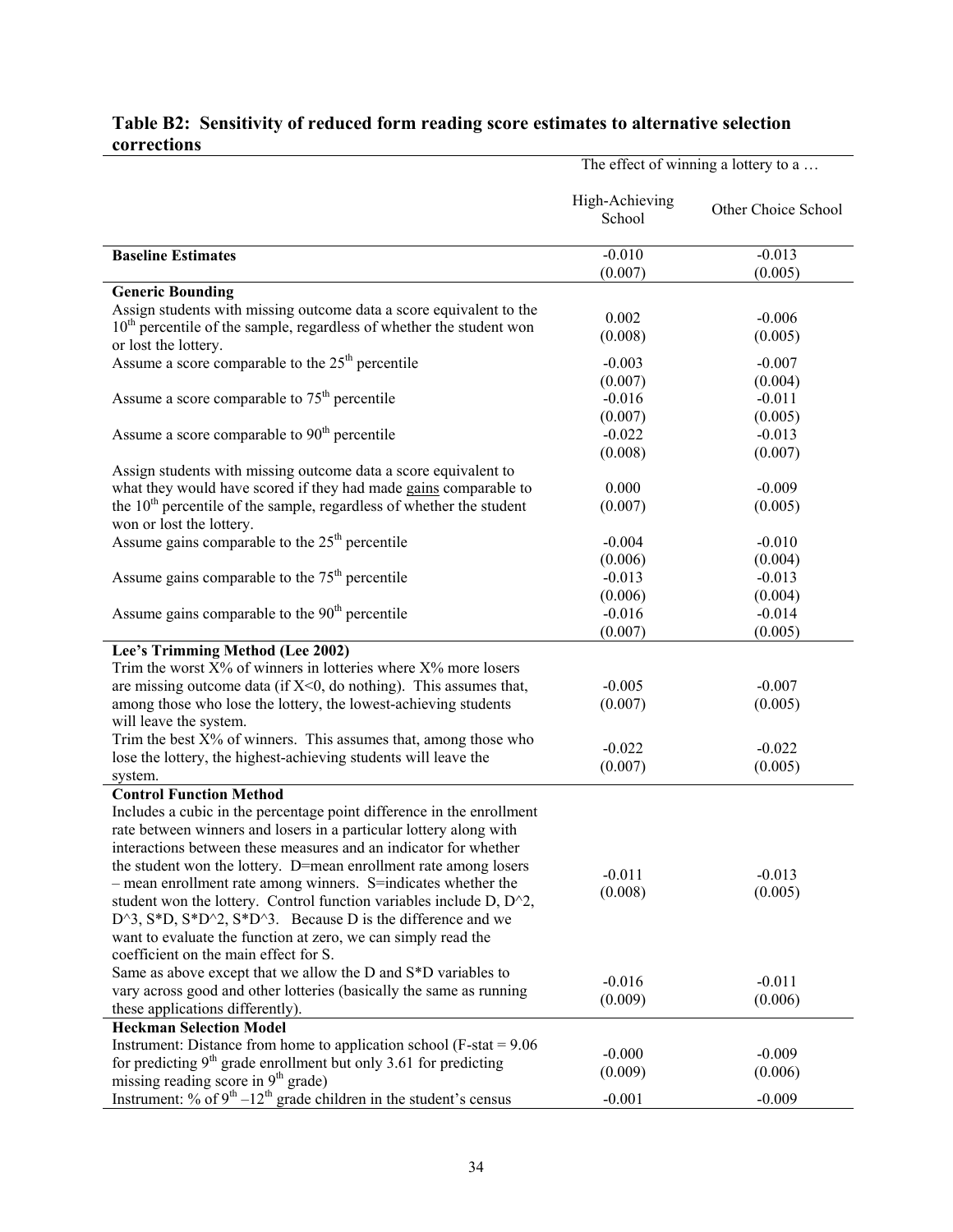| tract who are enrolled in private schools ( $F$ -stat = 5.76 for<br>predicting $9th$ grade enrollment but only 1.44 for predicting missing<br>reading score in $9th$ grade)                                                                                                                                                                       | (0.009)          | (0.006)          |
|---------------------------------------------------------------------------------------------------------------------------------------------------------------------------------------------------------------------------------------------------------------------------------------------------------------------------------------------------|------------------|------------------|
| <b>Worst Case Bounding</b>                                                                                                                                                                                                                                                                                                                        |                  |                  |
| For students with missing outcome data who lost the lottery, assume<br>that the student would have made gains comparable to the bottom<br>$10th$ percentile of the sample. For students with missing outcome<br>data who won the lottery, assume that the student would have made<br>gains comparable to the top $10th$ percentile of the sample. | 0.076<br>(0.007) | 0.096<br>(0.098) |
| Vice versa                                                                                                                                                                                                                                                                                                                                        | $-0.093$         | $-0.120$         |
|                                                                                                                                                                                                                                                                                                                                                   | (0.007)          | (0.005)          |
| Missing losers set to bottom 10% of scores and missing winners set                                                                                                                                                                                                                                                                                | 0.119            | 0.158            |
| to top $10\%$ of scores                                                                                                                                                                                                                                                                                                                           | (0.009)          | (0.007)          |
| Vice versa                                                                                                                                                                                                                                                                                                                                        | $-0.140$         | $-0.177$         |
|                                                                                                                                                                                                                                                                                                                                                   | (0.009)          | (0.006)          |

Notes: Lee's method requires an assumption of monotonicity, which may not hold in our context. Our implementation assumes that winning a lottery can only make an individual more likely to have non-missing outcome data. For more detail on the methodology, see Lee (2002).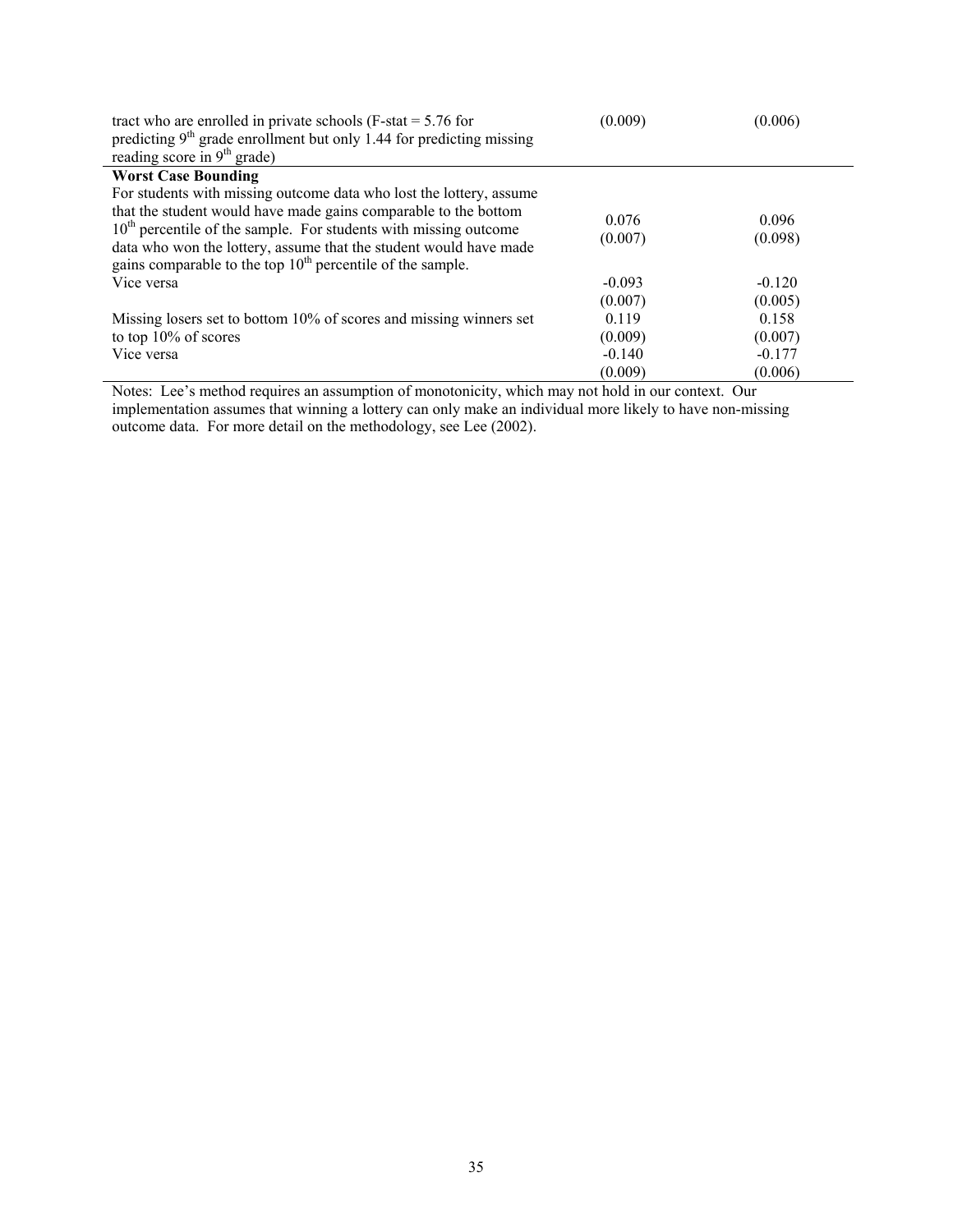|                            |                                                                                               |                             |                         |                     | The effect of winning a lottery to a high-achieving school for the following subgroups of students |                                                       |                                                                         |
|----------------------------|-----------------------------------------------------------------------------------------------|-----------------------------|-------------------------|---------------------|----------------------------------------------------------------------------------------------------|-------------------------------------------------------|-------------------------------------------------------------------------|
| Dependent Variable         | All students ( <i>i.e.</i> ,<br>those applying to<br>high-achieving<br>school)<br>$(n=8,448)$ | <b>Black</b><br>$(n=3,568)$ | Hispanic<br>$(n=3,146)$ | Male<br>$(n=3,512)$ | Below average 8 <sup>th</sup><br>grade test scores<br>$(n=3,284)$                                  | Home-School<br>Distance<br>$>$ 2 miles<br>$(n=4,143)$ | Alternative school<br>has scores below<br>national norms<br>$(n=4,735)$ |
| Likes school               | 0.148                                                                                         | 0.365                       | 0.143                   | $-0.150$            | $-0.348$                                                                                           | $0.284*$                                              | $-0.084$                                                                |
|                            | (0.125)                                                                                       | (0.333)                     | (0.135)                 | (0.254)             | (0.299)                                                                                            | (0.150)                                               | (0.175)                                                                 |
|                            | [4.14]                                                                                        | [3.96]                      | [4.36]                  | [3.90]              | [4.35]                                                                                             | [4.09]                                                | [4.28]                                                                  |
| Arrested by police in past | $-0.050**$                                                                                    | $-0.038$                    | $-0.054**$              | $-0.070*$           | 0.038                                                                                              | $-0.037$                                              | $-0.022$                                                                |
| year                       | (0.024)                                                                                       | (0.054)                     | (0.025)                 | (0.042)             | (0.072)                                                                                            | (0.026)                                               | (0.031)                                                                 |
|                            | [0.089]                                                                                       | [0.086]                     | [0.094]                 | [0.129]             | [0.115]                                                                                            | [0.073]                                               | [0.087]                                                                 |
| School has enough          | $0.119**$                                                                                     | $0.183**$                   | $0.089**$               | $0.256**$           | 0.058                                                                                              | $0.137**$                                             | $0.116**$                                                               |
| computers                  | (0.030)                                                                                       | (0.076)                     | (0.028)                 | (0.056)             | (0.068)                                                                                            | (0.057)                                               | (0.039)                                                                 |
|                            | [0.643]                                                                                       | [0.669]                     | [0.611]                 | [0.610]             | [0.629]                                                                                            | [0.664]                                               | [0.633]                                                                 |

|  |  |  | Appendix C: The impact of winning a lottery on non-traditional measures of student outcomes by student characteristic |  |  |
|--|--|--|-----------------------------------------------------------------------------------------------------------------------|--|--|
|--|--|--|-----------------------------------------------------------------------------------------------------------------------|--|--|

Notes: The specifications here mirror those shown for the traditional outcome measures in Table 8.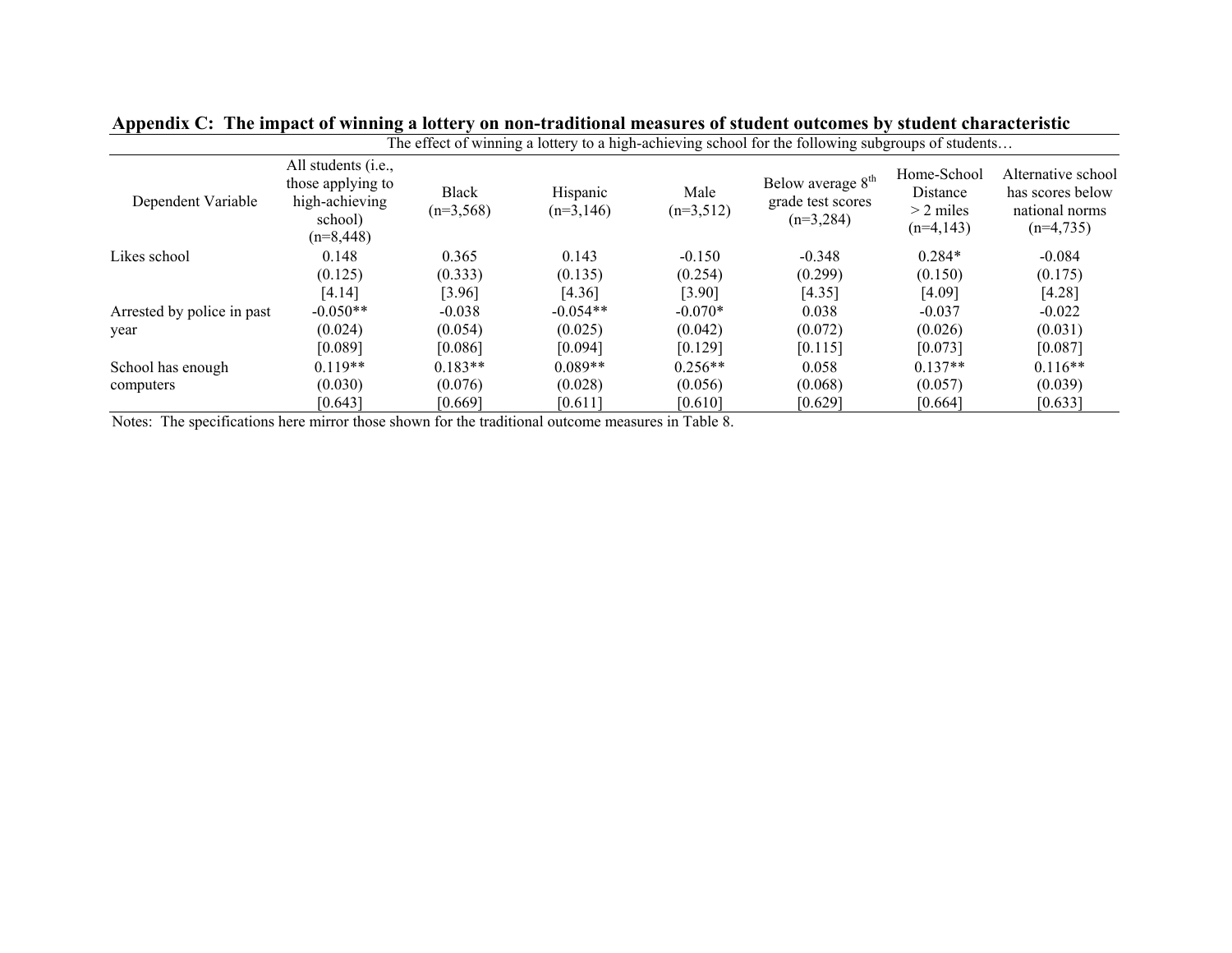| School Name              | Achievement Rank<br>(percentile)<br>Among CPS High Analysis Lotteries<br>Schools | Number of      | Number of<br>Lottery<br>Participants | Percentage of<br>Participants<br>Selected | Percentage of<br>Winners Enrolling Students Black or<br>in the School | Percentage of<br>Hispanic | Percentage of<br>Students<br>Receiving Special<br>Education |
|--------------------------|----------------------------------------------------------------------------------|----------------|--------------------------------------|-------------------------------------------|-----------------------------------------------------------------------|---------------------------|-------------------------------------------------------------|
| (1)                      | (2)                                                                              | (3)            | (4)                                  | (5)                                       | (6)                                                                   | (7)                       | (8)                                                         |
| Chicago Agricultural     | 90.0                                                                             | 9              | 627                                  | 17.7                                      | 53.6                                                                  | 73.7                      | 12.4                                                        |
| Von Steuben              | 89.8                                                                             | 15             | 5,888                                | 2.9                                       | 49.4                                                                  | 44.5                      | 10.2                                                        |
| Curie Metro              | 78.7                                                                             | 56             | 898                                  | 18.7                                      | 64.7                                                                  | 78.1                      | 14.2                                                        |
| <b>Hyde Park Academy</b> | 75.3                                                                             | 5              | 1,243                                | 9.1                                       | 41.1                                                                  | 99.4                      | 18.7                                                        |
| Kennedy                  | 74.6                                                                             | $\overline{7}$ | 817                                  | 29.2                                      | 28.2                                                                  | 55.9                      | 20.0                                                        |
|                          |                                                                                  |                |                                      |                                           |                                                                       |                           |                                                             |
| George Washington        | 72.4                                                                             | 5              | 355                                  | 53.0                                      | 18.6                                                                  | 85.9                      | 21.2                                                        |
| Taft                     | 72.3                                                                             | 16             | 1,881                                | 27.7                                      | 22.8                                                                  | 53.4                      | 17.7                                                        |
| Lake View                | 70.9                                                                             | 9              | 144                                  | 35.1                                      | 6.0                                                                   | 77.8                      | 15.9                                                        |
| Bogan Tech               | 66.1                                                                             | 12             | 3,289                                | 15.3                                      | 38.7                                                                  | 86.3                      | 20.3                                                        |
| Amundsen                 | 59.3                                                                             | 6              | 522                                  | 5.4                                       | 42.9                                                                  | 60.8                      | 18.7                                                        |
| Senn                     | 46.2                                                                             | 11             | 831                                  | 18.4                                      | 14.7                                                                  | 75.0                      | 20.4                                                        |
| Juarez                   | 45.0                                                                             | 5              | 241                                  | 19.5                                      | 12.8                                                                  | 97.2                      | 18.4                                                        |
| Roosevelt                | 39.4                                                                             | 16             | 860                                  | 13.8                                      | 13.8                                                                  | 69.9                      | 21.6                                                        |
| Wells                    | 35.4                                                                             | 7              | 654                                  | 39.8                                      | 24.7                                                                  | 92.4                      | 23.3                                                        |
| Hirsch Metro             | 31.4                                                                             | $\overline{2}$ | 240                                  | 52.1                                      | 32.0                                                                  | 100.0                     | 20.4                                                        |
|                          |                                                                                  |                |                                      |                                           |                                                                       |                           |                                                             |
| Corliss                  | 24.8                                                                             | $\mathfrak{2}$ | 365                                  | 43.3                                      | 25.9                                                                  | 99.9                      | 30.7                                                        |
| Robeson                  | 10.0                                                                             | $\overline{2}$ | 131                                  | 24.4                                      | 9.4                                                                   | 99.8                      | 29.4                                                        |
| Harper                   | 6.2                                                                              | 7              | 366                                  | 10.5                                      | 8.6                                                                   | 100.0                     | 28.0                                                        |
| Orr                      | 2.5                                                                              | $\overline{2}$ | 168                                  | 18.5                                      | 22.6                                                                  | 99.6                      | 27.7                                                        |

### **Table 1. Chicago public high schools represented in the analysis**

Notes: These summary statistics are based on the combined 2000 and 2001 applications. Student achievement is measured as composite  $8<sup>th</sup>$  grade math and reading scores (expressed as national percentile ranks) among 9<sup>th</sup> graders in the school. The school's achievement rank is calculated as its percentile in the distribution of regular (i.e. non-alternative) high schools, where the distribution is weighted by  $9<sup>th</sup>$  grade enrollment at each high school. The values in columns 3 and 4 are totals across the two years. The values in columns 2 and 5-8 are weighted averages of the 2000 and 2001 values, where the weights are proportional to the number of applications received by the school in those years. The schools that are shaded are classified as high-achieving schools.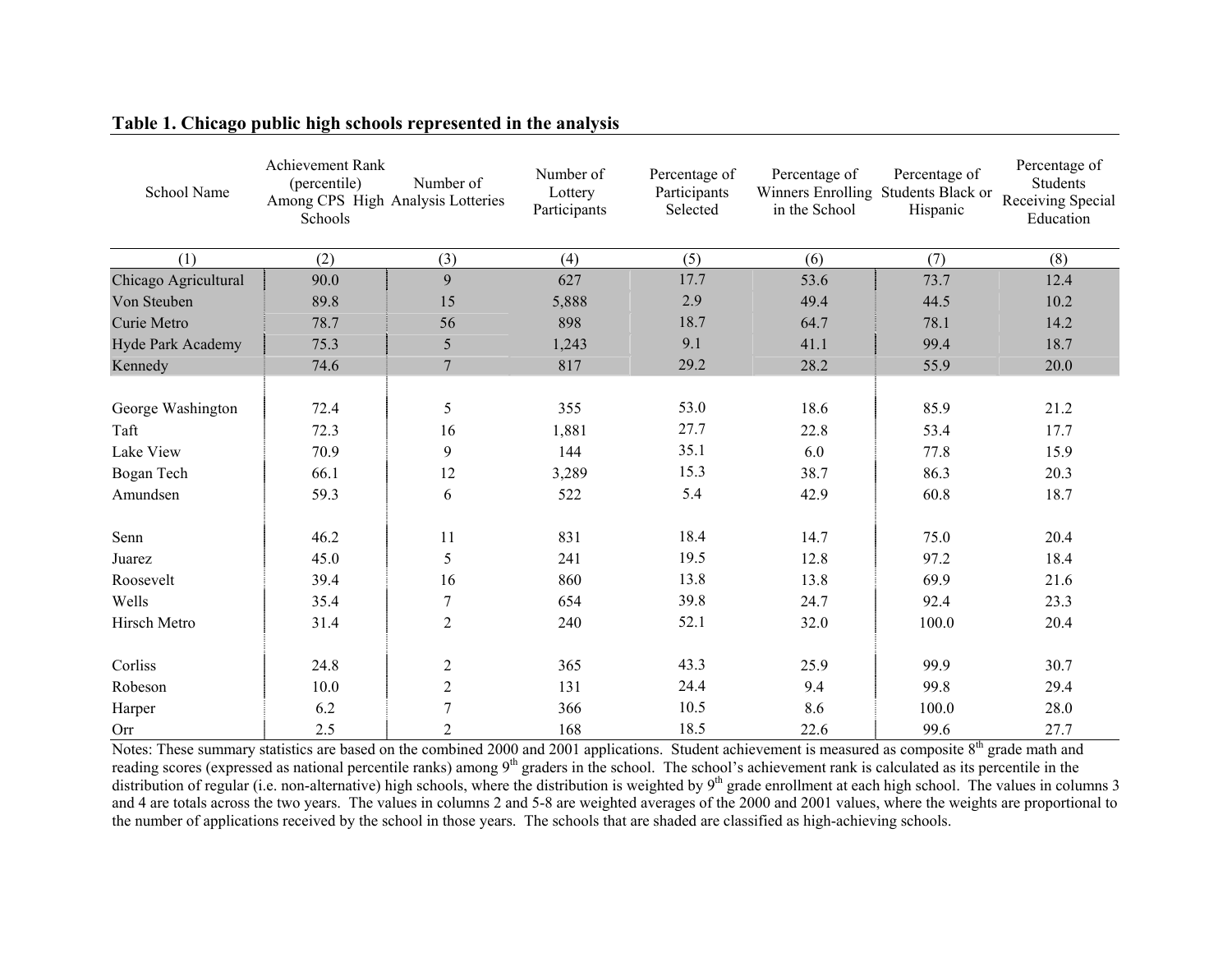| <b>Student Characteristic</b>               | Lottery<br>Participants<br>H. | Other Students<br>(2) | Difference<br>$(1)-(2)$ | <b>Standard Error</b><br>of Difference |
|---------------------------------------------|-------------------------------|-----------------------|-------------------------|----------------------------------------|
| White                                       | 0.119                         | 0.109                 | 0.010                   | 0.003                                  |
| <b>Black</b>                                | 0.460                         | 0.535                 | $-0.075$                | 0.005                                  |
| Hispanic                                    | 0.370                         | 0.326                 | 0.043                   | 0.004                                  |
| Male                                        | 0.423                         | 0.531                 | $-0.107$                | 0.005                                  |
| $8th$ gr. math national percentile score    | 0.526                         | 0.425                 | 0.101                   | 0.003                                  |
| $8th$ gr. reading national percentile score | 0.485                         | 0.401                 | 0.083                   | 0.002                                  |
| Free lunch eligible                         | 0.725                         | 0.752                 | $-0.027$                | 0.004                                  |
| Receiving special education                 | 0.116                         | 0.220                 | $-0.104$                | 0.004                                  |
| Ever received bilingual education           | 0.432                         | 0.352                 | 0.080                   | 0.005                                  |
| Living with a biological parent             | 0.800                         | 0.794                 | 0.006                   | 0.004                                  |
| Tract poverty rate                          | 0.218                         | 0.248                 | $-0.029$                | 0.001                                  |
| Tract fraction HS graduates                 | 0.646                         | 0.639                 | 0.007                   | 0.001                                  |

# **Table 2. Comparison of lottery participants to other CPS 8th graders**

Notes: The unit of observation is the student. There are 14,434 students participating in at least one of the lotteries included in our analysis. Mean characteristics for lottery participants are shown in column 1. There are 46,748 other 8<sup>th</sup> graders enrolled in CPS in Spring 2000 and Spring 2001. Mean characteristics for these students are shown in column 2. Alternative schools include special education schools, juvenile detention centers, and alternative education programs for pregnant girls.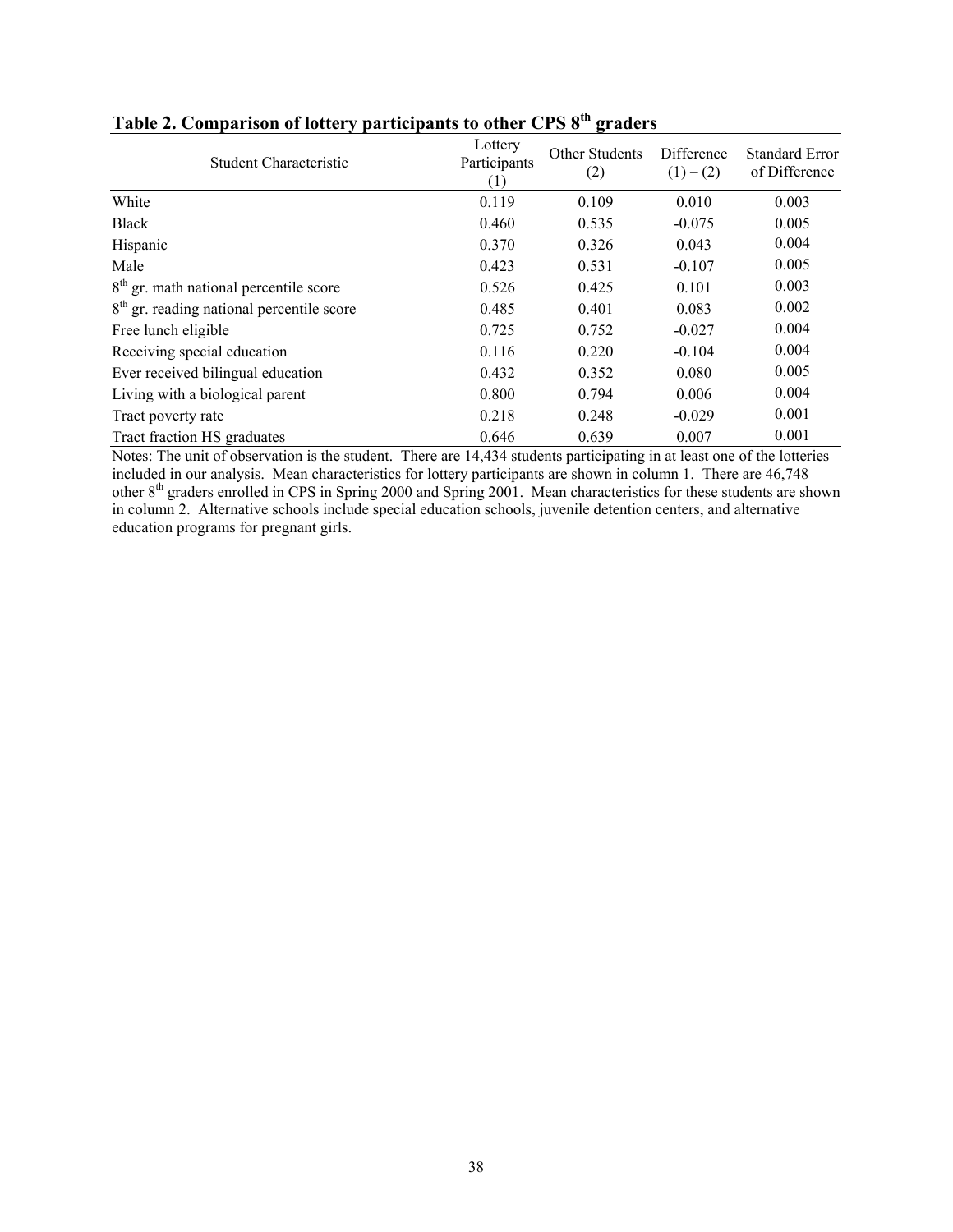| Dependent Variable                                                | The effect of winning a lottery to |                     |  |  |  |
|-------------------------------------------------------------------|------------------------------------|---------------------|--|--|--|
|                                                                   | High-Achieving School              | Other Choice School |  |  |  |
| Student's characteristics at time of                              |                                    |                     |  |  |  |
| application                                                       |                                    |                     |  |  |  |
| Math percentile score                                             | 0.011                              | $-0.006$            |  |  |  |
|                                                                   | (0.009)                            | (0.007)             |  |  |  |
|                                                                   | [0.578]                            | [0.456]             |  |  |  |
| Reading percentile score                                          | 0.000                              | $-0.005$            |  |  |  |
|                                                                   | (0.009)                            | (0.006)             |  |  |  |
|                                                                   | [0.535]                            | [0.417]             |  |  |  |
| Age                                                               | 0.02                               | $-0.00$             |  |  |  |
|                                                                   | (0.02)                             | (0.01)              |  |  |  |
|                                                                   | [13.92]                            | [13.99]             |  |  |  |
| Free lunch eligible                                               | 0.025                              | $-0.005$            |  |  |  |
|                                                                   | (0.017)                            | (0.012)             |  |  |  |
|                                                                   | [0.667]                            | [0.808]             |  |  |  |
| Reduced-price lunch eligible                                      | $-0.011$                           | 0.006               |  |  |  |
|                                                                   | (0.013)                            | (0.008)             |  |  |  |
|                                                                   | [0.121]                            | [0.091]             |  |  |  |
| Receiving special education                                       | 0.006                              | 0.011               |  |  |  |
|                                                                   | (0.013)                            | (0.010)             |  |  |  |
|                                                                   | [0.100]                            | [0.133]             |  |  |  |
| Ever received bilingual education                                 | 0.007                              | $-0.011$            |  |  |  |
|                                                                   | (0.015)                            | (0.009)             |  |  |  |
|                                                                   | [0.497]                            | [0.404]             |  |  |  |
| Living with a biological parent                                   | 0.016                              | $-0.010$            |  |  |  |
|                                                                   | (0.016)                            | (0.011)             |  |  |  |
|                                                                   | [0.785]                            | [0.814]             |  |  |  |
| Attends assigned 8 <sup>th</sup> grade school                     | 0.012                              | $0.001\,$           |  |  |  |
|                                                                   | (0.019)                            | (0.014)             |  |  |  |
|                                                                   | [0.589]                            | [0.644]             |  |  |  |
| Number of applications submitted                                  | 0.01                               | $-0.00$             |  |  |  |
|                                                                   | (0.07)                             | (0.06)              |  |  |  |
|                                                                   | [3.01]                             | [3.82]              |  |  |  |
| School and neighborhood characteristics at<br>time of application |                                    |                     |  |  |  |
| Mean achievement level in school                                  | $0.010*$                           | $-0.001$            |  |  |  |
|                                                                   | (0.006)                            | (0.004)             |  |  |  |
|                                                                   | [0.467]                            | [0.384]             |  |  |  |
| Fraction transferring into school                                 | $-0.010$                           | $-0.002$            |  |  |  |
|                                                                   | (0.013)                            | (0.008)             |  |  |  |
|                                                                   | [0.355]                            | [0.305]             |  |  |  |
| <b>Tract fraction Black</b>                                       | $-0.004$                           | 0.006               |  |  |  |
|                                                                   | (0.008)                            | (0.006)             |  |  |  |
|                                                                   | [0.357]                            | [0.497]             |  |  |  |
| Tract fraction Hispanic                                           | $-0.002$                           | $-0.005$            |  |  |  |
|                                                                   | (0.008)                            | (0.006)             |  |  |  |
|                                                                   | [0.319]                            | [0.319]             |  |  |  |
| Tract poverty rate                                                | $-0.002$                           | 0.003               |  |  |  |
|                                                                   | (0.005)                            | (0.003)             |  |  |  |
|                                                                   | [0.207]                            | [0.238]             |  |  |  |
| Tract fraction HS graduates                                       | 0.002                              | 0.001               |  |  |  |
|                                                                   | (0.005)                            | (0.003)             |  |  |  |
|                                                                   | [0.662]                            | [0.630]             |  |  |  |

# **Table 3. The validity of the lotteries**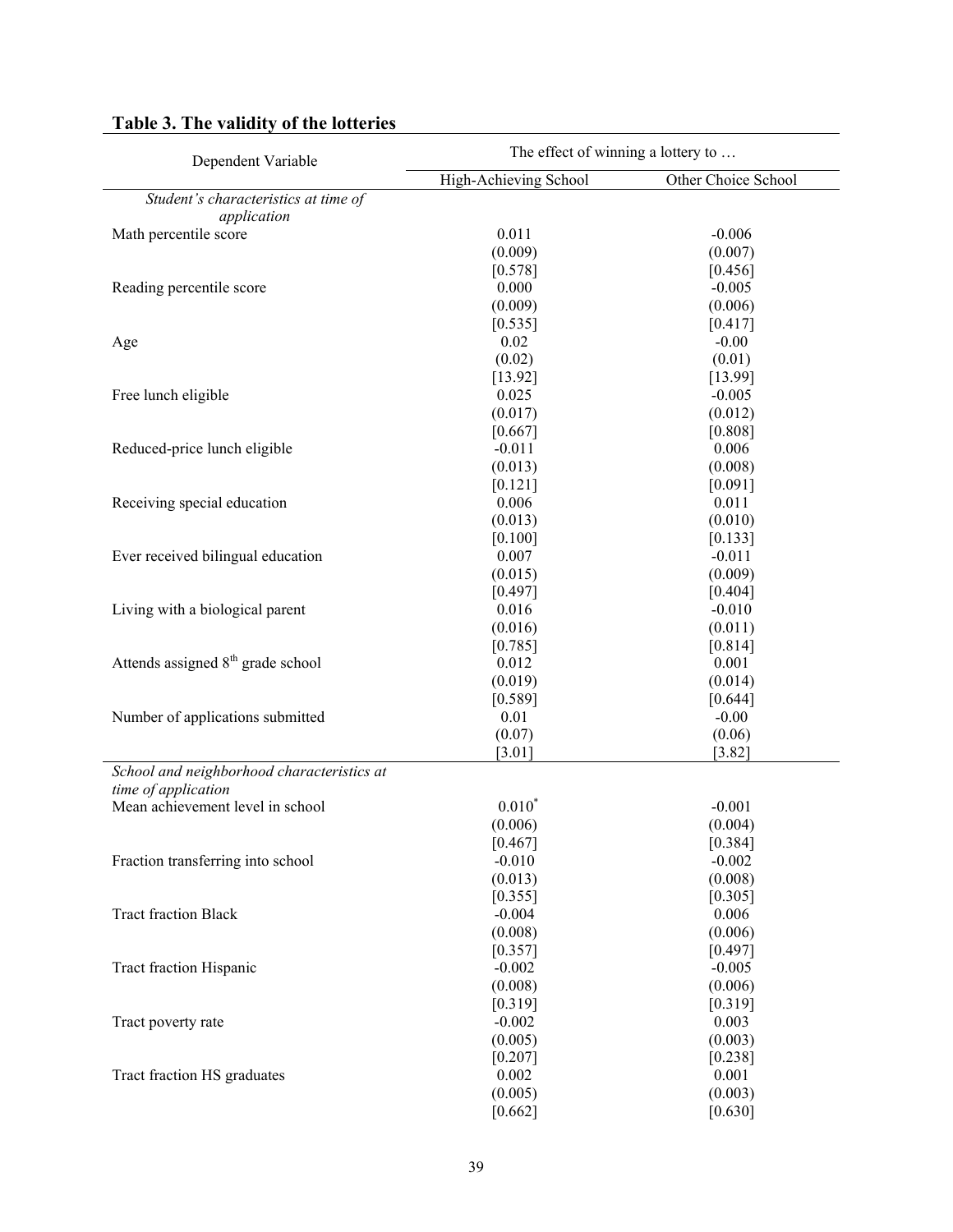| Tract fraction homeowners              | $0.018***$ | $-0.001$ |
|----------------------------------------|------------|----------|
|                                        | (0.008)    | (0.005)  |
|                                        | [0.422]    | [0.416]  |
| Tract fraction not-in-the-labor force  | 0.000      | 0.003    |
|                                        | (0.003)    | (0.002)  |
|                                        | [0.403]    | [0.422]  |
| Tract crime index                      | 0.008      | 0.015    |
|                                        | (0.022)    | (0.014)  |
|                                        | $[-0.115]$ | [0.074]  |
| Tract fraction in private high schools | 0.009      | $-0.002$ |
|                                        | (0.006)    | (0.003)  |
|                                        | [0.163]    | [0.124]  |

Notes: The sample consists of 19,520 applications involved in the 194 lotteries with both winners and losers. The coefficients on indicators for the application being selected in a lottery at a high-achieving and at a non-highachieving school are reported. The coefficients are estimated from ordinary least squares specifications that also include the full set of individual lottery fixed effects, with the dependent variable as indicated in each row and panel. Robust standard errors that account for correlation across applications by the same student are reported in parentheses.  $* =$  significance at the 10% level;  $** =$  significance at the 5% level.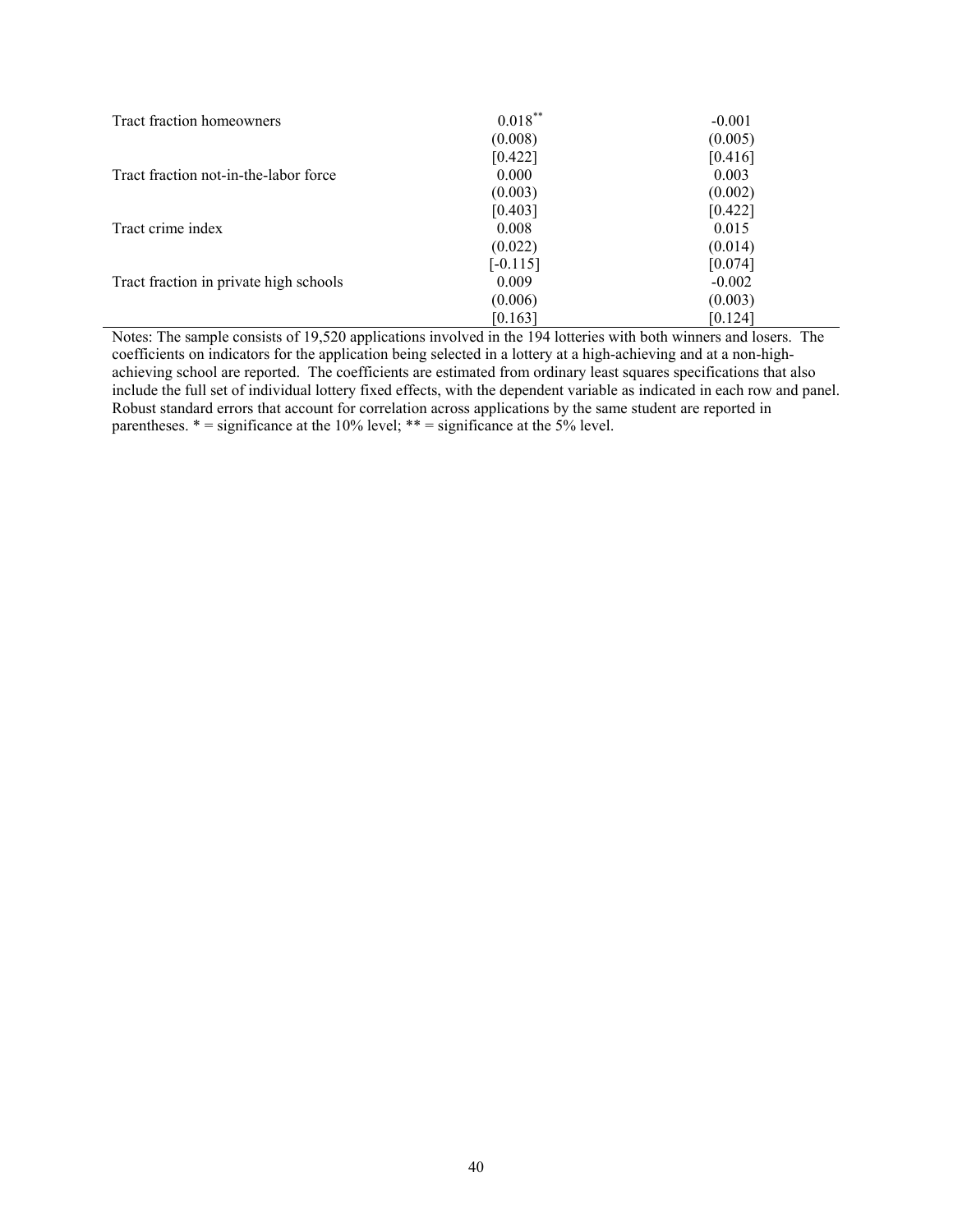|                                                                                                 | Dependent Variables                                        |                        |                     |                                       |                    |                       |
|-------------------------------------------------------------------------------------------------|------------------------------------------------------------|------------------------|---------------------|---------------------------------------|--------------------|-----------------------|
|                                                                                                 | Enrolled<br>in CPS<br>in the $9th$<br>grade in<br>the Fall | $8th$ Grade<br>Reading | $8th$ Grade<br>Math | Free or<br>reduced<br>priced<br>lunch | Special<br>Educ.   | Tract<br>Pov.<br>Rate |
| Win lottery to high-<br>achieving school                                                        | 0.041<br>(0.011)                                           | 0.001<br>(0.009)       | 0.009<br>(0.009)    | 0.009<br>(0.014)                      | 0.011<br>(0.012)   | $-0.003$<br>(0.005)   |
|                                                                                                 | [0.890]<br>0.011                                           | [0.537]<br>$-0.005$    | [0.580]<br>$-0.007$ | [0.799]<br>$-0.001$                   | [0.093]<br>0.007   | [0.209]<br>$-0.001$   |
| Win lottery to other choice<br>school                                                           | (0.009)<br>[0.897]                                         | (0.007)<br>[0.420]     | (0.007)<br>[0.459]  | (0.009)<br>[0.904]                    | (0.010)<br>[0.132] | (0.004)<br>[0.240]    |
| Number of observations                                                                          | 19,520                                                     | 17,024                 | 17,027              | 17,470                                | 17,470             | 17,457                |
| Sample limited to those<br>students enrolled in 9 <sup>th</sup><br>grade in the CPS in the Fall | N <sub>o</sub>                                             | Yes                    | Yes                 | Yes                                   | Yes                | Yes                   |

## **Table 4. How much lottery-driven attrition exists and is it correlated with observable student characteristics?**

Notes: All regression estimates include a set of lottery fixed effects, but no other covariates. Eiker-White robust standard errors adjusted to account for the correlation of errors across applications within a single student are shown in parentheses. Control group means (i.e., the means of students who lost the lotteries) are shown in square brackets. See Tables B1 and B2 for additional evidence on selective attrition.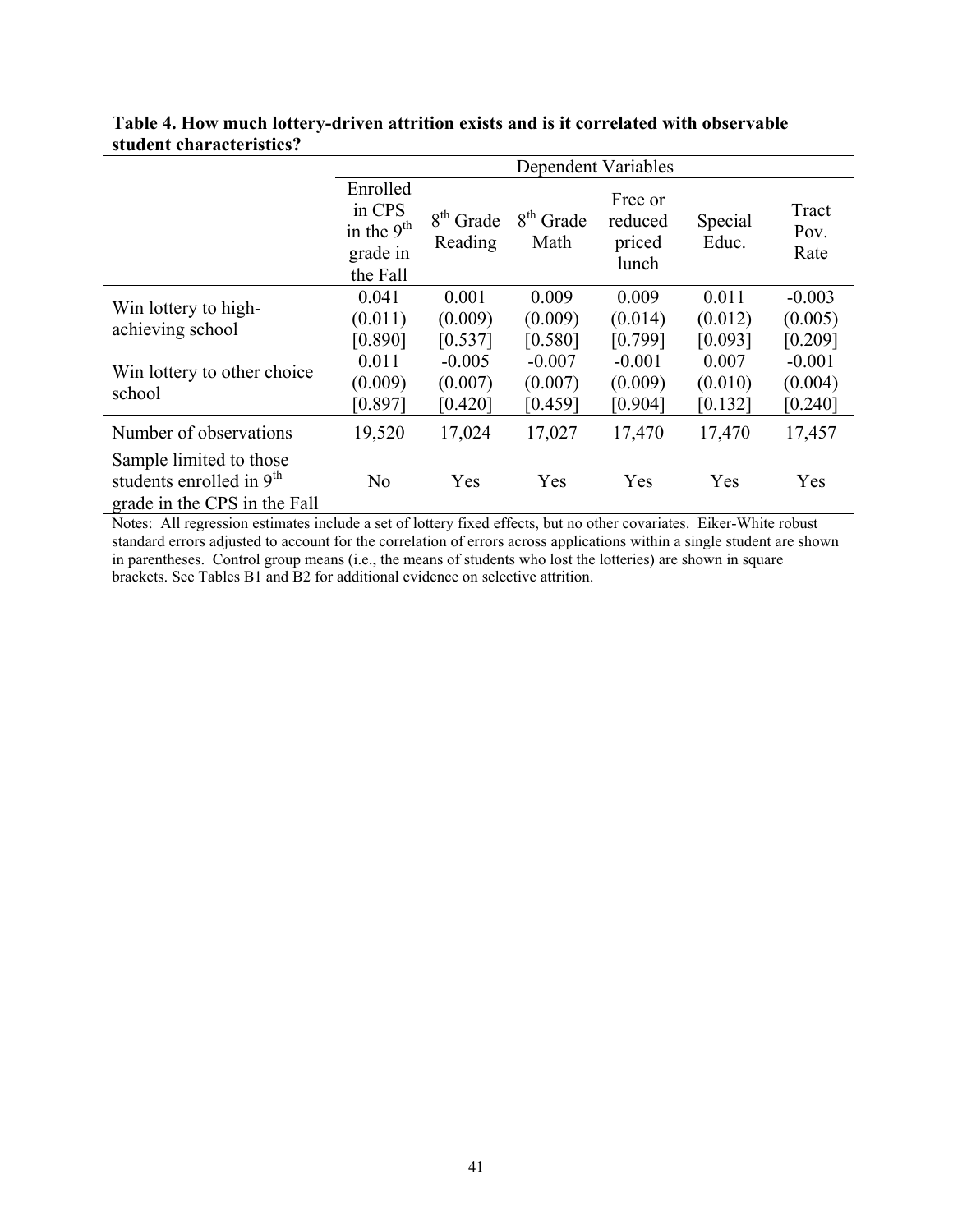| Dependent Variable                               | The effect of winning a lottery to |                     |  |  |
|--------------------------------------------------|------------------------------------|---------------------|--|--|
|                                                  | High-Achieving<br>School           | Other Choice School |  |  |
| School Type                                      |                                    |                     |  |  |
| School for which lottery applies                 | 0.363                              | 0.235               |  |  |
|                                                  | (0.020)                            | (0.013)             |  |  |
|                                                  | [0.082]                            | [0.055]             |  |  |
| Any lottery school                               | 0.259                              | 0.186               |  |  |
|                                                  | (0.021)                            | (0.015)             |  |  |
|                                                  | [0.305]                            | [0.286]             |  |  |
| Any school other than the student's              | 0.144                              | 0.099               |  |  |
| attendance area school                           | (0.015)                            | (0.013)             |  |  |
|                                                  | [0.714]                            | [0.669]             |  |  |
| Magnet school                                    | 0.221                              | $-0.009$            |  |  |
|                                                  | (0.020)                            | (0.006)             |  |  |
|                                                  | [0.094]                            | [0.061]             |  |  |
| High-achieving lottery school                    | 0.338                              | $-0.021$            |  |  |
|                                                  | (0.021)                            | (0.008)             |  |  |
|                                                  | [0.120]                            | [0.093]             |  |  |
| Any high-achieving school                        | 0.276                              | $-0.045$            |  |  |
|                                                  | (0.018)                            | (0.012)             |  |  |
|                                                  | [0.432]                            | [0.260]             |  |  |
| Other lottery school                             | $-0.079$                           | 0.207               |  |  |
|                                                  | (0.011)                            | (0.014)             |  |  |
|                                                  | [0.185]                            | [0.193]             |  |  |
| Selective admissions school                      | $-0.022$                           | $-0.007$            |  |  |
|                                                  | (0.013)                            | (0.006)             |  |  |
|                                                  | [0.188]                            | [0.057]             |  |  |
| Career academy                                   | $-0.074$                           | $-0.038$            |  |  |
|                                                  | (0.012)                            | (0.011)             |  |  |
|                                                  | [0.127]                            | [0.195]             |  |  |
| School Characteristic                            |                                    |                     |  |  |
| $8th$ grade math scores of $9th$ grader students | 0.042                              | 0.008               |  |  |
| in the school (natl. percentile)                 | (0.005)                            | (0.003)             |  |  |
|                                                  | [0.510]                            | [0.431]             |  |  |
| % students at or above norms on high             | 0.056                              | 0.010               |  |  |
| school exams (all students in the school)        | (0.007)                            | (0.005)             |  |  |
|                                                  | [0.408]                            | [0.286]             |  |  |
| % students receiving free lunch                  | $-0.044$                           | $-0.010$            |  |  |
|                                                  | (0.006)                            | (0.004)             |  |  |
|                                                  | [0.747]                            | [0.830]             |  |  |
| Graduation rate                                  | 0.032                              | 0.010               |  |  |
|                                                  | (0.004)                            | (0.003)             |  |  |
|                                                  | [0.714]                            | [0.662]             |  |  |

# **Table 5. The impact of winning a lottery on the characteristics of the school attended**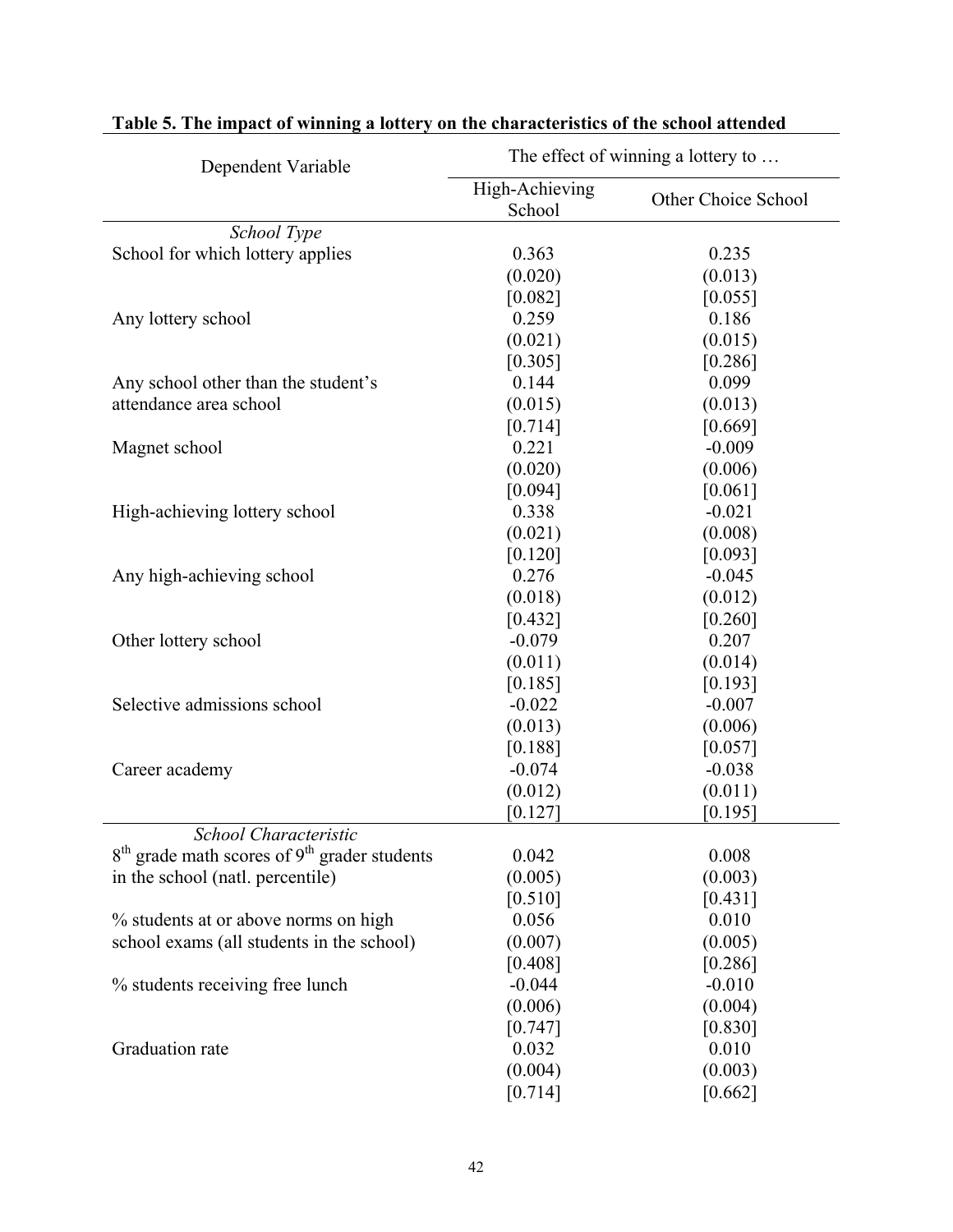| Crime in neighborhood of the school    | $-0.261$ | $-0.159$ |
|----------------------------------------|----------|----------|
|                                        | (0.042)  | (0.027)  |
|                                        | [0.309]  | [0.184]  |
| Ln Median HH Income in neighborhood of | 0.008    | 0.076    |
| the school                             | (0.017)  | (0.012)  |
|                                        | [10.5]   | [10.4]   |
| Distance traveled to school (in miles) | 0.52     | 0.47     |
|                                        | (0.10)   | (0.07)   |
|                                        | 2.66     | [2.38]   |

Notes: All regressions include a set of lottery fixed effects as well as student characteristics (black, white, Hispanic, male, age,  $8^{th}$  grade math score,  $8^{th}$  grade reading score,  $7^{th}$  grade math score,  $7^{th}$  grade reading score, four indicators for missing  $7<sup>th</sup>$  or  $8<sup>th</sup>$  grade achievement scores, living with biological parent in  $8<sup>th</sup>$  grade, attending attendance area school in  $8<sup>th</sup>$  grade, free lunch eligible, reduced-price lunch eligible, participating in special education program, participating in bilingual program) and neighborhood (census tract) characteristics (crime rate, poverty rate, percent Hispanic, percent black, percent high school graduates, percent home-ownership, percent not in the labor force, percent of  $9<sup>th</sup> - 12<sup>th</sup>$  graders attending private school). Eiker-White robust standard errors adjusted to account for the correlation of errors across applications within a single student are shown in parentheses. Control group means (i.e., the means of students who lost the particular lottery) are shown in square brackets.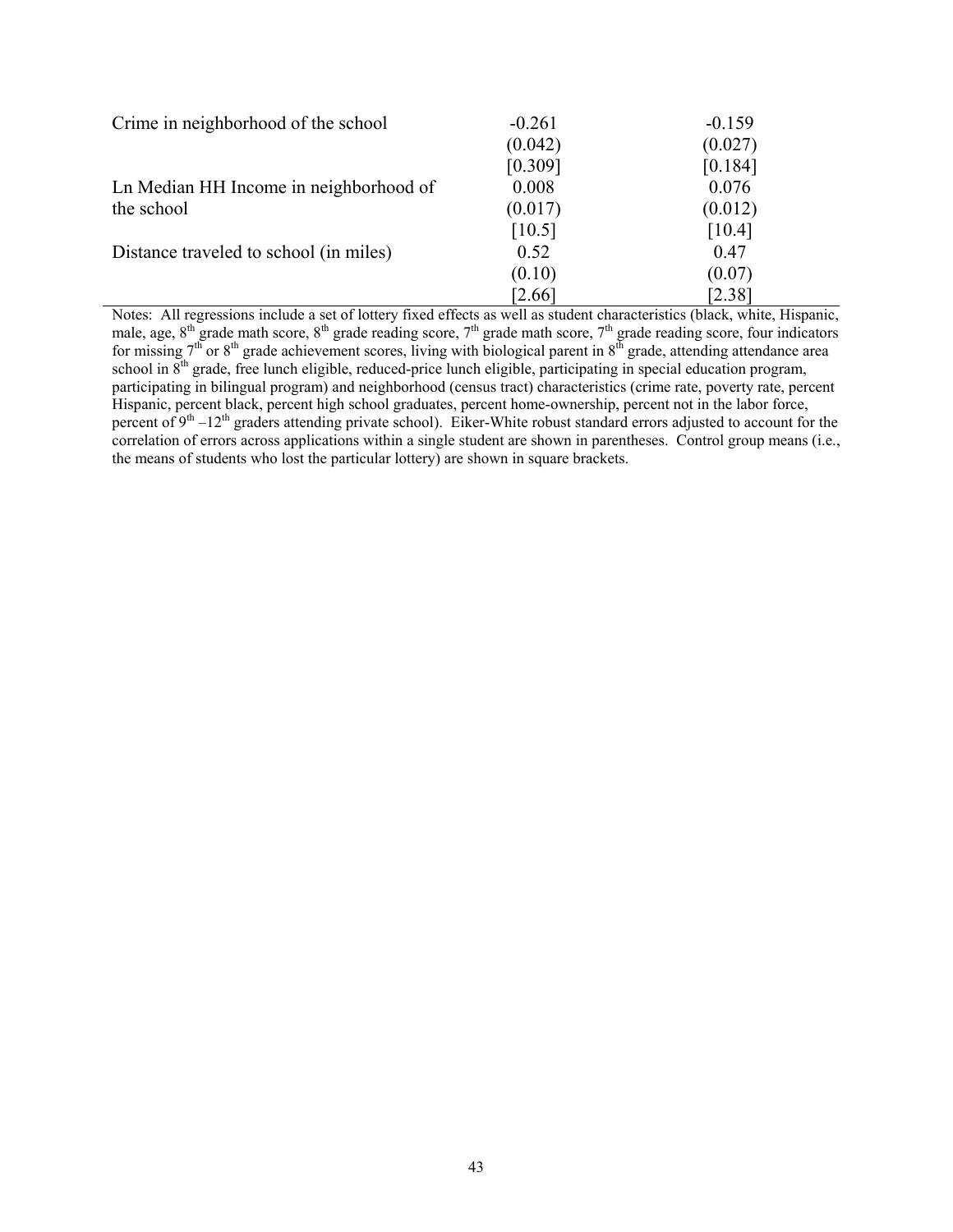|                                                 | $\frac{1}{100}$ chect of whilling a follery to $\ldots$ |                     |  |
|-------------------------------------------------|---------------------------------------------------------|---------------------|--|
| <b>Dependent Variables</b>                      | High-Achieving School                                   | Other Choice School |  |
| $9th$ Grade Achievement                         |                                                         |                     |  |
| Dropped out by Spring of 9 <sup>th</sup> grade  | $-0.003$                                                | 0.001               |  |
|                                                 | (0.004)                                                 | (0.004)             |  |
|                                                 | [0.012]                                                 | [0.022]             |  |
| Reading Score percentile                        | $-0.010$                                                | $-0.013**$          |  |
|                                                 | (0.007)                                                 | (0.005)             |  |
|                                                 | [0.468]                                                 | [0.352]             |  |
| Algebra End-of-Course Exam                      | $-0.008$                                                | 0.002               |  |
|                                                 | (0.010)                                                 | (0.008)             |  |
|                                                 | [0.492]                                                 | [0.390]             |  |
| English I End-of-Course Exam                    | 0.000                                                   | $-0.001$            |  |
|                                                 | (0.004)                                                 | (0.005)             |  |
|                                                 | [0.620]                                                 | [0.567]             |  |
| Absences                                        | $-0.04$                                                 | 0.40                |  |
|                                                 | (0.42)                                                  | (0.41)              |  |
|                                                 | [7.81]                                                  | [10.43]             |  |
| <b>Total Course Credits</b>                     | 0.03                                                    | $-0.05$             |  |
|                                                 | (0.16)                                                  | (0.11)              |  |
|                                                 | $[27.8]$                                                | $[27.5]$            |  |
| $10^{th}$ Grade Achievement <sup>a</sup>        |                                                         |                     |  |
| Dropped out by Spring of 10 <sup>th</sup> Grade | $-0.003$                                                | $-0.007$            |  |
|                                                 | (0.007)                                                 | (0.008)             |  |
|                                                 | [0.044]                                                 | [0.082]             |  |
| <b>Reading Score</b>                            | $-0.020**$                                              | 0.000               |  |
|                                                 | (0.009)                                                 | (0.009)             |  |
|                                                 | [0.523]                                                 | [0.399]             |  |
| Geometry End-of-Course Exam                     | 0.014                                                   | 0.012               |  |
|                                                 | (0.017)                                                 | (0.007)             |  |
|                                                 | [0.621]                                                 | [0.508]             |  |
| English II End-of-Course Exam                   | $-0.012$                                                | 0.011               |  |
|                                                 | (0.011)                                                 | (0.007)             |  |
|                                                 | [0.548]                                                 | [0.481]             |  |
| Absences                                        | $-0.13$                                                 | 0.89                |  |
|                                                 | (0.53)                                                  | (0.68)              |  |
|                                                 | [9.19]                                                  | [11.69]             |  |
| <b>Total Course Credits</b>                     | 0.01                                                    | $-0.43$             |  |
|                                                 | (0.15)                                                  | (0.33)              |  |
|                                                 | $[27.9]$                                                | $[27.8]$            |  |

## **Table 6. The impact of winning a lottery on traditional measures of student outcomes**

The effect of winning a lottery to

Notes: All regressions include a set of lottery fixed effects as well as student characteristics (black, white, Hispanic, male, age,  $8^{th}$  grade math score,  $8^{th}$  grade reading score,  $7^{th}$  grade math score,  $7^{th}$  grade reading score, four indicators for missing  $7<sup>th</sup>$  or  $8<sup>th</sup>$  grade achievement scores, living with biological parent in  $8<sup>th</sup>$  grade, attending attendance area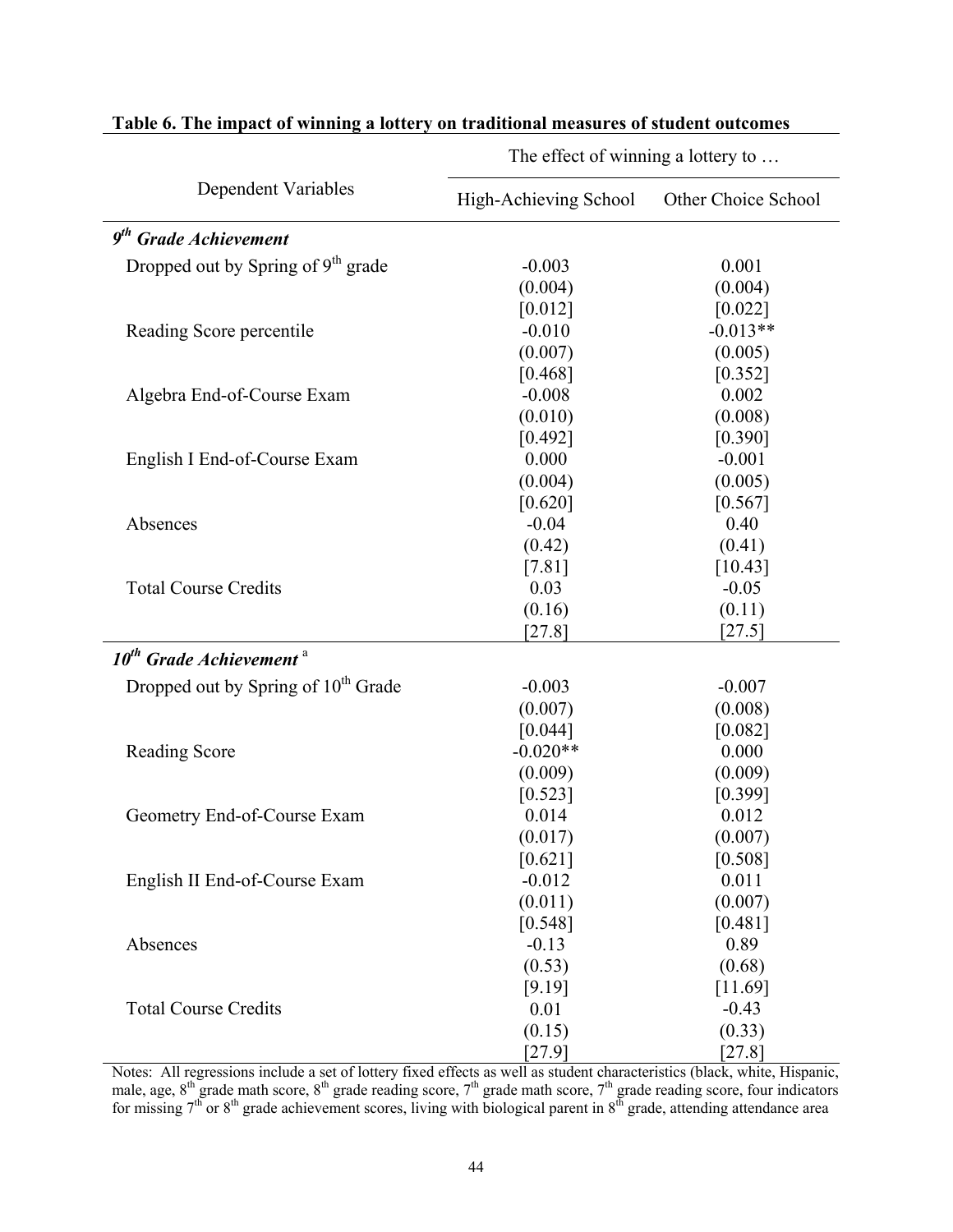school in 8<sup>th</sup> grade, free lunch eligible, reduced-price lunch eligible, participating in special education program, participating in bilingual program) and neighborhood (census tract) characteristics (crime rate, poverty rate, percent Hispanic, percent black, percent high school graduates, percent home-ownership, percent not in the labor force, percent of  $9<sup>th</sup> - 12<sup>th</sup>$  graders attending private school). Eiker-White robust standard errors adjusted to account for the correlation of errors within high school are shown in parentheses. Control group means (i.e., the means of students who lost the particular lottery) are shown in square brackets.  $a$  The following outcomes are limited to the 2000 cohort: reading score, geometry score, English 2 score.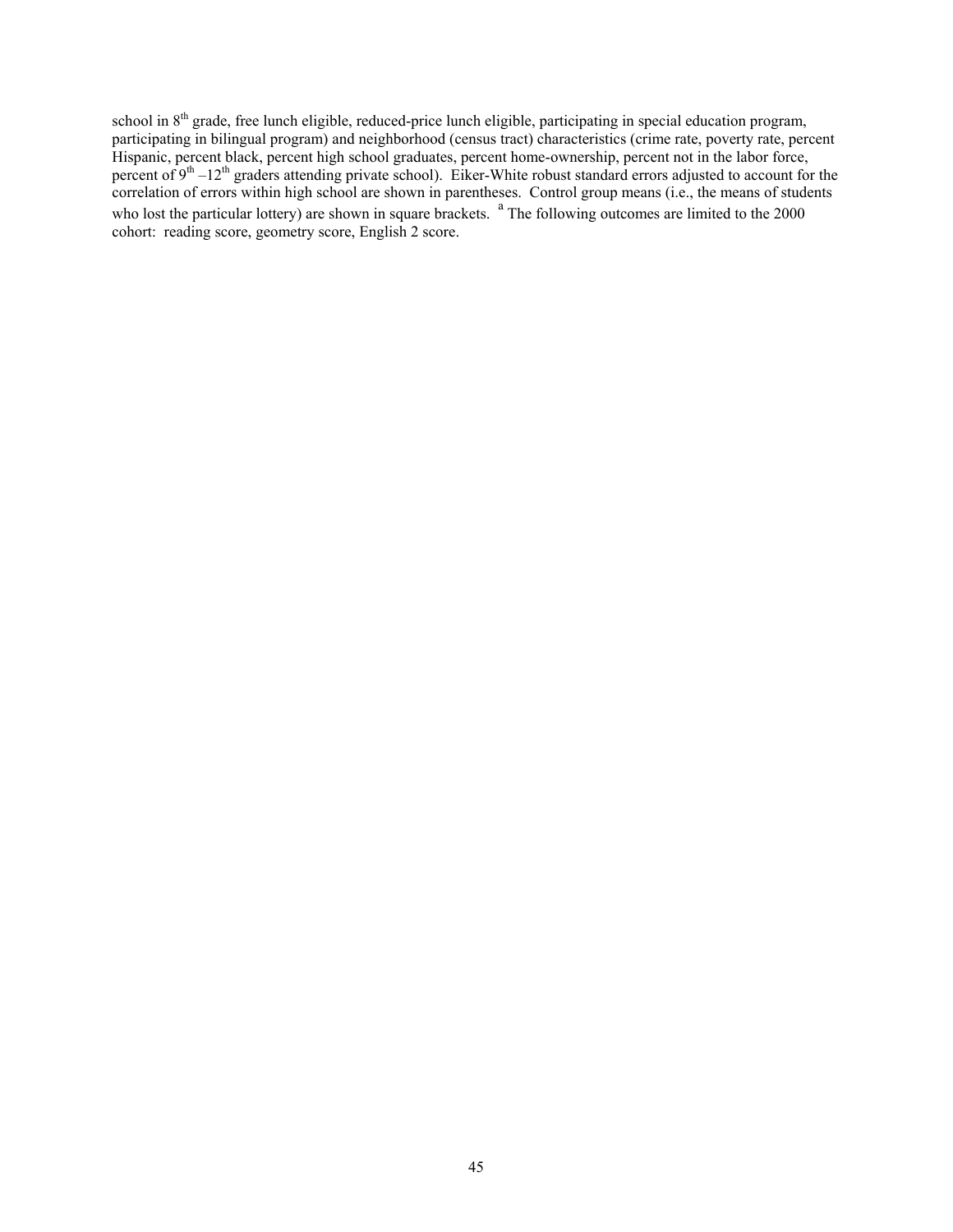|                                   |                                |                       |                                                                     |                                                  | The effect of winning a lottery to a                    |                                                            |                               |                                                                 |
|-----------------------------------|--------------------------------|-----------------------|---------------------------------------------------------------------|--------------------------------------------------|---------------------------------------------------------|------------------------------------------------------------|-------------------------------|-----------------------------------------------------------------|
|                                   | <b>Baseline</b><br>$(n=8,448)$ | 1 obs. per<br>student | Excluding small<br>lotteries with<br>$<$ 50 students<br>$(n=7,675)$ | Very high-<br>achieving<br>school<br>$(n=6,581)$ | Moderately<br>high-achieving<br>school<br>$(n=10, 566)$ | Schools with a<br>math/<br>technical focus<br>$(n=11,581)$ | Schools with a<br>$(n=5,288)$ | School with a<br>reading focus vocational focus<br>$(n=10,708)$ |
| <b>School Characteristic</b>      |                                |                       |                                                                     |                                                  |                                                         |                                                            |                               |                                                                 |
| Attended high-achieving           | $0.276**$                      | $0.295**$             | $0.258**$                                                           | $0.335**$                                        | 0.189                                                   | $0.051**$                                                  | $-0.029*$                     | $0.060**$                                                       |
| school                            | (0.018)<br>[0.432]             | (0.020)<br>[0.425]    | (0.021)<br>[0.428]                                                  | (0.022)<br>[0.435]                               | (0.015)<br>[0.398]                                      | (0.013)<br>[0.359]                                         | (0.016)<br>[0.316]            | (0.013)<br>[0.357]                                              |
| % students at or above            | $0.056**$                      | $0.060**$             | $0.057**$                                                           | $0.073**$                                        | 0.040                                                   | $0.033**$                                                  | $0.026**$                     | $0.029**$                                                       |
| norms on high school              | (0.007)                        | (0.008)               | (0.008)                                                             | (0.009)                                          | (0.006)                                                 | (0.005)                                                    | (0.006)                       | (0.005)                                                         |
| exams                             | [0.408]                        | [0.409]               | [0.415]                                                             | [0.434]                                          | [0.395]                                                 | [0.367]                                                    | [0.276]                       | [0.373]                                                         |
| 9 <sup>th</sup> Grade Achievement |                                |                       |                                                                     |                                                  |                                                         |                                                            |                               |                                                                 |
| Reading Exam                      | $-0.010$                       | $-0.009$              | $-0.005$                                                            | $-0.014$                                         | $-0.011*$                                               | $-0.011**$                                                 | $-0.018**$                    | $-0.017**$                                                      |
|                                   | (0.007)                        | (0.008)               | (0.007)                                                             | (0.011)                                          | (0.006)                                                 | (0.004)                                                    | (0.006)                       | (0.006)                                                         |
|                                   | [0.468]                        | [0.469]               | [0.471]                                                             | [0.478]                                          | [0.454]                                                 | [0.429]                                                    | [0.355]                       | [0.417]                                                         |
| Algebra End-of-Course             | $-0.008$                       | $-0.011$              | $-0.008$                                                            | $-0.007$                                         | $-0.007$                                                | 0.001                                                      | $-0.001$                      | $-0.002$                                                        |
| Exam                              | (0.010)<br>[0.492]             | (0.011)<br>[0.494]    | (0.011)<br>[0.499]                                                  | (0.014)<br>[0.510]                               | (0.008)<br>[0.482]                                      | (0.009)<br>[0.463]                                         | (0.010)<br>[0.382]            | (0.007)<br>$[0.448]$                                            |
| Absences                          | $-0.04$                        | $-0.04$               | 0.12                                                                | $-0.19$                                          | 0.36                                                    | $-0.10$                                                    | 0.52                          | 0.34                                                            |
|                                   | (0.42)<br>[7.81]               | (0.44)<br>[7.84]      | (0.46)<br>[7.76]                                                    | (0.45)<br>[7.44]                                 | (0.33)<br>$[8.20]$                                      | (0.39)<br>[8.60]                                           | (0.61)<br>[10.10]             | (0.35)<br>[8.98]                                                |
| $10^{th}$ Grade Achievement       |                                |                       |                                                                     |                                                  |                                                         |                                                            |                               |                                                                 |
| Reading Exam                      | $-0.020**$                     | $-0.025**$            | $-0.017$                                                            | $-0.026*$                                        | $-0.019**$                                              | $-0.005$                                                   | $-0.008$                      | $-0.008$                                                        |
|                                   | (0.009)<br>[0.523]             | (0.011)<br>[0.523]    | (0.010)<br>[0.526]                                                  | (0.014)<br>[0.536]                               | (0.009)<br>[0.502]                                      | (0.008)<br>[0.485]                                         | (0.012)<br>$[0.404]$          | (0.006)<br>[0.467]                                              |
| Geometry End-of-Course            | 0.014                          | 0.018                 | 0.018                                                               | 0.025                                            | 0.010                                                   | $0.027**$                                                  | $0.013*$                      | 0.013                                                           |
| Exam                              | (0.017)<br>[0.621]             | (0.020)<br>[0.622]    | (0.022)<br>[0.626]                                                  | (0.025)<br>[0.637]                               | (0.016)<br>[0.604]                                      | (0.010)<br>[0.586]                                         | (0.008)<br>[0.503]            | (0.008)<br>[0.569]                                              |
| Absences                          | $-0.13$<br>(0.53)              | 0.002<br>(0.652)      | 0.092<br>(0.534)                                                    | 0.467<br>(0.766)                                 | 0.284<br>(0.357)                                        | 0.840<br>(0.656)                                           | 0.941<br>(1.059)              | 0.531<br>(0.385)                                                |
|                                   | [9.19]                         | [9.21]                | [9.14]                                                              | [8.58]                                           | [9.51]                                                  | [9.73]                                                     | [11.50]                       | [10.21]                                                         |

**Table 7. Sensitivity to alternative specifications and classifications of schools** 

Notes: The estimates in column 1 are taken from Tables 5-6 and reflect the coefficient on the variable for winning a lottery to a high-achieving school. (The estimates for winning a lottery to other schools are not shown here, but available upon request. The estimates in column 2 come from the coefficient on an indicator for whether the student won at least one lottery to a high-achieving school in equation (4) described in the text. The estimates in columns 3-4 resemble those from column 1 with the exception that they are estimated for a particular sub-sample of the data. For column 3, note that roughly 1% of applications and 20% of lotteries have fewer than 10 students and roughly 9% of applications and 53% of lotteries have fewer than 50 students. Columns 5-9 present estimates on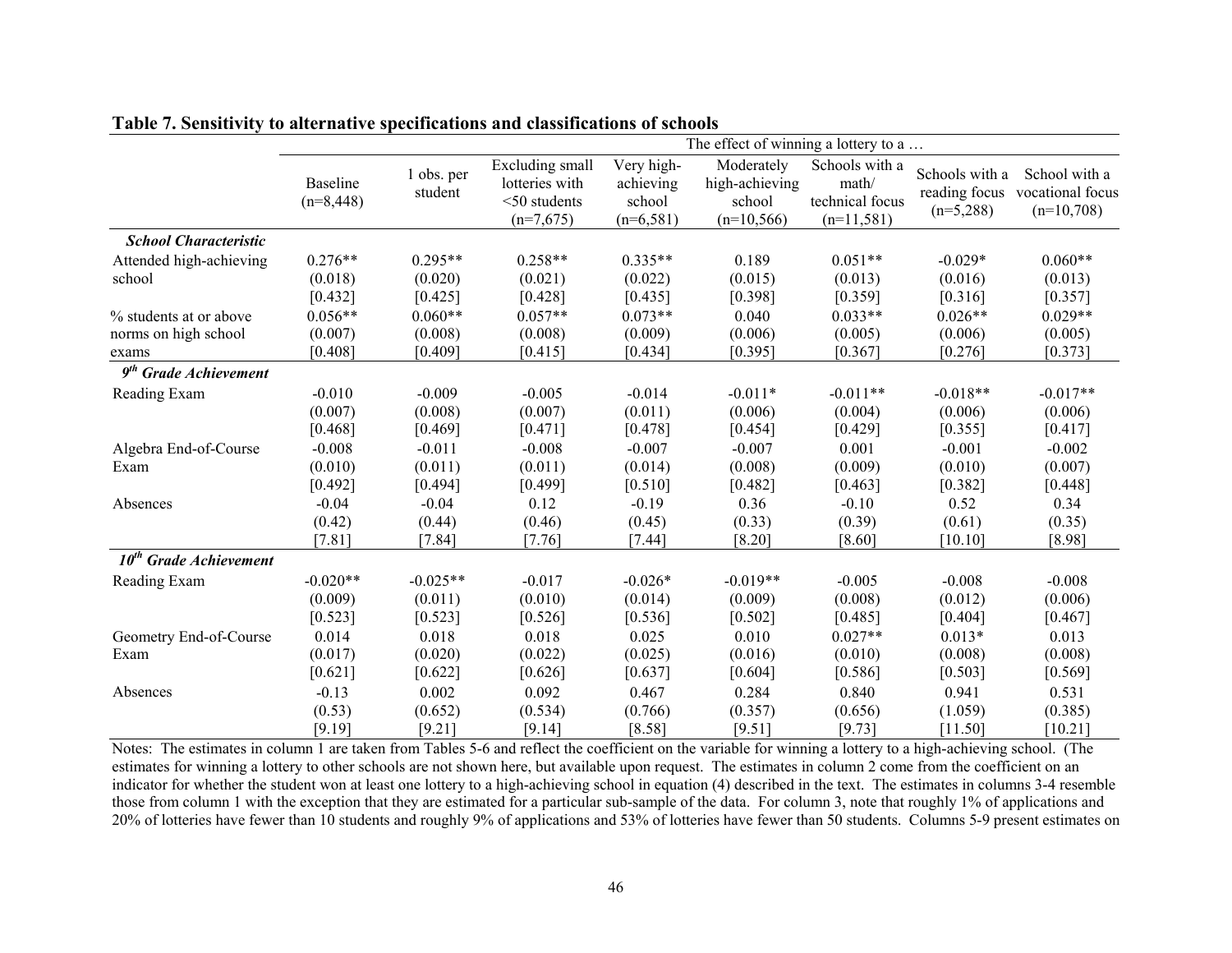the effect of winning a lottery to various school and program types. Very high-achieving schools are defined as those in the three highest-achieving schools in our analysis sample (see Table 1). They are roughly in the top 20% of schools in the CPS and they are also the set of magnet high schools. Moderately highachieving schools are defined as those in the top 30% of schools in the CPS, which includes the eight highest-achieving schools from our analysis sample from Table 1. The effect of winning a lottery to other choice schools are not shown here, although the overall pattern of results does not differ considerably from the main effects shown on Tables 5-6.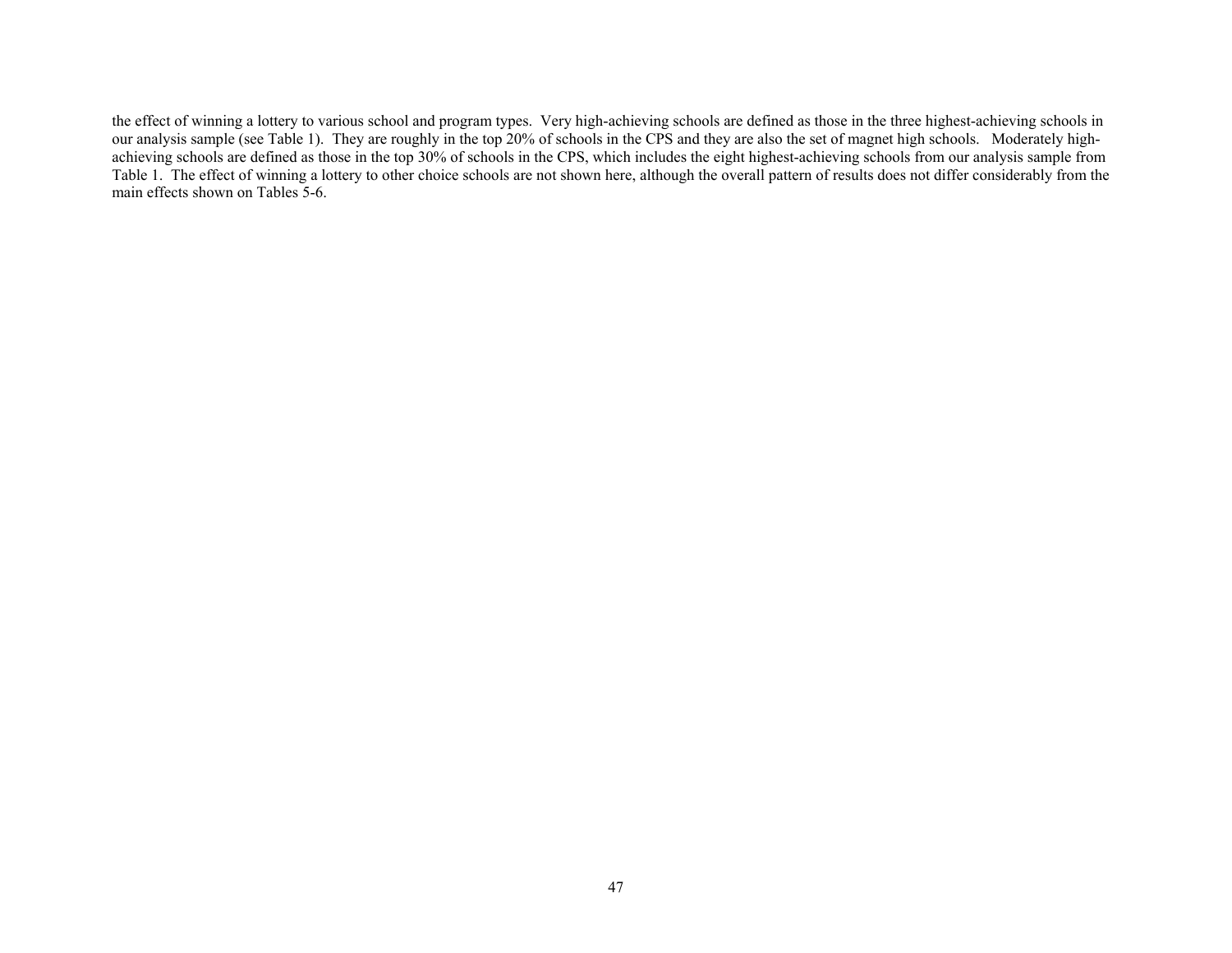### **Table 8. Reduced form estimates by student characteristic**

|                                      | The effect of winning a lottery to a high-achieving school for the following subgroups of students |                             |                         |                     |                                                            |                                                       |                                                                            |
|--------------------------------------|----------------------------------------------------------------------------------------------------|-----------------------------|-------------------------|---------------------|------------------------------------------------------------|-------------------------------------------------------|----------------------------------------------------------------------------|
|                                      | All students<br>(i.e., those)<br>applying to<br>high-achieving<br>school)<br>$(n=8,448)$           | <b>Black</b><br>$(n=3,568)$ | Hispanic<br>$(n=3,146)$ | Male<br>$(n=3,512)$ | Below average<br>$8th$ grade test<br>scores<br>$(n=3,284)$ | Home-School<br>Distance<br>$> 2$ miles<br>$(n=4,143)$ | Alternative<br>school has scores<br>below national<br>norms<br>$(n=4,735)$ |
| <b>School Characteristic</b>         |                                                                                                    |                             |                         |                     |                                                            |                                                       |                                                                            |
| Attended high-achieving school       | $0.276**$                                                                                          | $0.276**$                   | $0.255**$               | $0.267**$           | $0.425**$                                                  | $0.239**$                                             | $0.366**$                                                                  |
|                                      | (0.018)                                                                                            | (0.030)                     | (0.030)                 | (0.028)             | (0.034)                                                    | (0.020)                                               | (0.026)                                                                    |
|                                      | $[0.432]$                                                                                          | [0.394]                     | [0.402]                 | [0.431]             | [0.173]                                                    | [0.603]                                               | [0.239]                                                                    |
| % students at or above norms on high | $0.056**$                                                                                          | $0.053**$                   | $0.050**$               | $0.055**$           | $0.090**$                                                  | $0.032**$                                             | $0.079**$                                                                  |
| school exams                         | (0.007)                                                                                            | (0.010)                     | (0.012)                 | (0.010)             | (0.011)                                                    | (0.009)                                               | (0.008)                                                                    |
|                                      | [0.408]                                                                                            | [0.345]                     | [0.404]                 | [0.416]             | [0.267]                                                    | [0.486]                                               | [0.289]                                                                    |
| $9th$ Grade Achievement              |                                                                                                    |                             |                         |                     |                                                            |                                                       |                                                                            |
| Reading Exam                         | $-0.010$                                                                                           | $-0.013$                    | $-0.018**$              | 0.000               | $-0.008$                                                   | 0.002                                                 | $-0.008$                                                                   |
|                                      | (0.007)                                                                                            | (0.013)                     | (0.009)                 | (0.009)             | (0.009)                                                    | (0.009)                                               | (0.008)                                                                    |
|                                      | [0.468]                                                                                            | [0.410]                     | [0.473]                 | [0.473]             | [0.279]                                                    | [0.514]                                               | [0.335]                                                                    |
| Algebra End-of-Course Exam           | $-0.008$                                                                                           | $-0.006$                    | $-0.009$                | $-0.017$            | $-0.013$                                                   | $-0.010$                                              | $-0.005$                                                                   |
|                                      | (0.010)                                                                                            | (0.012)                     | (0.018)                 | (0.013)             | (0.015)                                                    | (0.010)                                               | (0.013)                                                                    |
|                                      | $[0.492]$                                                                                          | $[0.430]$                   | $[0.494]$               | [0.506]             | $[0.371]$                                                  | $[0.527]$                                             | $[0.400]$                                                                  |
| Absences                             | $-0.04$                                                                                            | $1.35*$                     | $-1.53**$               | $-0.25$             | $1.39*$                                                    | 0.15                                                  | 0.88                                                                       |
|                                      | (0.42)                                                                                             | (0.72)                      | (0.44)                  | (0.64)              | (0.76)                                                     | (0.42)                                                | (0.68)                                                                     |
|                                      | [7.81]                                                                                             | [9.15]                      | [7.12]                  | [7.66]              | [10.17]                                                    | [6.94]                                                | [9.39]                                                                     |
| $10^{th}$ Grade Achievement          |                                                                                                    |                             |                         |                     |                                                            |                                                       |                                                                            |
| Reading Exam                         | $-0.020**$                                                                                         | $-0.053**$                  | $-0.001$                | $-0.008$            | $-0.021$                                                   | $-0.011$                                              | $-0.006$                                                                   |
|                                      | (0.009)                                                                                            | (0.018)                     | (0.012)                 | (0.011)             | (0.017)                                                    | (0.012)                                               | (0.016)                                                                    |
|                                      | [0.523]                                                                                            | [0.464]                     | [0.522]                 | [0.516]             | [0.329]                                                    | [0.567]                                               | $[0.372]$                                                                  |
| Geometry End-of-Course Exam          | 0.014                                                                                              | $-0.023$                    | $0.036**$               | $0.038**$           | 0.056                                                      | 0.008                                                 | 0.021                                                                      |
|                                      | (0.017)                                                                                            | (0.031)                     | (0.017)                 | (0.016)             | (0.040)                                                    | (0.018)                                               | (0.022)                                                                    |
|                                      | [0.621]                                                                                            | [0.554]                     | [0.616]                 | [0.638]             | [0.473]                                                    | [0.662]                                               | [0.508]                                                                    |
| Absences                             | $-0.13$                                                                                            | 0.527                       | $-1.175**$              | $-0.262$            | 1.286                                                      | $-0.197$                                              | 0.033                                                                      |
|                                      | (0.53)                                                                                             | (0.945)                     | (0.338)                 | (0.835)             | (1.060)                                                    | (0.652)                                               | (0.574)                                                                    |
|                                      | [9.19]                                                                                             | [11.45]                     | [8.05]                  | [8.91]              | [11.98]                                                    | [8.57]                                                | [11.15]                                                                    |

Note: The estimates shown above come from specifications identical to those which produced the main effects in Tables 5-6 with the only difference being that they are estimated on specific sub-samples of students. Robust standard errors that account for correlation in errors discussed in previous tables are shown in parentheses. Control group means are shown in square brackets. The home-school distance refers to the distance between the student's 9<sup>th</sup> grade residence and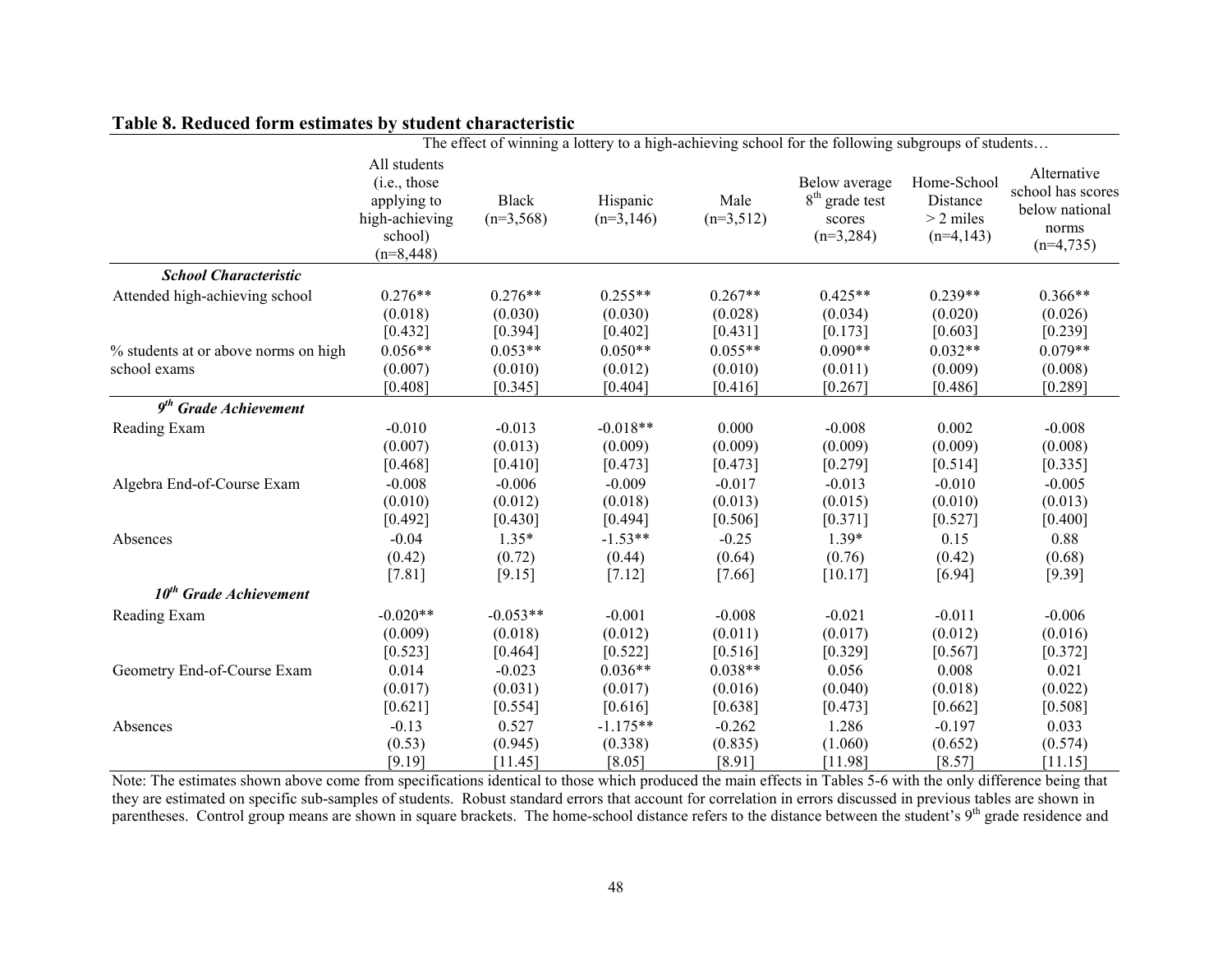$9<sup>th</sup>$  grade school. The sample median is 2 miles. The measure of  $8<sup>th</sup>$  grade test scores is a composite of reading and math, and represents students below the 50<sup>th</sup> percentile on the national achievement distribution. Since we cannot determine definitively which school was the next best alternative for any given student, we use a probabilistic approach to determine the likely achievement level at the school a student would have attended had the student not won the lottery. We calculate the expected peer quality at alternatives to the application school as the average achievement of  $9<sup>th</sup>$  grade entrants at Fall schools for students of similar ability (in the same quintile according to 8<sup>th</sup> grade math and reading composite scores) and assigned to the same attendance area high school. The effect of winning a lottery to other choice schools are not shown here, although the overall pattern of results does not differ considerably from the main effects shown on Tables 5-6.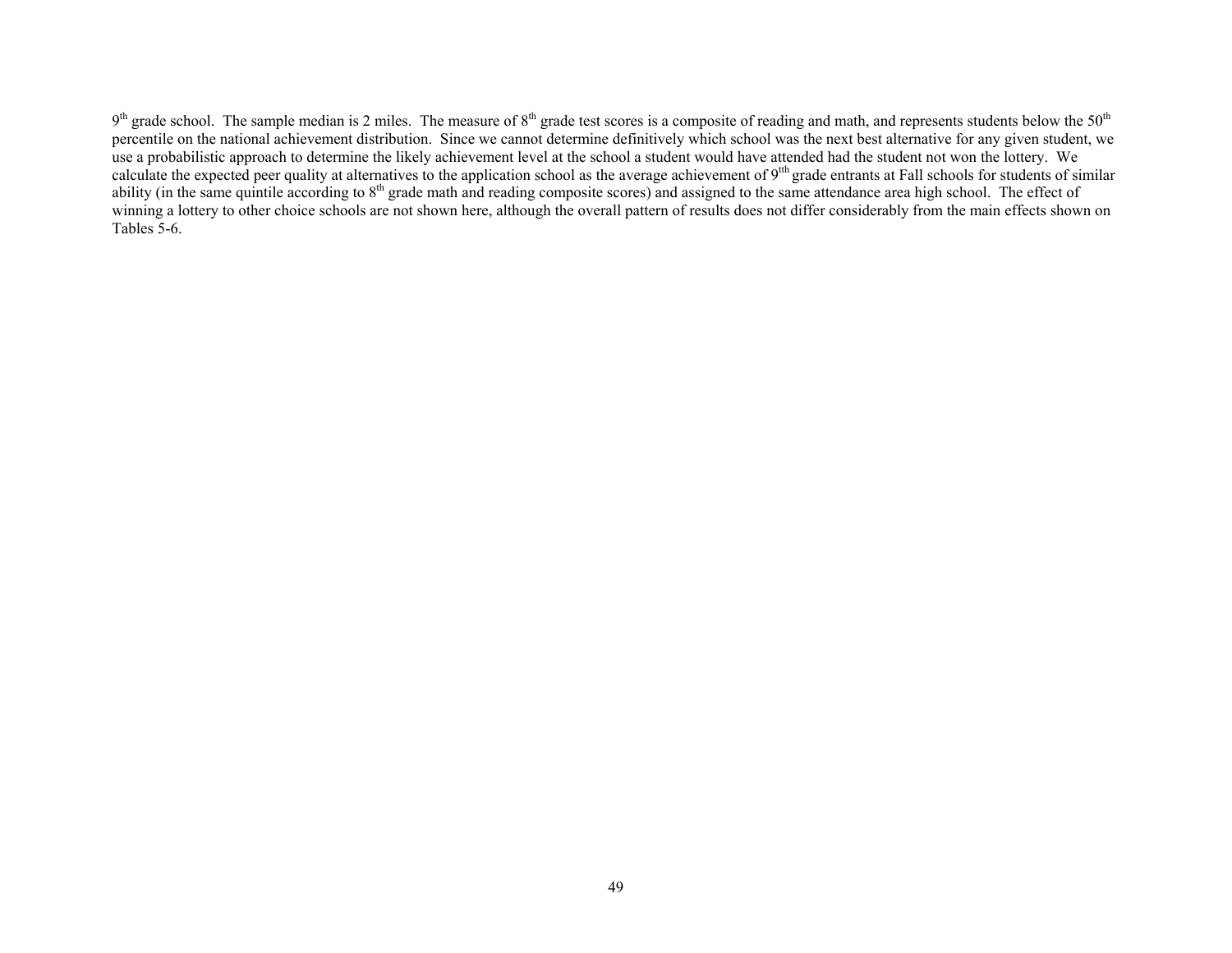|                                                        | The effect of winning a lottery to |                        |  |
|--------------------------------------------------------|------------------------------------|------------------------|--|
| <b>Dependent Variables</b>                             | High-Achieving<br>School           | Other<br>Choice School |  |
| <b>Parental Support and Supervision</b>                |                                    |                        |  |
| Parents help with homework most or all of the time     | $-0.053*$                          | 0.025                  |  |
|                                                        | (0.031)                            | (0.025)                |  |
|                                                        | [0.204]                            | [0.248]                |  |
| Parents check if homework is done most or all of the   | $-0.075**$                         | 0.025                  |  |
| time                                                   | (0.039)                            | (0.025)                |  |
|                                                        | [0.385]                            | [0.392]                |  |
| Parents regularly discuss courses with student         | $0.113**$                          | 0.012                  |  |
|                                                        | (0.037)                            | (0.030)                |  |
|                                                        | [0.429]                            | [0.403]                |  |
| Parents regularly discuss school activities with       | $0.074*$                           | $-0.067**$             |  |
| student                                                | (0.043)                            | (0.028)                |  |
|                                                        | [0.518]                            | [0.475]                |  |
| Parents regularly discuss things child studied in      | 0.047                              | 0.007                  |  |
| school with student                                    | (0.038)                            | (0.029)                |  |
|                                                        | [0.521]                            | [0.472]                |  |
| Parents regularly discuss homework with student        | $0.082**$                          | 0.032                  |  |
|                                                        | (0.040)                            | (0.029)                |  |
|                                                        | [0.525]                            | [0.504]                |  |
| Parents closely supervise the student                  | 0.094                              | $-0.005$               |  |
|                                                        | (0.200)                            | (0.129)                |  |
|                                                        | [6.51]                             | [6.50]                 |  |
| <b>Other Outcome Measures</b>                          |                                    |                        |  |
| Incidence of disciplinary action vs. student at school | $-0.297**$                         | 0.058                  |  |
|                                                        | (0.146)                            | (0.152)                |  |
|                                                        | [1.90]                             | $[2.20]$               |  |
| Arrested by police in past year                        | $-0.050**$                         | $-0.012$               |  |
|                                                        | (0.024)                            | (0.019)                |  |
|                                                        | [0.089]                            | [0.127]                |  |
| Likes school                                           | 0.148                              | $-0.063$               |  |
|                                                        | (0.125)                            | (0.111)                |  |
|                                                        | [4.14]                             | [4.23]                 |  |
| Expects to graduate college                            | 0.011                              | 0.015                  |  |
|                                                        | (0.027)                            | (0.026)                |  |
|                                                        | [0.865]                            | [0.805]                |  |
| School safety                                          | 0.111                              | 0.115                  |  |
|                                                        | (0.196)                            | (0.104)                |  |
|                                                        | [5.30]                             | [5.15]                 |  |

## **Table 9. The impact of winning a lottery on non-traditional measures of student outcomes**